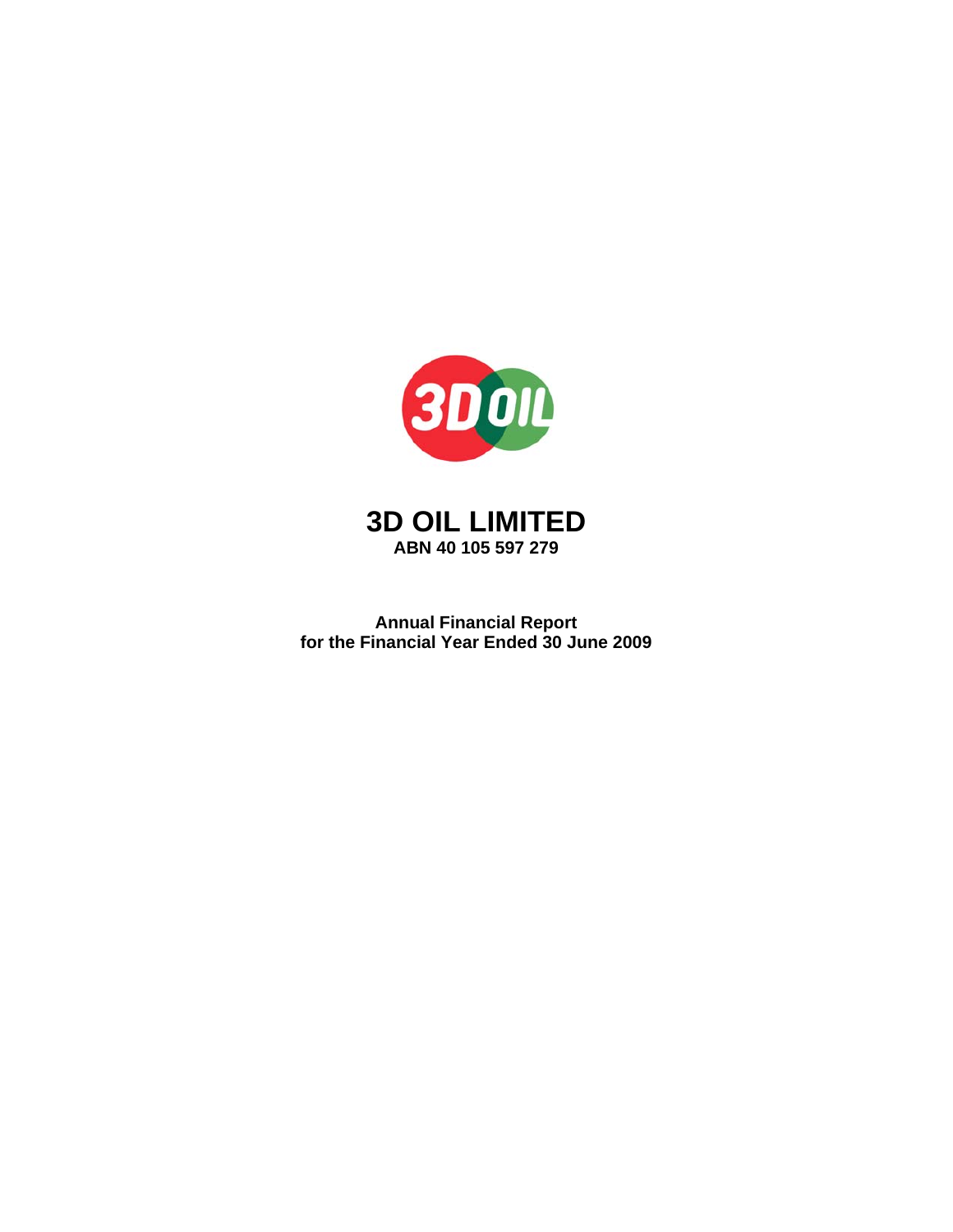#### **CORPORATE DIRECTORY CONTENTS**

#### **Board of Directors**

Campbell Horsfall (Non-Executive Director and Chairman) Noel Newell (Executive Managing Director) Melanie J Leydin (Non-Executive Director)

#### **Company Secretary**

Melanie J Leydin

#### **Place of Business**

Level 5 164 Flinders Lane MELBOURNE VIC 3000 Ph: 03 9650 9866 Web: www.3doil.com.au

#### **Auditor**

 Grant Thornton Chartered Accountants 215 Spring Street MELBOURNE VIC 3000

#### **Share Registry**

 Computershare Investor Services Pty Ltd 452 Johnson Street ABBOTTSFORD VIC 3067 Telephone: (03) 9415 5000

#### **Stock Exchange Listing**

 Home Exchange is Melbourne ASX Code Fully Paid Shares: TDO

| Page |
|------|
|      |
|      |
|      |
|      |
|      |
|      |
|      |
|      |
|      |
|      |
|      |
|      |
|      |
|      |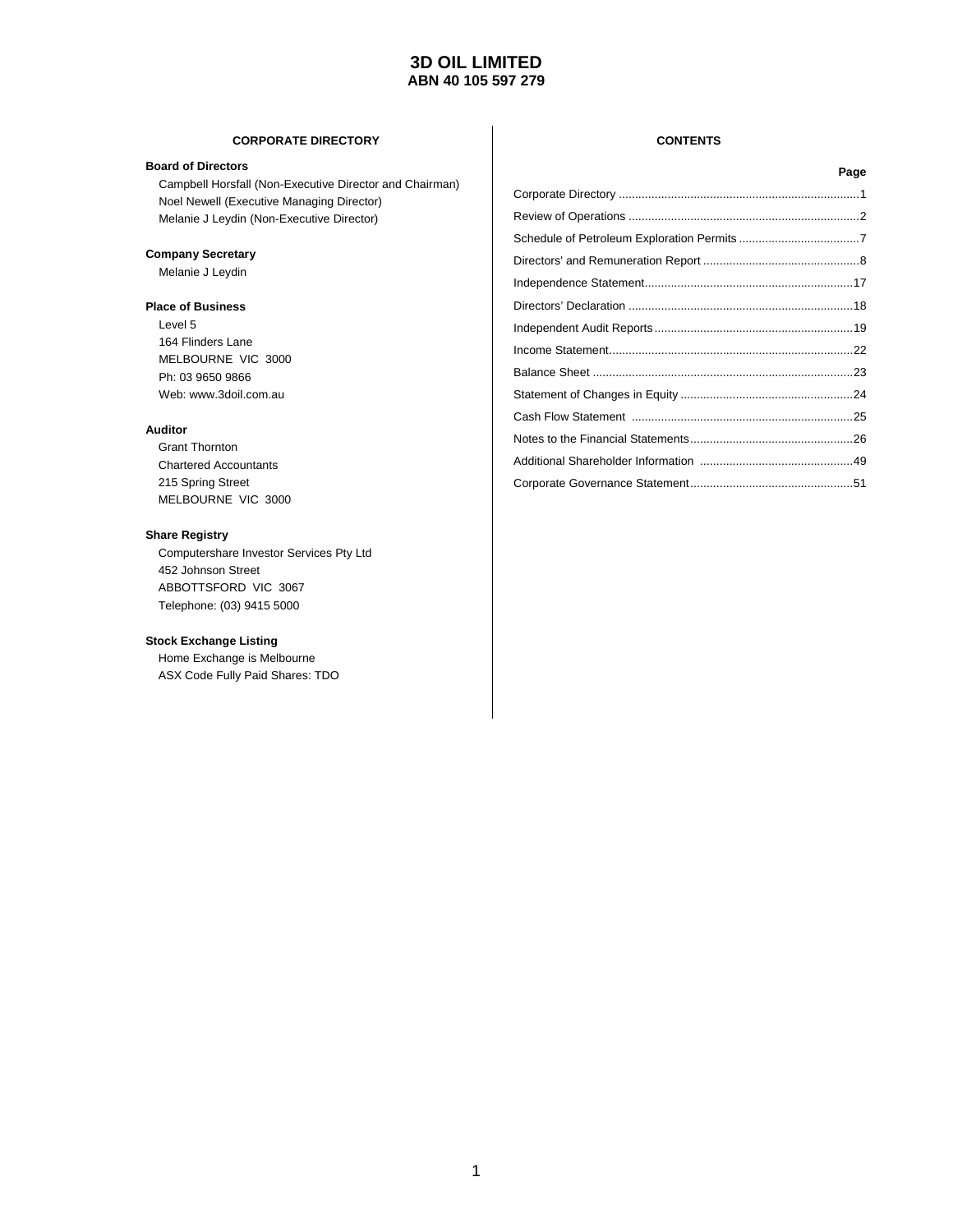### **REVIEW OF OPERATIONS**

During the past year, 3D Oil Limited has focused on adding value to its acreage portfolio through rigorous technical evaluation. Most significantly, following a comprehensive review of the West Seahorse Field, a considerable upward revision in reserves resulted. Further, both permits are now in the position of having an attractive portfolio of prospects and leads. The focus in the coming months will be to seek a joint venture partner to accelerate exploitation of the company's assets.

The company has continued to review opportunities and is intending to add more high quality permits to its existing acreage portfolio as identified**.** 

### *VIC/P57, GIPPSLAND BASIN OFFSHORE VICTORIA*

### *Background*

The Gippsland Basin, with initial reserves estimated at 4 billion barrels of oil and 11.5 trillion cubic feet of gas, is Australia's most prolific oil-producing basin. Twenty one oil and gas fields are on production with most of the hydrocarbons reservoired within the world-class sandstones of the Latrobe Group.

The lightly explored Vic/P57 permit is located in the NW of the basin and extends across the oil-prone exploration fairway that runs from Moonfish to West Seahorse, in the SE of the permit. The West Seahorse field contains oil at three levels within the upper Latrobe Group and the uppermost zone was production tested at 1800 BOPD through a half inch choke. The Seahorse field, in the neighbouring VIC/L8 Licence, has strong similarities to West Seahorse and has been on production since 1991.

Most of the historical success in the basin was based on the interpretation of 2D seismic data. The dominant acreage position of the Esso-BHPB joint venture, with a focus on largescale projects has to some extent hindered the impact that 3D seismic-based exploration has had on similar basins, where smaller but lower risk targets are pursued. 3D Oil has a value-based exploration strategy based on the use of modern 3D seismic, where small to medium-sized prospects but with excellent commercial drivers form the core of the prospect portfolio.

### *West Seahorse Field*

During the year, an extensive reassessment of the West Seahorse Field has been completed including detailed reservoir analysis; detailed mapping of all hydrocarbon bearing horizons; high density depth conversion; reservoir fluid analysis; reservoir simulation and production forecasting; and reserve assessment. These were used to develop a field production model to simulate oil production over the life of the field. The model was calibrated against the neighbouring Seahorse Field, which has been producing from similar reservoir units and has approximately 20 years of production history. It is therefore an excellent analogue. A feature of the model is the very high production rates predicted, with the development well modeled to produce at over 8000 BOPD. This is typical of the Gippsland Basin where the combination of strong natural water drive and excellent reservoir properties result in very high flow rates. Clearly, high production rates during the start-up phase will provide a strong revenue stream with early project pay-back, enhancing the commerciality of the field.

Following this extensive review, there has been a revision to the reserves. A comparison to previously disclosed reserves is set out below.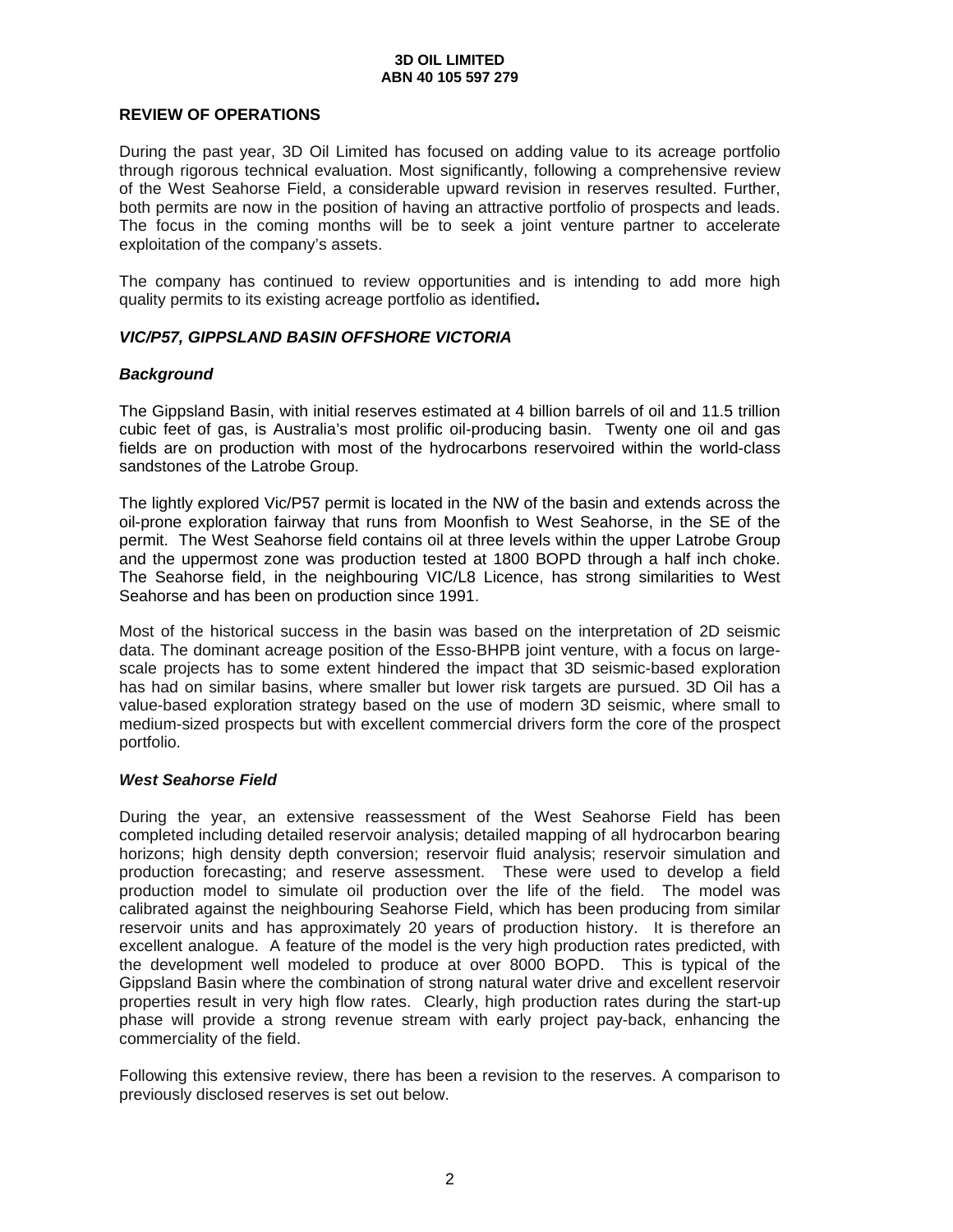During the year, the company carried out near-field mapping of the West Seahorse complex to identify potential tie-in opportunities. The Hippo prospect, located immediately to the west of the main West Seahorse accumulation, was identified during this exercise and is predicted to contain the same reservoir units that are oil-bearing at West Seahorse with the potential of an additional 1.5 MMbbl recoverable (Prospective Resource).

As currently mapped, Hippo is separated from the main accumulation by a structural saddle, however, in an upside case it could be connected to the main part of the field.

### *West Seahorse Development Plans*

During the past year 3D Oil, in conjunction with Worley Parsons (*"Worley"*)**,** has prepared revised development plans to take account of revised costings and oil price forecasting post the global economic downturn.

Multiple low cost development options were identified and evaluated. These options were then reduced to two, which are currently being developed. These are as follows:

- 1. Mobile Offshore Production Unit ("MOPU") with oil exported to shore; and
- 2. A subsea development tied back to ExxonMobil's Barracouta Platform.

Both options are being progressed and a final development path decision is subject to the outcome of negotiations with ExxonMobil regarding access to the Barracouta Platform and acceptable commercial arrangements.

A description of each of the above options follows.

### *Option 1: MOPU*

A MOPU is a converted jack-up drill rig with oil production facilities on the main deck. The MOPU development of West Seahorse would be a standalone development and would consist of:

- The West Seahorse-3 well re-entered and sidetracked to an optimum location with a jackup drill rig or potentially a land rig on the MOPU.
- A MOPU installed for the production of stabilised oil.
- **Stabilised oil pipeline laid down to shore.** 
	- $>$  14 kilometre long, 4 inch diameter (offshore section), to the closest landfall point
	- $\rightarrow$  Horizontally directional drilled shore crossing
	- $>$  Onshore pipeline 27 kilometre long, 6 inch diameter, to appropriately zoned site
- Storage terminal
	- > Tank storage facility
	- $\triangleright$  Crude oil to be trucked to Shell's Geelong refinery

The advantages of a MOPU development are:

 *Fast development time*. Recent MOPUs have been installed within 12 months from contract award.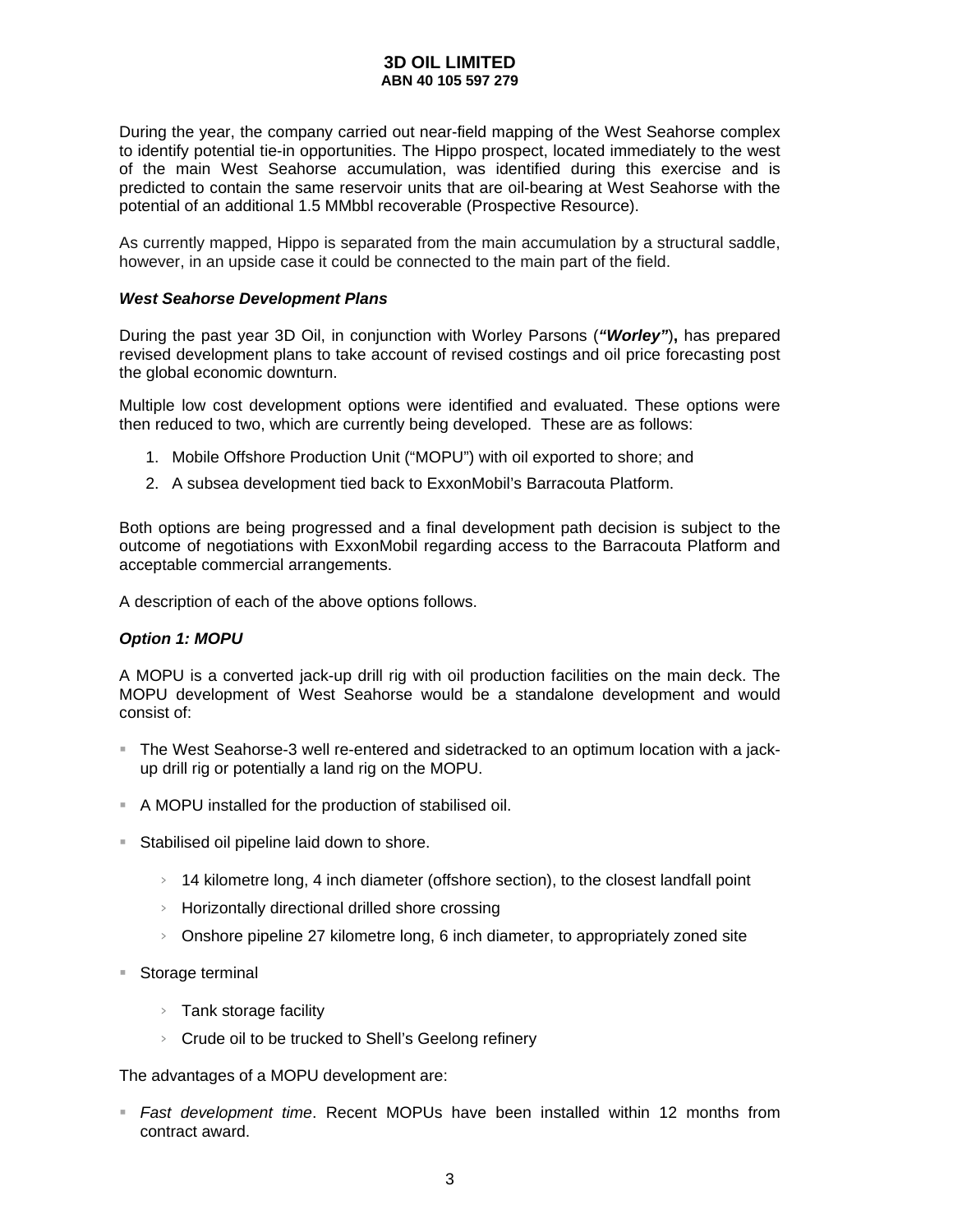- *MOPUs can be leased* reducing the upfront capital costs required for the project.
- *MOPUs can be relocated* making them suitable for fields with a short production life or sequential development of small fields.
- *MOPUs can be used to support the well conductor*, eliminating the need for a Wellhead Platform ("*WHP*") and also providing dry access to the well.

### *Option 2: Subsea Tie Back Development*

This option entails recompleting West Seahorse-3 and producing to ExxonMobil's Barracouta (*"BTA"*) platform. A "Processing Tolling Fee" would be paid to ExxonMobil.

Key components of the option are likely to be:

- West Seahorse-3 sidetracked and recompleted as a subsea well using a jack-up drilling unit.
- Offshore pipelines (production and gas lift) from West Seahorse-3 (*"WSH"*) location to BTA (approx 10 kilometres).
	- > 8 inch Production pipeline
	- $> 2\frac{1}{2}$  inch gas lift pipeline
- Sub-sea tie-ins at BTA to connect the West Seahorse production and gas lift pipelines to the existing (Tarwhine) TWN production and gas lift pipelines.
- A Control Umbilical would be run from WSH to BTA. At BTA this would be brought onto the platform inside a J-tube to a new Hydraulic Power Unit ("HPU") to operate the WSH well.

The advantages of a subsea tie back development are:

- *Fast development time*. The West Seahorse-3 well would be recompleted as a subsea well and completed back to ExxonMobil's Barracouta platform. This is expected to be achievable within a 12 month time frame.
- *Significant reduction in regulatory approvals* in comparison with an onshore/offshore development.
- *Potential longer field life* with lower operating costs.
- *Potential synergies* exist with ExxonMobil's forthcoming Kipper and Marlin B Projects.

### *Exploration Review*

Despite the permit's location close to numerous hydrocarbon discoveries, it is lightly drilled, with only two wells drilled away from the West Seahorse complex. Extensive mapping, incorporating the Northern Margin 3D seismic data, has confirmed the prospectivity of the permit and a portfolio of high quality prospects has been compiled, which will provide drilling candidates for future campaigns.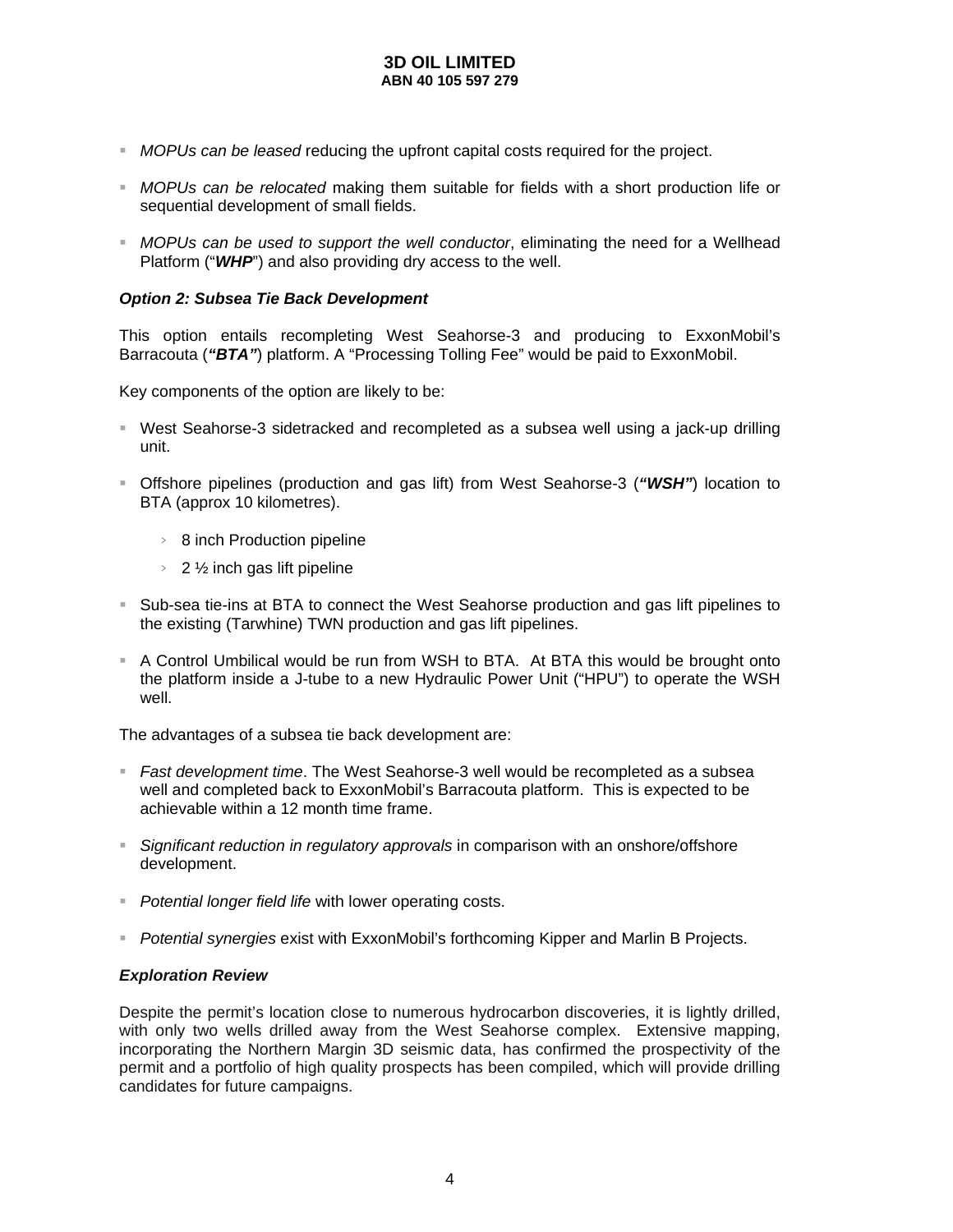Drilling along the Rosedale Fault inversion trend has been one of the most successful exploration plays in the Gippsland Basin. Within Vic/P57 two attractive prospects are located along this inversion trend; the Sea Lion and Felix Prospects.

### *Sea Lion Prospect*

Sea Lion is located to the west of the West Seahorse oil field and represents one of the last remaining undrilled Top Latrobe inversion anticlines remaining in the Gippsland Basin. West Seahorse is a good analogue and Sealion also has closure mapped at multiple levels below the Top Latrobe Group. This play type, which developed during the same compressional episode that formed the giant Gippsland fields, has had a very high historical success rate in the Gippsland Basin. As currently mapped, Sealion has a closure height of about 25m, with mean prospective resource volume is 13 MMbbl of recoverable oil and upside potential for 35 MMbbl.

### *Felix Prospect*

Felix is located between the Moonfish oil field and the Wirrah discovery and is very similar structurally to Moonfish, which produces oil from several levels. Other discoveries along this trend have oil at multiple levels and this provides Felix with significant upside volume potential. The mean resource volume is 22 MB of recoverable oil with upside potential for 115 MOEB depending on the number of successful levels. Oil and gas were encountered at five main levels at Moonfish with a further 17 smaller pay zones.

### *Emperor Subgroup Lead Trend*

3D Oil continues to evaluate the leads in the emerging Emperor play, as exemplified by the neighbouring Longtom discovery, with a view to advancing them to prospect status.

The Emperor Subgroup play includes the Lucifer, Dexter and Kangafish leads, which are low-side, fault-dependent, structures associated with the Emperor fault along the basin's northern margin. The leads are of similar trapping style and on trend with the Longtom gas field.

Work to date confirms that the requisite play components are present across the permit, in particular, the trapping style appears to be identical to the Longtom gas field, however, there is still further detailed mapping required to progress the leads to prospect status (ie potentially drillable).

### *Other Leads*

The Salsa lead, to the NE, is a further inversion anticline associated with the Rosedale Fault system at the Top Latrobe level providing attractive follow-up potential. This is a potentially large structure however it is located on the edge of the 3D seismic data set.

Scooter is a Top Latrobe structure formed when erosion by the Marlin Channel, has left a remnant closure with lateral seal provided by shale within the channel fill. Enhancement of trap sizes by the Marlin Channel has been very effective elsewhere in the basin.

Nicholson and Hector are additional Top Latrobe leads where extensive channeling that cross-cuts regional dip at the Top Latrobe surface has created the potential for a combination structural and stratigraphic trap. This area will be the subject of further technical work.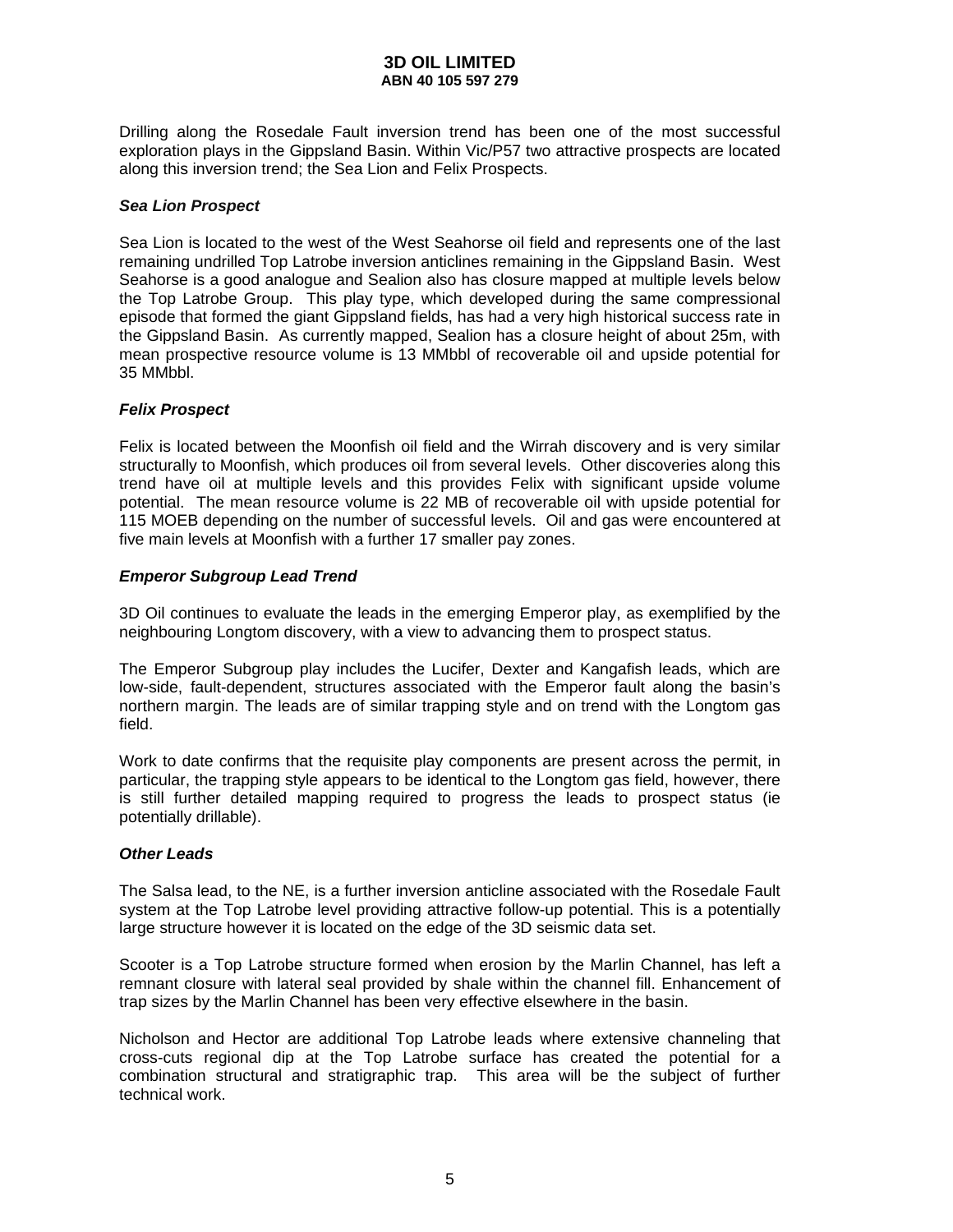### *T41/P, BASS BASIN OFFSHORE TASMANIA*

During the year, 3D Oil completed its mapping of the newly acquired 2200 km of 2D seismic data. The detailed mapping resulted in confirming and adding to the portfolio of leads. In total, fifteen leads have been identified, with the potential to contain over 800 MMbbl of recoverable oil equivalent, on an unrisked basis.

Some of the identified leads have associated seismic amplitude anomalies often indicative of the presence of hydrocarbons as is the case with other discoveries in the basin and region. The largest individual leads have the potential to contain over 100 MMbbl of recoverable oil.

The company has also carried out basin modeling to determine where the source kitchens are located. The results of this work indicate that the permit is in an excellent location to access source rocks and all the leads are located on migration pathways from both local and regional kitchens.

A 3D seismic survey is planned for early in 2010, focusing on the SW of the permit area where the best prospectivity occurs and potentially an exploration well to be drilled in 2011.

A significant drilling campaign is underway in the Bass Basin, in nearby permits, with the drilling of at least five wells in the coming months. 3D Oil is well positioned with 100% of a highly prospective permit and is actively investigating farmout opportunities.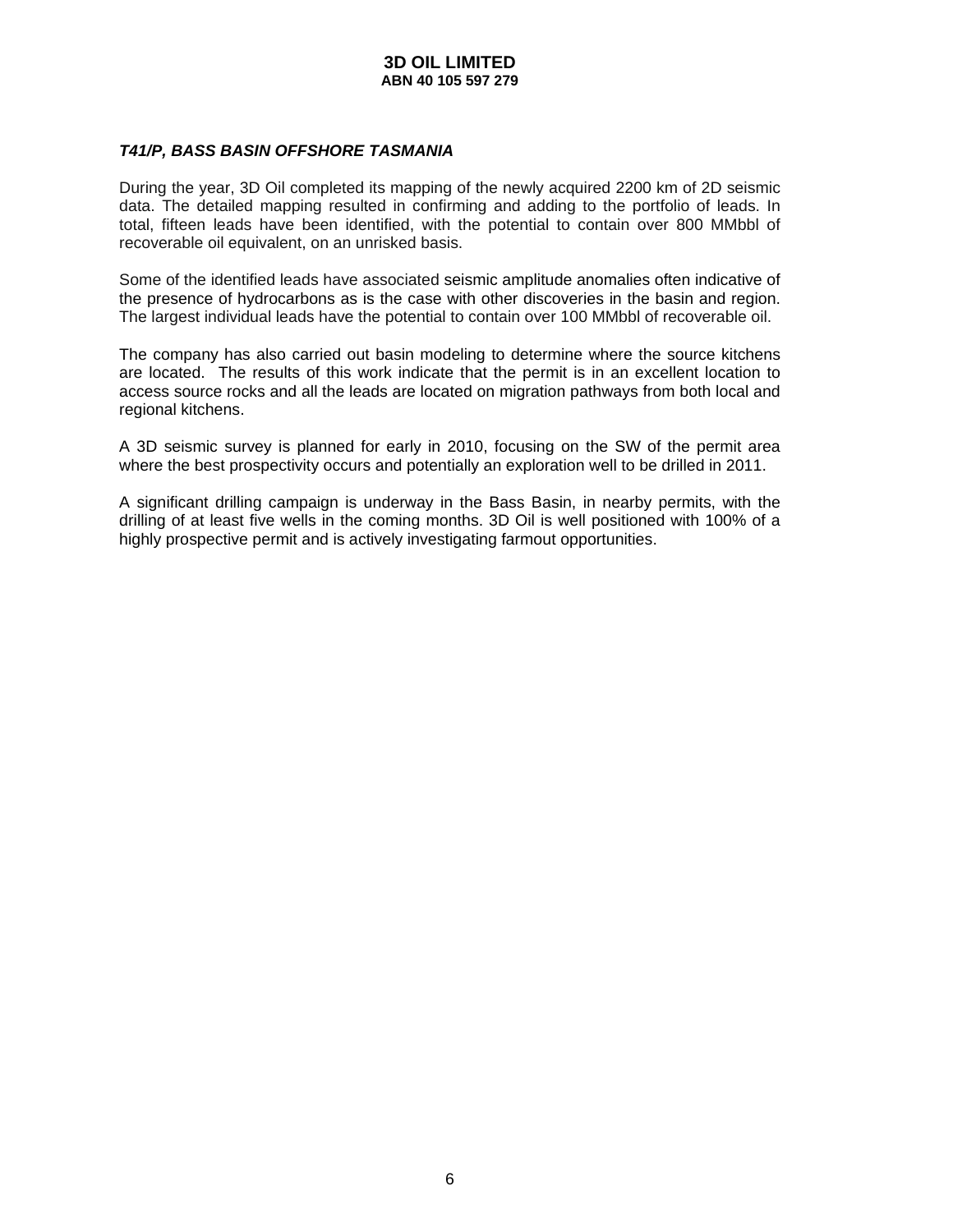### **SCHEDULE OF PETROLEUM EXPLORATION PERMITS AS AT 30 JUNE 2009**

| <b>Project Name</b> | Locality | Tenement                          | Equity |
|---------------------|----------|-----------------------------------|--------|
| Gippsland Basin     | Victoria | <b>Exploration Permit VIC/P57</b> | 100%   |
| Bass Basin          | Tasmania | <b>Exploration Permit T41P</b>    | 100%   |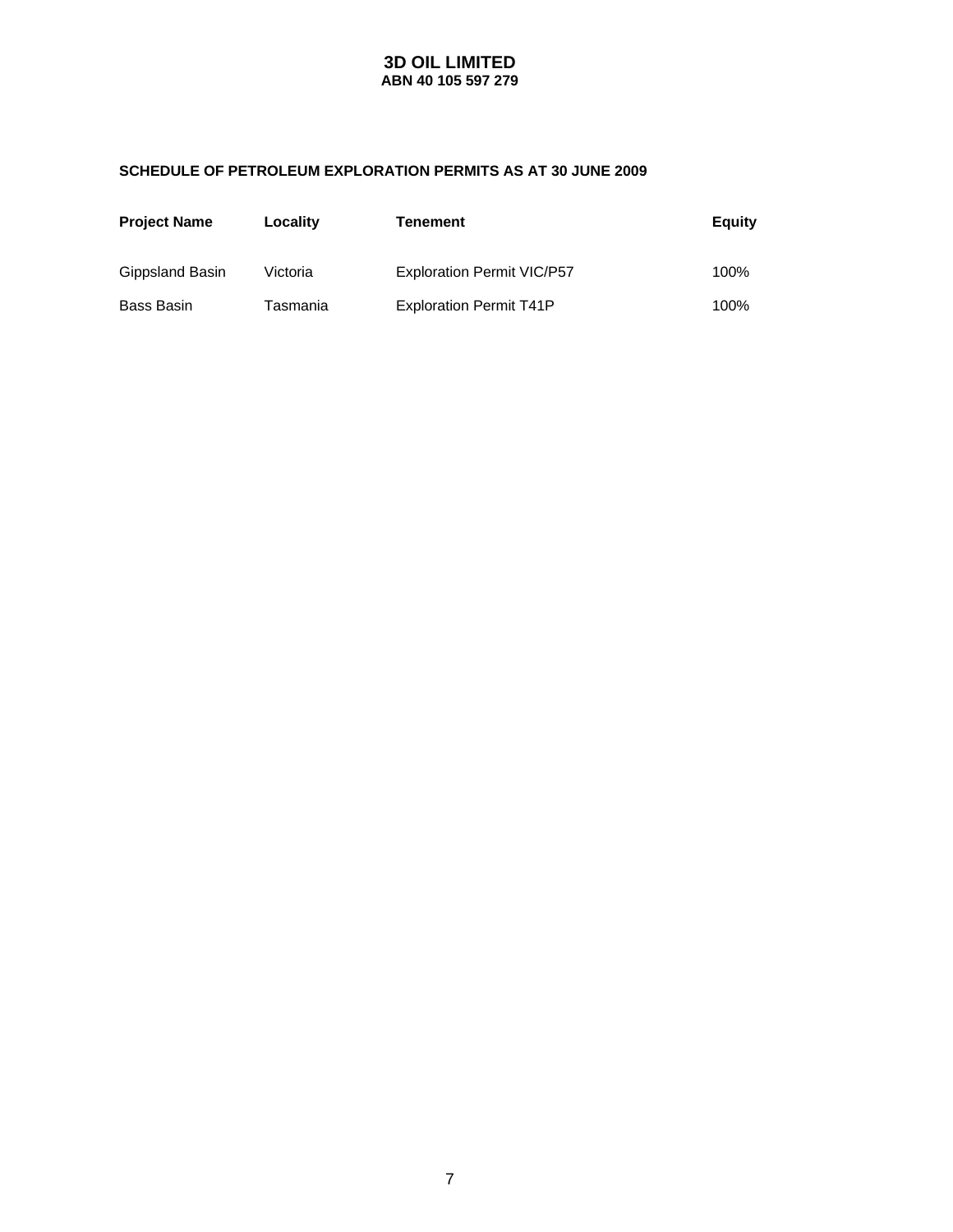### **DIRECTORS' REPORT**

The Directors of 3D Oil Limited (the "Company") submit herewith the annual financial report of the Company for the financial year ended 30 June 2009. In order to comply with the provisions of the *Corporations Act 2001*, the Directors report as follows:

#### **DIRECTORS**

The names and details of the Company's Directors in office during the financial year and until the date of this report are as follows. Directors were in office for this entire period unless otherwise stated.

| Name                                        | <b>Particulars</b>                                                                                                                                                                                                                                                                                                                                                                                                                                                                                                                                                                                                                                                                                                                                                                                                                                                                                                                    |
|---------------------------------------------|---------------------------------------------------------------------------------------------------------------------------------------------------------------------------------------------------------------------------------------------------------------------------------------------------------------------------------------------------------------------------------------------------------------------------------------------------------------------------------------------------------------------------------------------------------------------------------------------------------------------------------------------------------------------------------------------------------------------------------------------------------------------------------------------------------------------------------------------------------------------------------------------------------------------------------------|
| Mr Campbell Horsfall                        | Chairman (appointed 23 January, 2009 and Non-Executive Director                                                                                                                                                                                                                                                                                                                                                                                                                                                                                                                                                                                                                                                                                                                                                                                                                                                                       |
| Qualifications<br>Experience                | B.Comm., LL.B (Melb)<br>Campbell Horsfall is a commercial lawyer with extensive experience in the petroleum industry<br>and has held positions as Company Solicitor for BP Australia Ltd, BHP Petroleum and Japan<br>Australia LNG (MIMI) Pty Ltd and has been General Counsel of Vicpower Trading. Campbell<br>holds Degrees in Law and Commerce from the University of Melbourne and a Diploma from<br>the Securities Institute and practices as a lawyer in Melbourne.                                                                                                                                                                                                                                                                                                                                                                                                                                                             |
|                                             | He has been a director of two other publically listed companies and was a non-executive<br>director of Orchard Petroleum Limited. Orchard Petroleum was listed on the ASX and<br>focused exclusively on oil and gas exploration and development in California's prolific<br>hydrocarbon regions of the Sacramento and San Joaquin basins. The Company was delisted<br>in June 2007 following a buy out by a private equity consortium, a transaction which yielded<br>shareholders a return of up to three times their initial investment.                                                                                                                                                                                                                                                                                                                                                                                            |
| Directorships in listed entities            | Nil                                                                                                                                                                                                                                                                                                                                                                                                                                                                                                                                                                                                                                                                                                                                                                                                                                                                                                                                   |
| Relevant interests in shares and<br>options | 38,000 ordinary fully paid shares<br>500,000 options expiring 31 January 2011, exercisable at \$0.50.                                                                                                                                                                                                                                                                                                                                                                                                                                                                                                                                                                                                                                                                                                                                                                                                                                 |
| <b>Mr Noel Newell</b>                       | <b>Executive Director</b>                                                                                                                                                                                                                                                                                                                                                                                                                                                                                                                                                                                                                                                                                                                                                                                                                                                                                                             |
| Qualifications<br>Experience                | B App Sc (App Geol)<br>Noel Newell holds a Bachelor of Applied Science and has over 25 years experience in the oil<br>and gas industry, with 20 years of this time with BHP Billiton and Petrofina. With these<br>companies, he has been technically involved in exploration of areas around the globe,<br>particularly South East Asia, and all major Australian offshore basins. Prior to leaving BHP<br>Billiton in 2002, Noel was Principal Geologist, working within the Southern Margin Group and<br>primarily responsible for exploration within the Gippsland Basin. Noel has a number of technical<br>publications and has co-authored Best Paper and runner up Best Paper at the Australian<br>Petroleum Production & Exploration Association conference and Best Paper at the Western<br>Australian Basins Symposium.<br>Noel is the founder of 3D Oil. Immediately prior to starting 3D Oil, Noel was a technical advisor |
|                                             | to Nexus Energy Limited and directly involved in their move to explore in the offshore of the<br>Gippsland Basin.                                                                                                                                                                                                                                                                                                                                                                                                                                                                                                                                                                                                                                                                                                                                                                                                                     |
| Directorships in listed entities            | Nil                                                                                                                                                                                                                                                                                                                                                                                                                                                                                                                                                                                                                                                                                                                                                                                                                                                                                                                                   |
| Relevant interests in shares and<br>options | 37,561,450 ordinary fully paid shares<br>4,000,000 options expiring 31 January 2011, exercisable at \$0.50                                                                                                                                                                                                                                                                                                                                                                                                                                                                                                                                                                                                                                                                                                                                                                                                                            |
| <b>Ms Melanie Leydin</b>                    | Non-executive Director (appointed 23 January 2009)<br><b>Company Secretary</b>                                                                                                                                                                                                                                                                                                                                                                                                                                                                                                                                                                                                                                                                                                                                                                                                                                                        |
| Qualifications                              | <b>B.Bus CA</b>                                                                                                                                                                                                                                                                                                                                                                                                                                                                                                                                                                                                                                                                                                                                                                                                                                                                                                                       |
|                                             | Ms Leydin is a Chartered Accountant and principal in a chartered accounting firm specialising in<br>audit and company secretarial services. Ms Leydin has 18 years experience in the accounting<br>profession and is a director and company secretary for a number of oil and gas, junior mining<br>and exploration entities listed on the Australian Stock Exchange.                                                                                                                                                                                                                                                                                                                                                                                                                                                                                                                                                                 |
| Directorships in listed entities            | Jervois Mining Limited (resigned 29 December 2008)                                                                                                                                                                                                                                                                                                                                                                                                                                                                                                                                                                                                                                                                                                                                                                                                                                                                                    |
| Relevant interests in shares and<br>options | 150,000 ordinary fully paid shares<br>Nil options                                                                                                                                                                                                                                                                                                                                                                                                                                                                                                                                                                                                                                                                                                                                                                                                                                                                                     |
|                                             |                                                                                                                                                                                                                                                                                                                                                                                                                                                                                                                                                                                                                                                                                                                                                                                                                                                                                                                                       |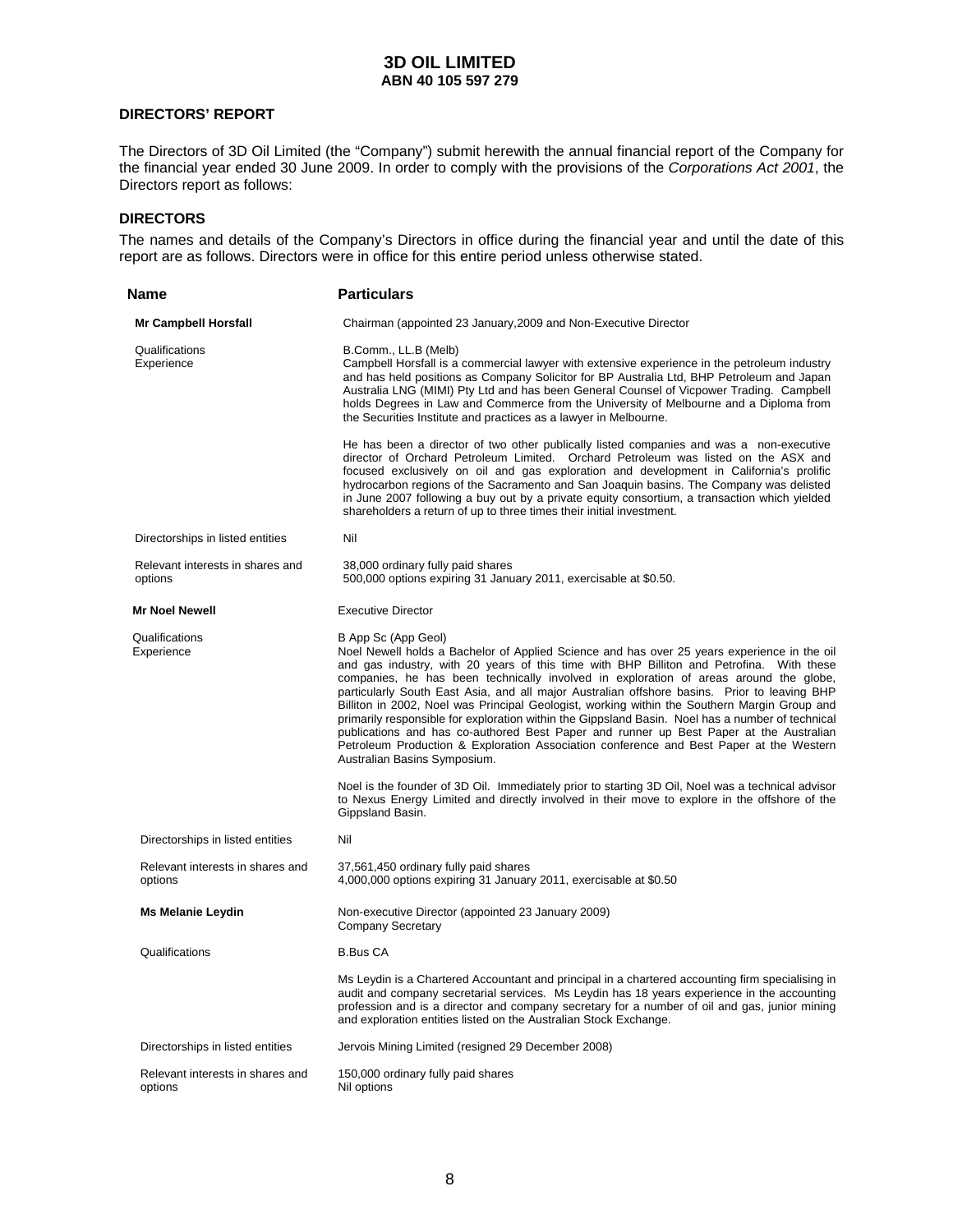### **DIRECTORS' REPORT (CONT'D)**

| <b>Name</b>                  | <b>Particulars</b>                                                                                                                                                                                                                                                                                                                                                                                                                                                                                   |
|------------------------------|------------------------------------------------------------------------------------------------------------------------------------------------------------------------------------------------------------------------------------------------------------------------------------------------------------------------------------------------------------------------------------------------------------------------------------------------------------------------------------------------------|
| <b>Mr Peter Willcox</b>      | Non-Executive Director and Chairman (resigned 23 January 2009)                                                                                                                                                                                                                                                                                                                                                                                                                                       |
| Qualifications<br>Experience | MA<br>Peter Willcox has a long history in the global oil and gas industry. Mr Willcox was chief<br>executive officer of BHP Petroleum from 1986 to 1994 and vice president of Amoco Production<br>Co Ltd, along with holding various other roles in London, Houston, Egypt, Iran and Chicago<br>between 1973 and 1986. Between 1966 and 1973 Mr Willcox occupied positions in London,<br>Qatar and Abu Dhabi for Iraq Petroleum Company Ltd (a consortium of BP, Shell, Exxon, Mobil,<br>and Total). |
|                              | He has previously been Chairman of AMP Ltd, Mayne Group Ltd, Mayne Pharma Ltd and<br>CSIRO. Mr Willcox gained a physics degree at Cambridge University in the UK and completed<br>the Senior Executive Programme at the Stanford School of Business.                                                                                                                                                                                                                                                 |

### **PRINCIPAL ACTIVITIES**

The principal activities of the Company are the production and development of upstream oil and gas.

#### **OPERATION RESULTS**

The Company's net loss for the year after applicable income tax was \$940,340 (2008: \$19,741,448).

### **REVIEW OF OPERATIONS**

Refer to the Review of Operations preceding this Directors' Report.

### **FINANCIAL POSITION**

The net assets of the Company have decreased by \$880,800 to \$30,844,861 as at 30 June 2009. The major movement was due to the write off of exploration expenditure on the Wardie 1 Well.

The Company's working capital, being current assets less current liabilities, was \$9,804,968 compared with working capital of \$12,316,319 in 2008.

Based on the above the Directors believe the Company is in a strong and stable position to expand and grow its current operations.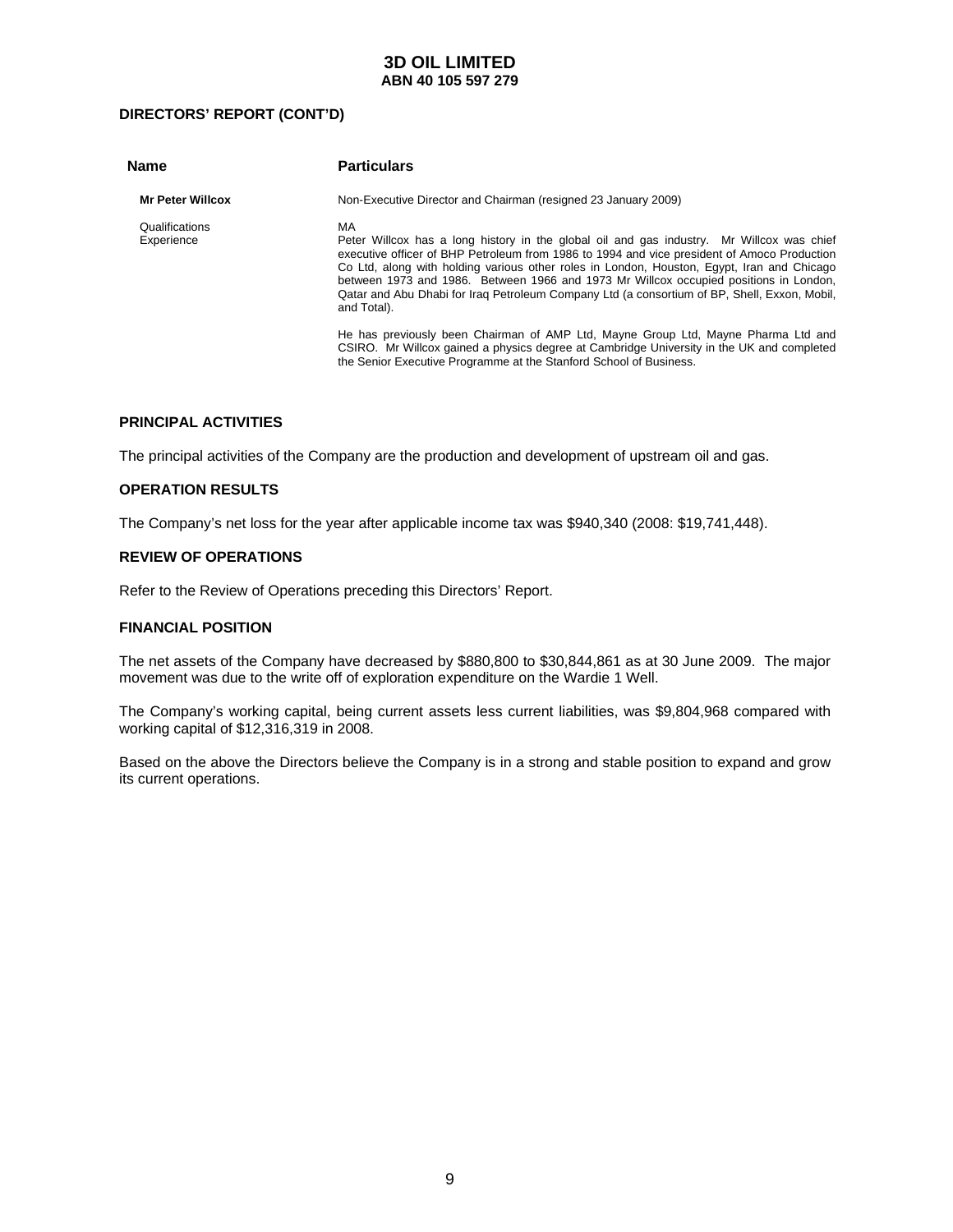### **DIRECTORS' REPORT (CONT'D)**

#### **CHANGES IN STATE OF AFFAIRS**

There were no significant changes in the State of Affairs during the year.

#### **FUTURE DEVELOPMENTS**

Disclosure of further information regarding likely developments in the operations of the Company in future financial years and the expected results of those operations is likely to result in unreasonable prejudice to the Company. Accordingly, this information has not been disclosed in this report.

#### **EVENTS SUBSEQUENT TO BALANCE DATE**

There has not been any matter or circumstance, other than that referred to in Note 24, that has arisen since the end of the financial year that has significantly affected, or may significantly affect, the operations of the Company, the results of those operations, or the state of affairs of the Company in future financial years.

#### **DIVIDENDS**

No dividend has been declared or paid during the financial year and the Directors do not recommend the payment of any dividend in respect of the current or preceding financial years.

#### **ENVIRONMENTAL REGULATIONS**

The Company holds participating interests in a number of oil and gas areas. The various authorities granting such tenements require the licence holder to comply with the terms of the grant of the licence and all directions given to it under those terms of the licence. There have been no known breaches of the tenement conditions, and no such breaches have been notified by any government agencies during the year ended 30 June 2009.

#### **SHARE OPTIONS**

There were no share options granted to Directors and executives or their nominees during and since the end of the financial year. On 27 August 2008 189,000 options were issued to staff.

#### **Share options on issue at year end or exercised during the year:**

Details of unissued ordinary shares of the Company under option at the date of this report are as follows:

| Item                    | Number of Shares | Exercise Price of | Expiry Date of  |
|-------------------------|------------------|-------------------|-----------------|
|                         | under option     | options           | options         |
| Unlisted Options        | 6.100.000        | \$0.50            | 31 January 2011 |
| <b>Unlisted Options</b> | 6.330.000        | \$0.60            | 31 January 2011 |
| <b>Unlisted Options</b> | 400,000          | \$0.75            | 31 March 2013   |
| <b>Unlisted Options</b> | 189,000          | \$0.25            | 30 June 2011    |

During the year and up to the date of this report 189,000 options were issued to staff, and 4,000,000 options lapsed. At 30 June 2009, 12,830,000 options were on issue.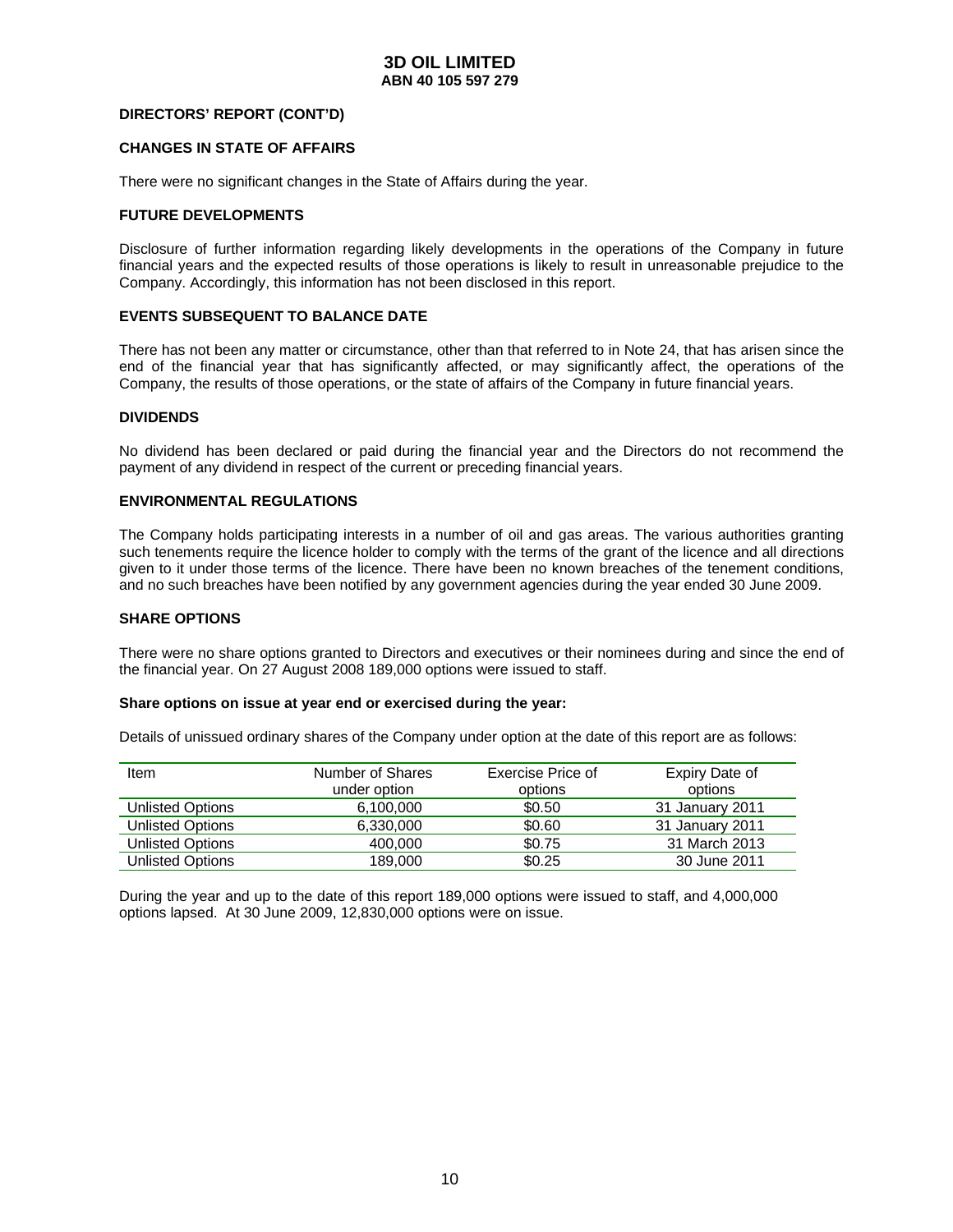### **DIRECTORS' REPORT (CONT'D)**

#### **PROCEEDINGS ON BEHALF OF THE COMPANY**

No person has applied for leave of the Court under Section 327 of the *Corporations Act 2001* to bring proceedings on behalf of the Company or intervene in any proceedings to which the Company is a party for the purpose of taking responsibility on behalf of the Company for all or any part of those proceedings.

The Company was not a party to any proceedings during the year.

### **DIRECTORS' MEETINGS**

The following table sets out the number of Directors' meetings held during the financial year and the number of meetings attended by each Director. During the financial year, 13 Board meetings were held, 2 audit committee meetings and 1 remuneration committee meeting.

|                            | <b>BOARD OF DIRECTORS</b> |                 | <b>AUDIT COMMITTEE</b><br><b>COMMITTEE</b> |  | <b>REMUNERATION</b><br><b>COMMITTEE</b> |                 |  |
|----------------------------|---------------------------|-----------------|--------------------------------------------|--|-----------------------------------------|-----------------|--|
| <b>DIRECTORS</b>           | <b>HELD</b>               | <b>ATTENDED</b> | <b>HELD</b><br><b>ATTENDED</b>             |  | <b>HELD</b>                             | <b>ATTENDED</b> |  |
| $Mr$ P. Willcox $(1)$      | 9                         |                 |                                            |  |                                         |                 |  |
| Mr N Newell                | 13                        | 13              |                                            |  |                                         |                 |  |
| Mr C Horsfall              | 13                        | 13              |                                            |  |                                         |                 |  |
| Ms M Leydin <sup>(2)</sup> |                           |                 |                                            |  | -                                       | $\blacksquare$  |  |

(1) Resigned 23 January 2009

(2) Appointed 23 January 2009

### **INDEMNIFICATION OF OFFICERS AND AUDITORS**

During the financial year, the Company paid a premium in respect of a contract insuring the Directors of the Company (as named above), the company secretary and all executive officers of the Company and of any related body corporate against a liability incurred as such a director, secretary or executive officer to the extent permitted by the Corporations Act 2001. The contract of insurance prohibits disclosure of the nature of the liability and the amount of the premium.

The Company has not otherwise, during or since the end of the financial year, except to the extent permitted by law, indemnified or agreed to indemnify an officer or auditor of the company or of any related body corporate against a liability incurred as such an officer or auditor.

### **NON-AUDIT SERVICES**

The Directors are satisfied that the provision of non-audit services, during the year by the auditor (or by another person or firm on the auditor's behalf) is compatible with the general standards of independence for auditors imposed by the *Corporations Act 2001*.

There were no non-audit services provided by the Company's auditors during the year to 30 June 2009.

### **AUDITOR'S INDEPENDENCE DECLARATION**

A copy of the auditor's independence declaration under s.307C of the *Corporation Act 2001* in relation to the audit of the full year is included on page 17.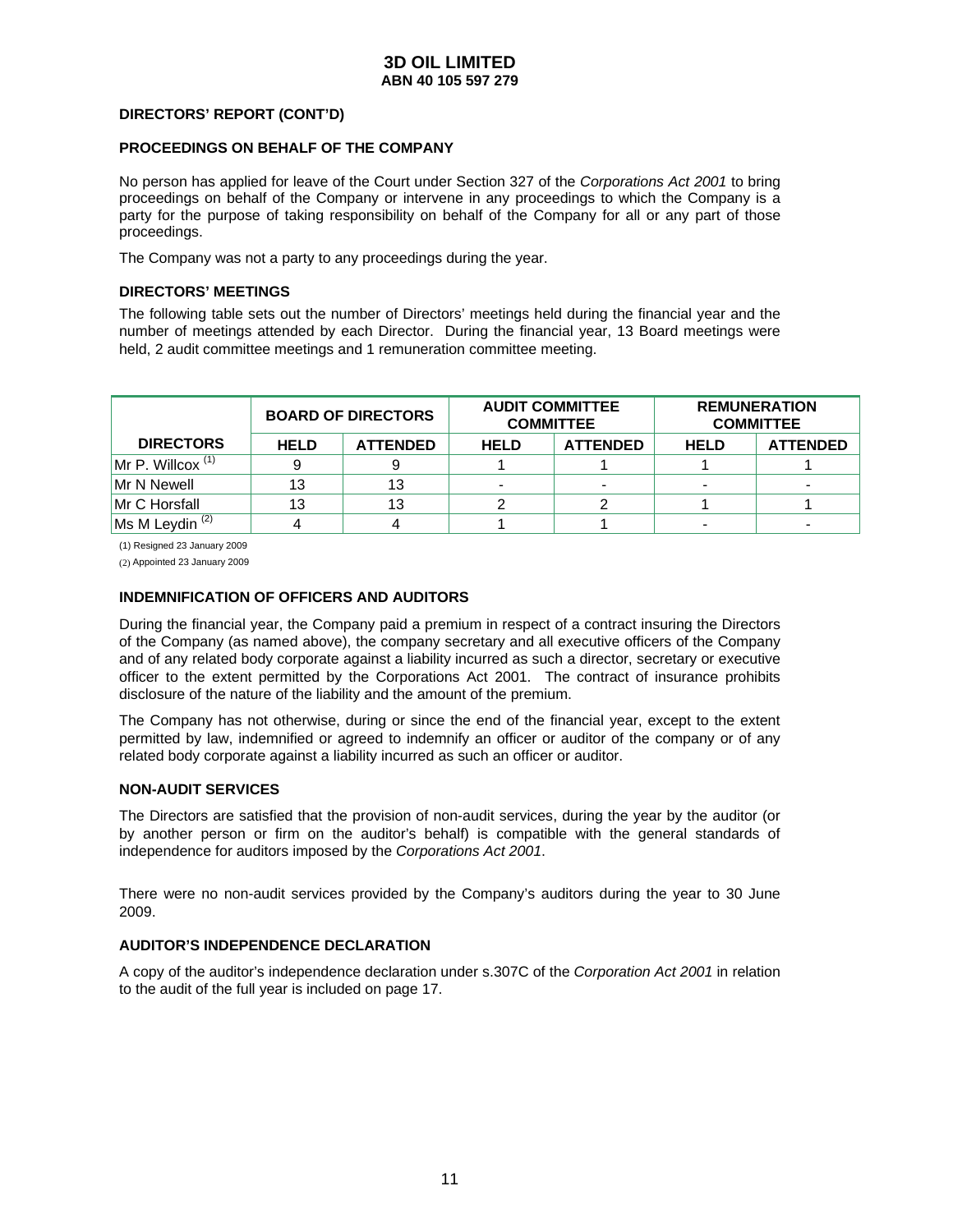#### **REMUNERATION REPORT (AUDITED)**

#### **This report outlines the remuneration arrangements in place for Directors and executives of 3D Oil Limited (the "Company").**

The Board policy for determining the nature and amount of remuneration of Directors and executives is agreed by the Board of Directors as a whole. The Board obtains professional advice where necessary to ensure that the Company attracts and retains talented and motivated Directors and employees who can enhance Company performance through their contributions and leadership.

#### **Remuneration Philosophy**

The remuneration of the Company has been designed to align Director and executive objectives with shareholder and business objectives by providing both a fixed and variable remuneration component and offering long-term incentives based on key performance areas. The Board believes the remuneration policy to be appropriate and effective in its ability to attract and retain the best Executives and Directors to run and manage the Company, as well as create goal congruence between Directors, Executives and shareholders.

#### **Executive Director Remuneration**

In determining the level and make-up of executive remuneration, the Board negotiates a remuneration to reflect the market salary for a position and individual of comparable responsibility and experience. Remuneration is regularly compared with the external market by participation in industry salary surveys and during recruitment activities generally. If required, the Board may engage an external consultant to provide independent advice in the form of a written report detailing market levels of remuneration for comparable executive roles.

Remuneration consists of a fixed remuneration and a long term incentive portion as appropriate.

All Executives are eligible to receive a base salary (which is based on factors such as experience and comparable industry information) or consulting fee. The Board reviews the Managing Director's remuneration package, and the Managing Director reviews the senior Executives' remuneration packages annually by reference to the Company's performance, executive performance and comparable information within the industry.

The performance of Executives is measured against criteria agreed annually with each executive and is based predominantly on the overall success of the Company in achieving its broader corporate goals. Bonuses and incentives are linked to predetermined performance criteria. The Board may, however, exercise its discretion in relation to approving incentives, bonuses, and options, and can require changes to the Managing Director's recommendations. This policy is designed to attract the highest caliber of Executives and reward them for performance that results in long-term growth in shareholder wealth.

All remuneration paid to Directors and Executives is valued at the cost to the Company and expensed. Options are valued using the Black-Scholes methodology.

#### **Non-Executive Director Remuneration**

Non-Executive Directors' fees are paid within an aggregate limit which is approved by the shareholders from time to time. The limit of Non-Executive Director fees was set at a maximum of \$250,000. Retirement payments, if any, are agreed to be determined in accordance with the rules set out in the *Corporations Act 2001* at the time of the Directors retirement or termination. Non-Executive Directors' remuneration may include an incentive portion consisting of bonuses and/or options, as considered appropriate by the Board, which may be subject to shareholder approval in accordance with the ASX Listing Rules.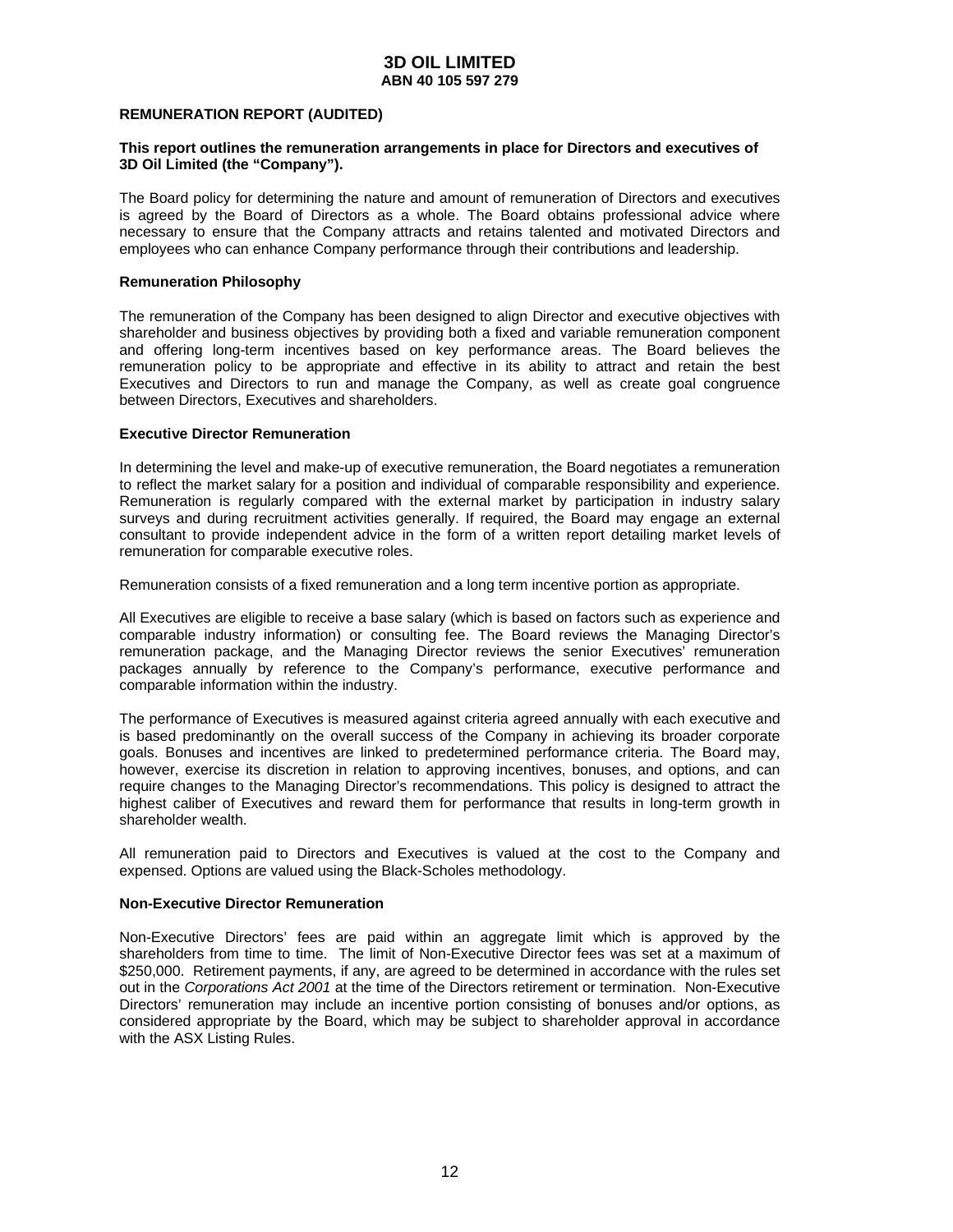### **REMUNERATION REPORT (AUDITED) (CONT'D)**

#### **Performance Based Remuneration**

Remuneration packages do not include performance-based components. An individual member of staff's performance assessment is done by reference to their contribution to the Company's overall achievements. The intention of this program is to facilitate goal congruence between Executives with that of the business and shareholders. Generally, the executive's remuneration is tied to the Company's successful achievement of certain key milestones as they relate to its operating activities. Further information has not been disclosed as it is commercially confidential.

#### **Relationship between the remuneration policy and company performance**

The tables below set out summary information about the Company's earnings and movements in shareholder wealth for the year since 30 June 2005:

|                              | 30 June 2009 | 30 June 2008          | 30 June 2007 | 30 June 2006 | 30 June 2005 |
|------------------------------|--------------|-----------------------|--------------|--------------|--------------|
|                              |              |                       |              |              |              |
| Revenue                      | 587,992      | 1,740,306             | 228,396      | 3,833        | 47           |
| Net profit/(loss) before tax | (940, 340)   | (19, 741, 448)        | (1,471,727)  | (79, 221)    | (111, 644)   |
| Net profit/(loss) after tax  | (940,340)    | (19,741,448)          | (1,421,727)  | (79, 221)    | (111, 644)   |
|                              |              |                       |              |              |              |
| Share price at start of year | \$0.26       | $$0.50$ <sup>**</sup> | N/A          | N/A          | N/A          |
| Share price at end of year   | \$0.11       | \$0.26                | N/A          | N/A          | N/A          |
|                              |              |                       |              |              |              |
| Basic earnings per share     | (0.46)       | (10.05)               | (1.67)       | N/A          | N/A          |
| Diluted earning per share    | (0.46)       | (10.05)               | (1.67)       | N/A          | N/A          |

\*\*3D Oil Limited listed on the Australian Stock Exchange in November 2007.

The remuneration of the Directors and executives are not linked to the performance, share price or earnings of the Company.

#### **Key Management Personnel Compensation**

The aggregate compensation of the key management personnel of the Company is set out below.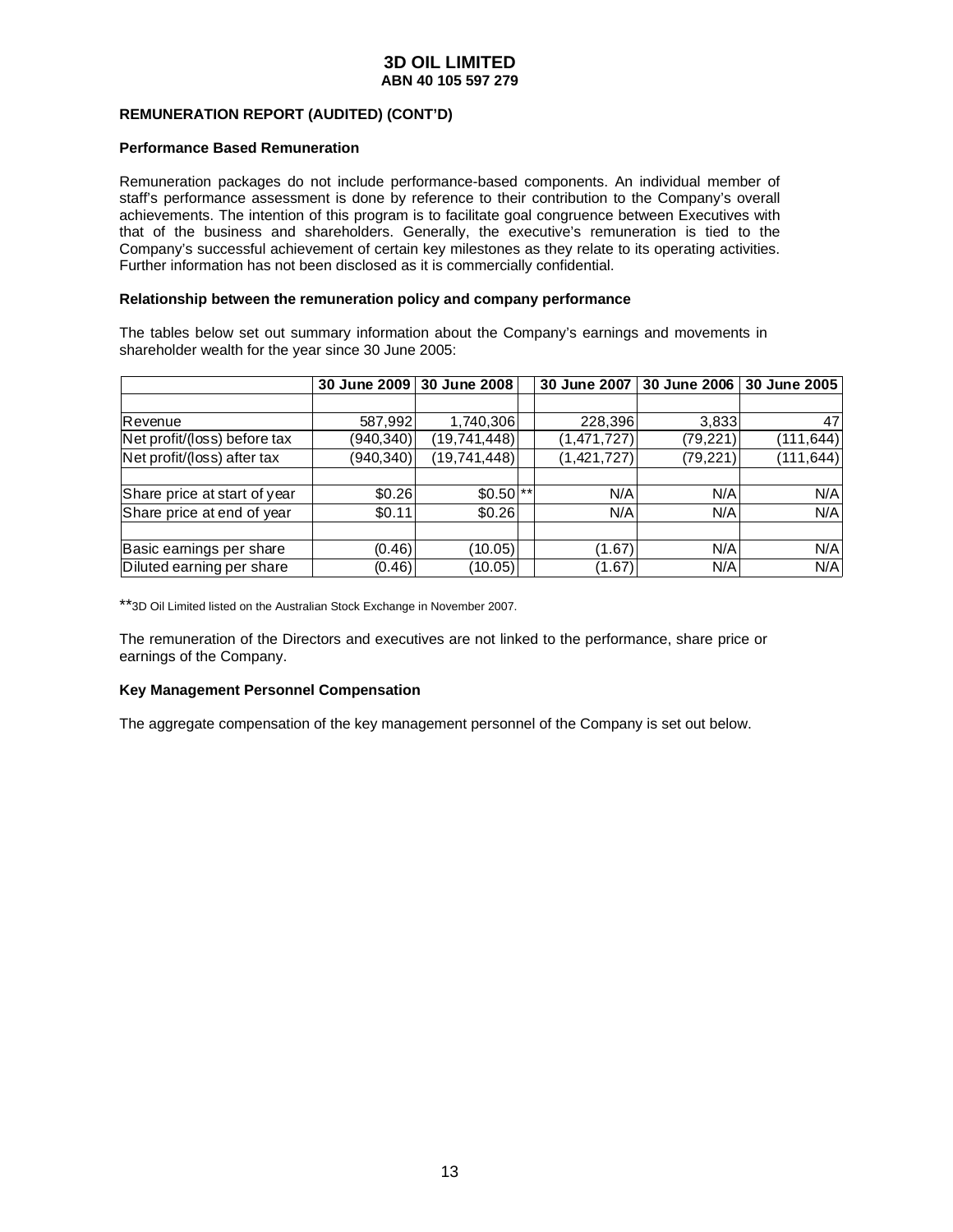### **REMUNERATION REPORT (AUDITED) (CONT'D)**

#### **Details of Remuneration for Year Ended 30 June 2009**

The remuneration for each Director and each of the two executive officers of the Company receiving the highest remuneration during the year was as follows:

|                      | <b>Short-term</b><br>employment<br>benefits | Post-employment                |                                                     | <b>Equity</b>                                 |         |
|----------------------|---------------------------------------------|--------------------------------|-----------------------------------------------------|-----------------------------------------------|---------|
| <b>Directors</b>     | Salary, Fees<br>and<br><b>Commissions</b>   | Superannuation<br>Contribution | <b>Shares</b><br><b>Received as</b><br>Compensation | <b>Options</b><br>Received as<br>Compensation | Total   |
| <b>IMr P Willcox</b> | 73,500                                      | 6,615                          |                                                     |                                               | 80,115  |
| Mr N Newell          | 294,000                                     | 30,460                         |                                                     |                                               | 324,460 |
| IMr C Horsfall       | 67,503                                      | 5,085                          |                                                     |                                               | 72,588  |
| Ms M Leydin          | 94.564                                      |                                |                                                     |                                               | 94.564  |
| <b>Executives</b>    |                                             |                                |                                                     |                                               |         |
| <b>IMr J Keall</b>   | 241,490                                     | 21,734                         |                                                     |                                               | 263,224 |
|                      | 771,057                                     | 63,894                         |                                                     |                                               | 834.951 |

#### **Shares Issued as Part of Remuneration for the Year Ended 30 June 2009**

There were no shares issued as part of remuneration during the year ended 30 June 2009.

### **Options Issued as Part of Remuneration for the Year Ended 30 June 2009**

There were no options granted as part of remuneration during the year ended 30 June 2009.

### **Details of Remuneration for Year Ended 30 June 2008**

The remuneration for each Director and each of the two executive officers of the Company receiving the highest remuneration during the year was as follows:

|                   | <b>Short-term</b><br>employment<br>benefits | Post-employment                |                                                     | <b>Equity</b>                                 |              |
|-------------------|---------------------------------------------|--------------------------------|-----------------------------------------------------|-----------------------------------------------|--------------|
|                   | Salary, Fees<br>and<br><b>Commissions</b>   | Superannuation<br>Contribution | <b>Shares</b><br><b>Received as</b><br>Compensation | <b>Options</b><br>Received as<br>Compensation | <b>Total</b> |
| <b>Directors</b>  |                                             |                                |                                                     |                                               | \$           |
| IMr P Willcox     | 78,645                                      | 7,078                          |                                                     | 709,600                                       | 795,323      |
| Mr N Newell       | 280,000                                     | 25,200                         |                                                     |                                               | 305,200      |
| Mr C Horsfall     | 44,411                                      |                                |                                                     |                                               | 44,411       |
| Mr I Gorman       | 16,042                                      | 919                            |                                                     |                                               | 16,961       |
| <b>Executives</b> |                                             |                                |                                                     |                                               |              |
| IMr J Keall       | 230,000                                     | 20,700                         |                                                     |                                               | 250,700      |
| Ms M Leydin       | 70,730                                      |                                |                                                     |                                               | 70,730       |
|                   | 719,828                                     | 53,897                         |                                                     | 709,600                                       | 1,483,325    |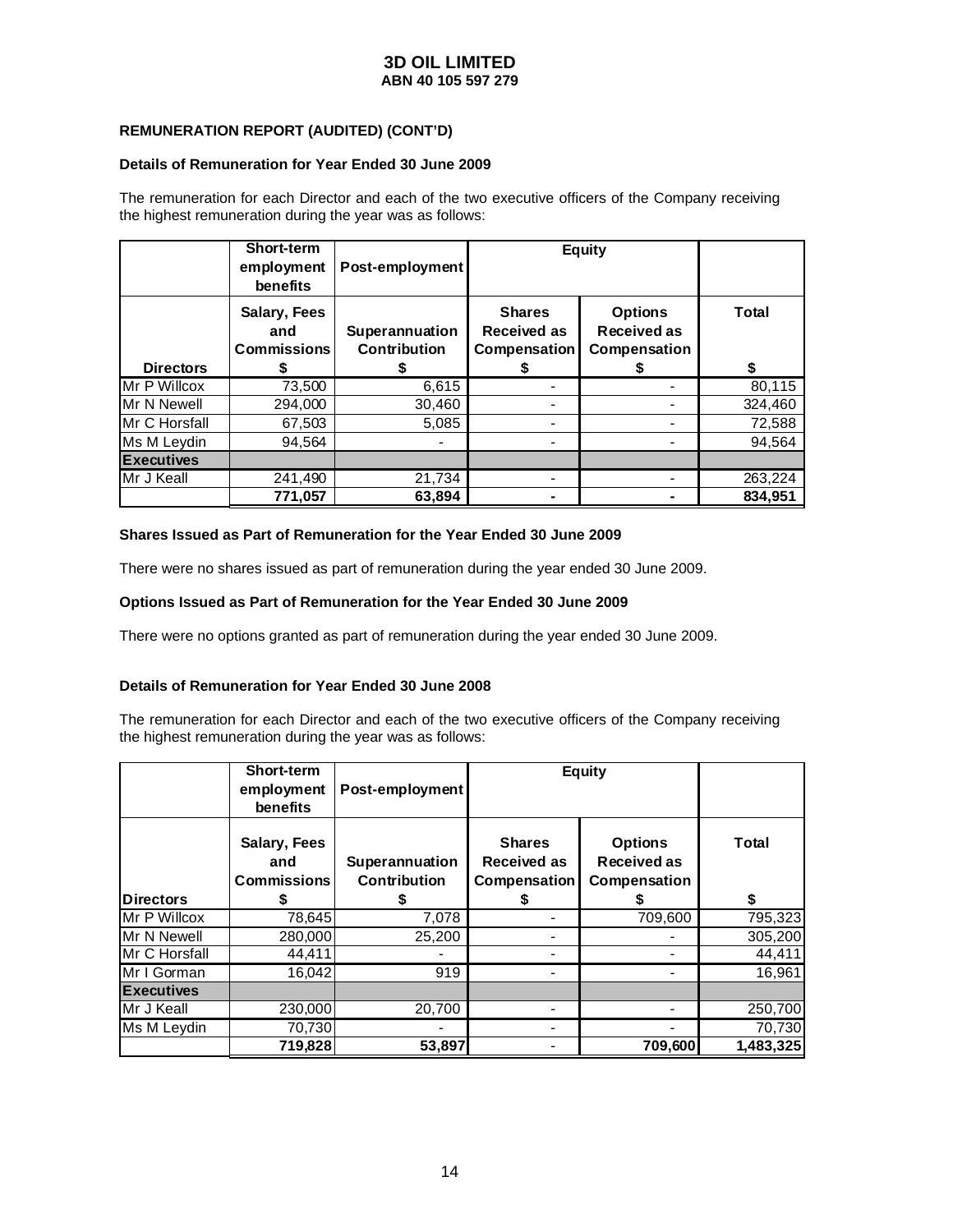#### **REMUNERATION REPORT (AUDITED) (CONT'D)**

#### **Shares Issued as Part of Remuneration for the Year Ended 30 June 2008**

There were no shares issued as part of remuneration during the year ended 30 June 2008.

#### **Options Issued as Part of Remuneration for the Year Ended 30 June 2008**

Options have been issued to Directors and executives as part of their remuneration. The options are not issued based on performance criteria, but are issued to increase goal congruence between Directors and executives and shareholders**.** 

|                       | Number of<br><b>Options</b><br><b>Granted</b> | Number of<br><b>Options Vested</b> | Value of<br><b>Options</b><br><b>Granted at</b><br>grant date \$ | Total<br><b>Remuneration</b><br>Represented by Exercise Price Expiry Date of<br><b>Options %</b> | of Options \$ | <b>Options</b> |
|-----------------------|-----------------------------------------------|------------------------------------|------------------------------------------------------------------|--------------------------------------------------------------------------------------------------|---------------|----------------|
| <b>Directors</b>      |                                               |                                    |                                                                  |                                                                                                  |               |                |
| Mr P Willcox          | 4,000,000                                     | 4,000,000                          | 709,600                                                          | 89.22                                                                                            | 0.50          | 31/01/2011     |
| Mr N Newell           |                                               |                                    | $\overline{\phantom{0}}$                                         | ٠                                                                                                |               |                |
| Mr C Horsfall         |                                               |                                    |                                                                  | ٠                                                                                                |               |                |
| <b>Executives</b>     |                                               |                                    |                                                                  |                                                                                                  |               |                |
| <b>IMr D Vuckovic</b> | 400,000                                       | 100,000                            | 119,080                                                          | 67.44                                                                                            | 0.75          | 31/03/2013     |

#### **Employment contracts**

The Managing Director, N Newell, is employed under contract. The employment contract commenced on 1 November 2006 and has no fixed term. Under the terms of the present contract:

- Mr Newell may resign from his position and thus terminate this contract by giving 6 months written notice.
- The Company may terminate this employment agreement by providing 6 months written notice.
- The Company may terminate the contract at any time without notice if serious misconduct has occurred. Where termination with cause occurs, Mr Newell is only entitled to that portion of remuneration which is fixed, and only up to the date of termination.
- On termination of the agreement, Mr Newell will be entitled to be paid those outstanding amounts owing to him up until the Termination Date.

The Chairman, Mr C Horsfall, is employed under contract. The current employment contract commenced on 23 January 2009 and has no fixed term. Under the terms of the present contract:

- Mr Horsfall may resign from his position and thus terminate this contract by giving 6 months written notice.
- The Company may terminate this employment agreement by providing 6 months written notice.
- The Company may terminate the contract at any time without notice if serious misconduct has occurred. Where termination with cause occurs, Mr Horsfall is only entitled to that portion of remuneration which is fixed, and only up to the date of termination.
- On termination of the agreement, Mr Horsfall will be entitled to be paid those outstanding amounts owing to him up until the Termination Date.

The Non-Executive Director, Ms M Leydin, is employed under contract. The current employment contract commenced on 23 January 2009 and has no fixed term. Under the terms of the present contract:

- Ms Leydin may resign from her position and thus terminate this contract by giving 6 months written notice.
- The Company may terminate this employment agreement by providing 6 months written notice.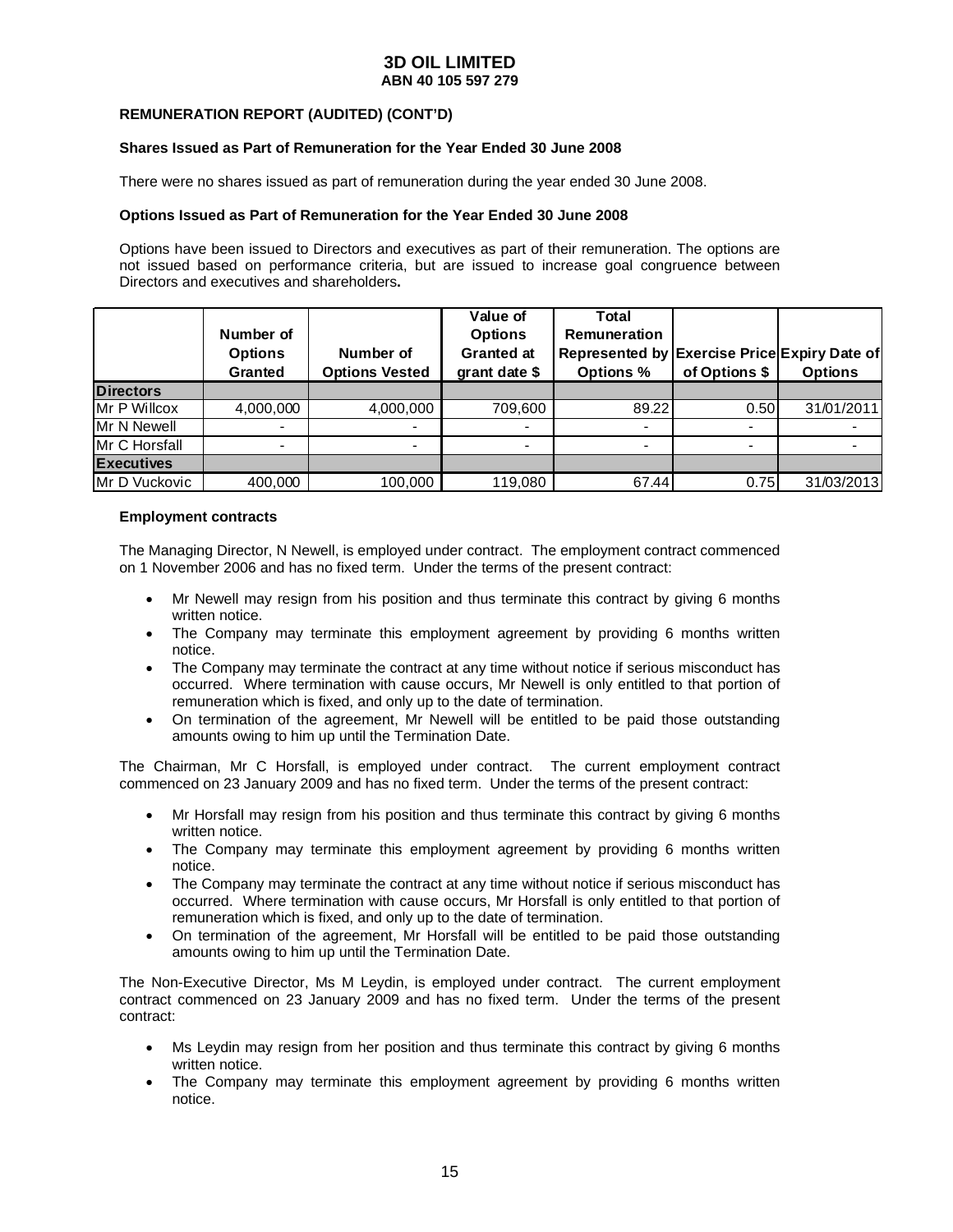#### **REMUNERATION REPORT (AUDITED) (CONT'D)**

- The Company may terminate the contract at any time without notice if serious misconduct has occurred. Where termination with cause occurs, Ms Leydin is only entitled to that portion of remuneration which is fixed, and only up to the date of termination.
- On termination of the agreement, Ms Leydin will be entitled to be paid those outstanding amounts owing to her up until the Termination Date.

The Exploration and Development Manager, Mr J Keall, is employed under contract. The current employment contract commenced on 16 April 2007 and has no fixed term. Under the terms of the present contract:

- Mr Keall may resign from his position and thus terminate this contract by giving 4 months written notice.
- The Company may terminate this employment agreement by providing 5 months written notice.
- The Company may terminate the contract at any time without notice if serious misconduct has occurred. Where termination with cause occurs, Mr Keall is only entitled to that portion of remuneration which is fixed, and only up to the date of termination.
- On termination of the agreement, Mr Keall will be entitled to be paid those outstanding amounts owing to him up until the Termination Date.

The Non-Executive Chairman, Mr P Willcox, was employed under contract during the year. This contract ceased upon Mr Wilcox's resignation on 23 January 2009.

Signed in accordance with a resolution of the Directors made pursuant to *s.298(2)* of the *Corporations Act 2001.* 

On behalf of the Directors

**Noel Newell** 

Managing Director

MELBOURNE, 29 September 2009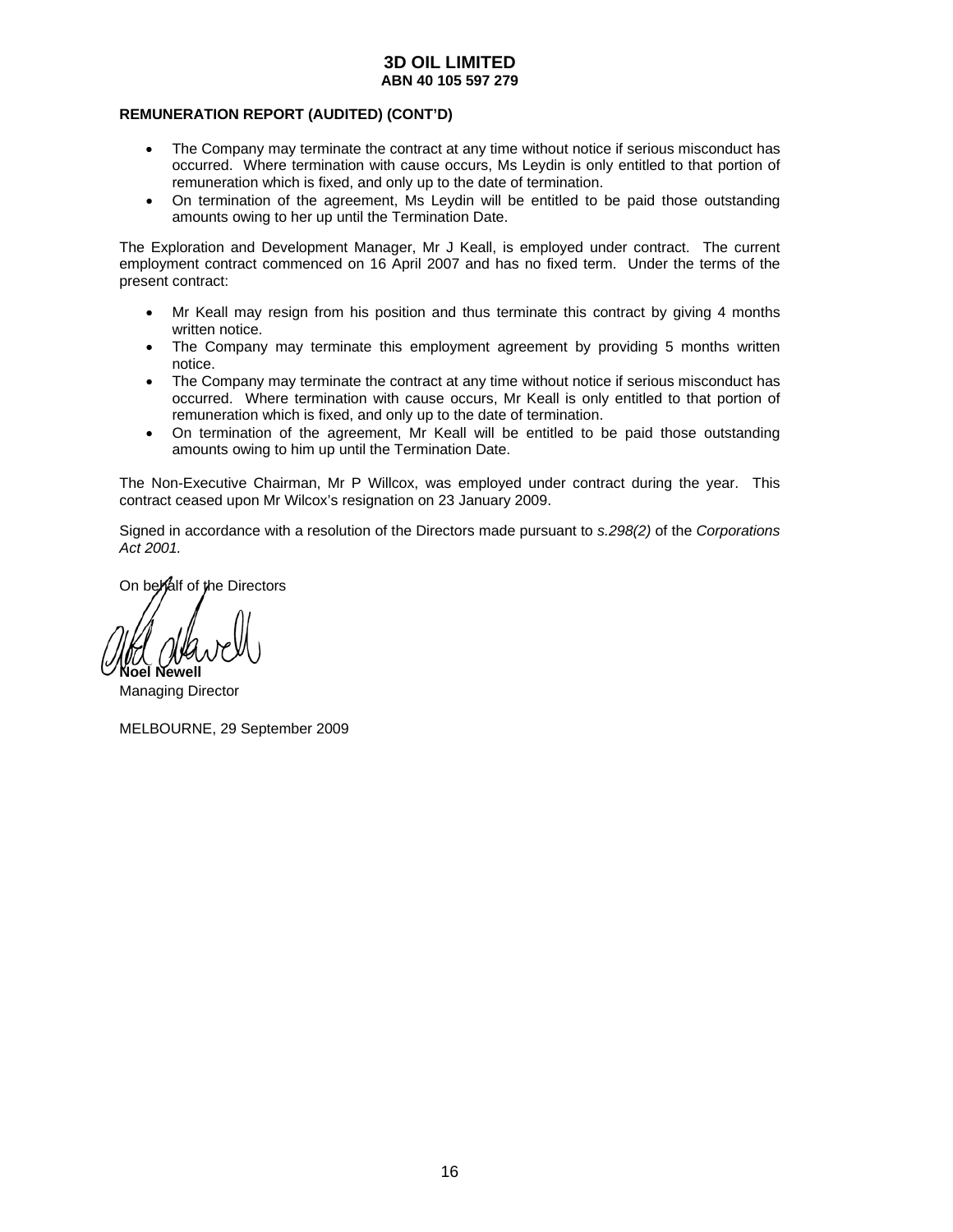

Grant Thornton ABN 13 871 256 387

Level 2 215 Spring Street Melbourne Victoria 3000 GPO Box 4984WW Melbourne Victoria 3001

**T** +61 3 8663 6000 **F** +61 3 8663 6333 **E** info@grantthorntonvic.com.au **W** www.grantthornton.com.au

### **AUDITOR'S INDEPENDENCE DECLARATION TO THE DIRECTORS OF 3D OIL LIMITED**

In accordance with the requirements of section 307C of the Corporations Act 2001, as lead auditor for the audit of 3D Oil Limited for the year ended 30 June 2009, I declare that, to the best of my knowledge and belief, there have been:

- a No contraventions of the auditor independence requirements of the Corporations Act 2001 in relation to the audit; and
- b No contraventions of any applicable code of professional conduct in relation to the audit.

GRANT THORNTON Chartered Accountants

Brad Taylor Partner

Melbourne, 30 September 2009

Grant Thornton Australia Limited is a member firm within Grant Thornton International Ltd. Grant Thornton International Ltd and the member firms are not a worldwide partnership. Grant Thornton Australia Limited, together with its subsidiaries and related entities, delivers its services independently in Australia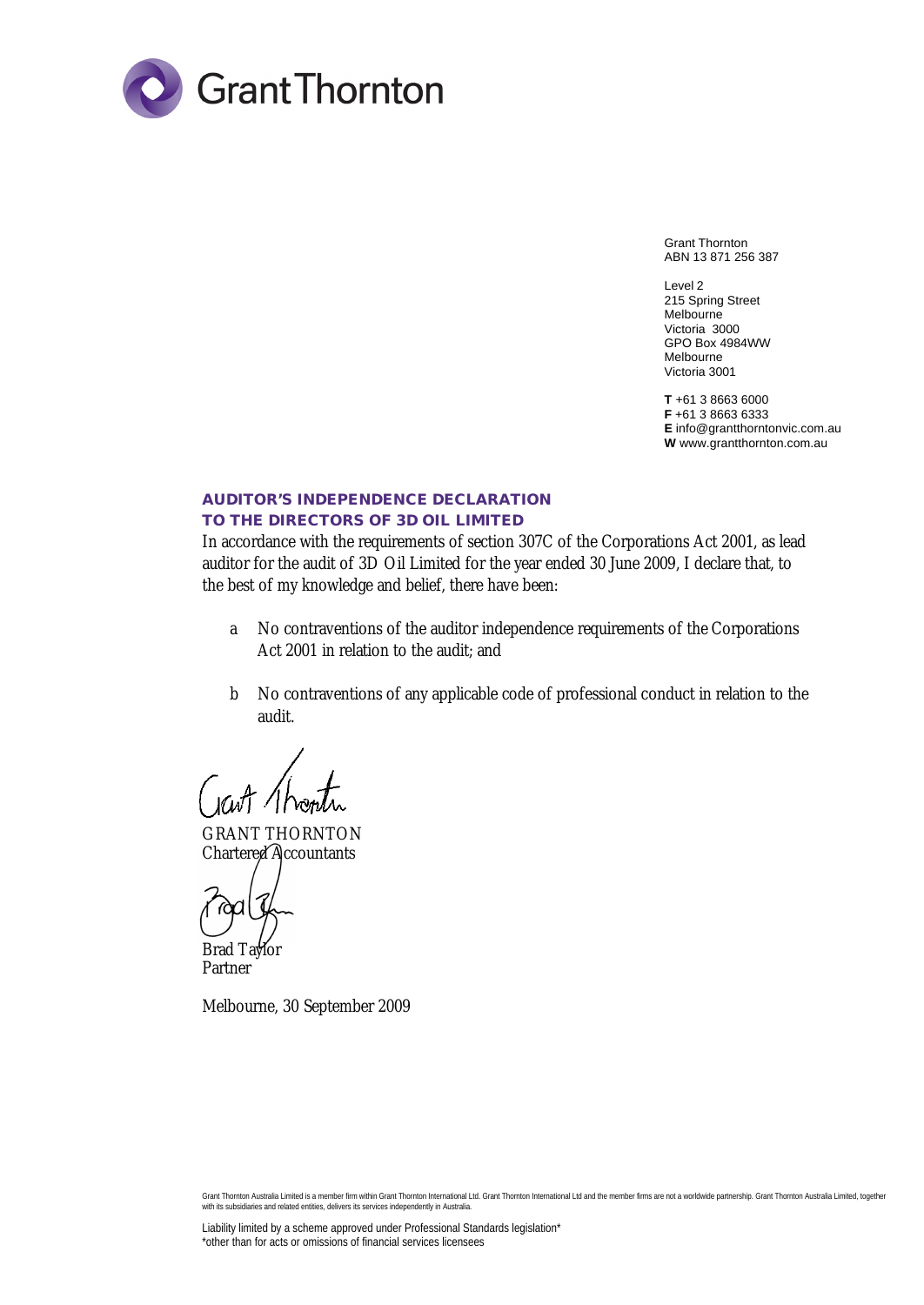### **DIRECTOR'S DECLARATION**

The Directors declare that:

- a) in the Directors' opinion, there are reasonable grounds to believe that the Company will be able to pay its debts as and when they become due and payable;
- b) in the Directors' opinion, the Remuneration Report, the attached financial statements and notes thereto are in accordance with the *Corporations Act 2001*, including compliance with accounting standards and giving a true and fair view of the financial position and performance of the Company; and
- c) the Directors have been given the declarations required by s.295A of the Corporations Act *2001.*

Signed in accordance with a resolution of the Directors made pursuant to *s.295(5)* of the *Corporations Act 2001.* 

On behalf of the  $\vec{D}$ irectors

**Noel Newell**  Managing Director

MELBOURNE, 29 September 2009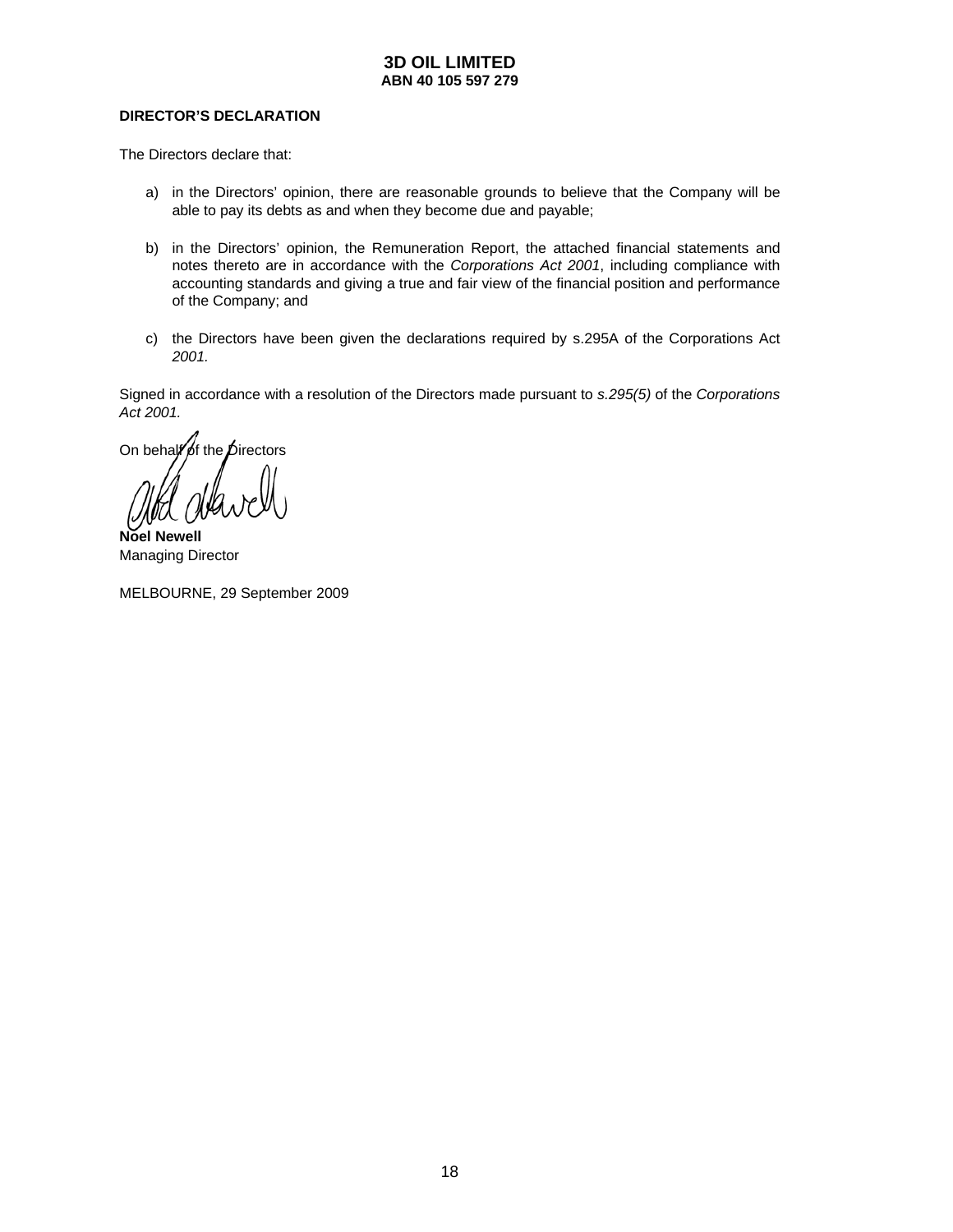

Grant Thornton ABN 13 871 256 387

Level 2 215 Spring Street Melbourne Victoria 3000 GPO Box 4984WW Melbourne Victoria 3001

**T** +61 3 8663 6000 **F** +61 3 8663 6333 **E** info@grantthorntonvic.com.au **W** www.grantthornton.com.au

**Independent Auditor's Report To the Members of 3D Oil Limited**

### **Report on the Financial Report**

We have audited the accompanying financial report of 3D Oil Limited, which comprises the balance sheet as at 30 June 2009, and the income statement, statement of changes in equity and cash flow statement for the year ended on that date, a summary of significant accounting policies, other explanatory notes and the directors' declaration.

**Directors' Responsibility for the Financial Report**

The directors of the company are responsible for the preparation and fair presentation of the financial report in accordance with Australian Accounting Standards (including the Australian Accounting Interpretations) and the Corporations Act 2001. This responsibility includes establishing and maintaining internal controls relevant to the preparation and fair presentation of the financial report that is free from material misstatement, whether due to fraud or error; selecting and applying appropriate accounting policies; and making accounting estimates that are reasonable in the circumstances. In Note 1, the directors also state, in accordance with Accounting Standard AASB 101 Presentation of Financial Statements, that compliance with the Australian equivalents to International Financial Reporting Standards ensures that the financial report, comprising the financial statements and notes, complies with International Financial Reporting Standards

### **Auditor's Responsibility**

Our responsibility is to express an opinion on the financial report based on our audit. We conducted our audit in accordance with Australian Auditing Standards. These Auditing Standards require that we comply with relevant ethical requirements relating to audit engagements and plan and perform the audit to obtain reasonable assurance whether the financial report is free from material misstatement.

Grant Thornton Australia Limited is a member firm within Grant Thornton International Ltd. Grant Thornton International Ltd and the member firms are not a worldwide partnership. Grant Thornton Australia Limited, together with its subsidiaries and related entities, delivers its services independently in Australia.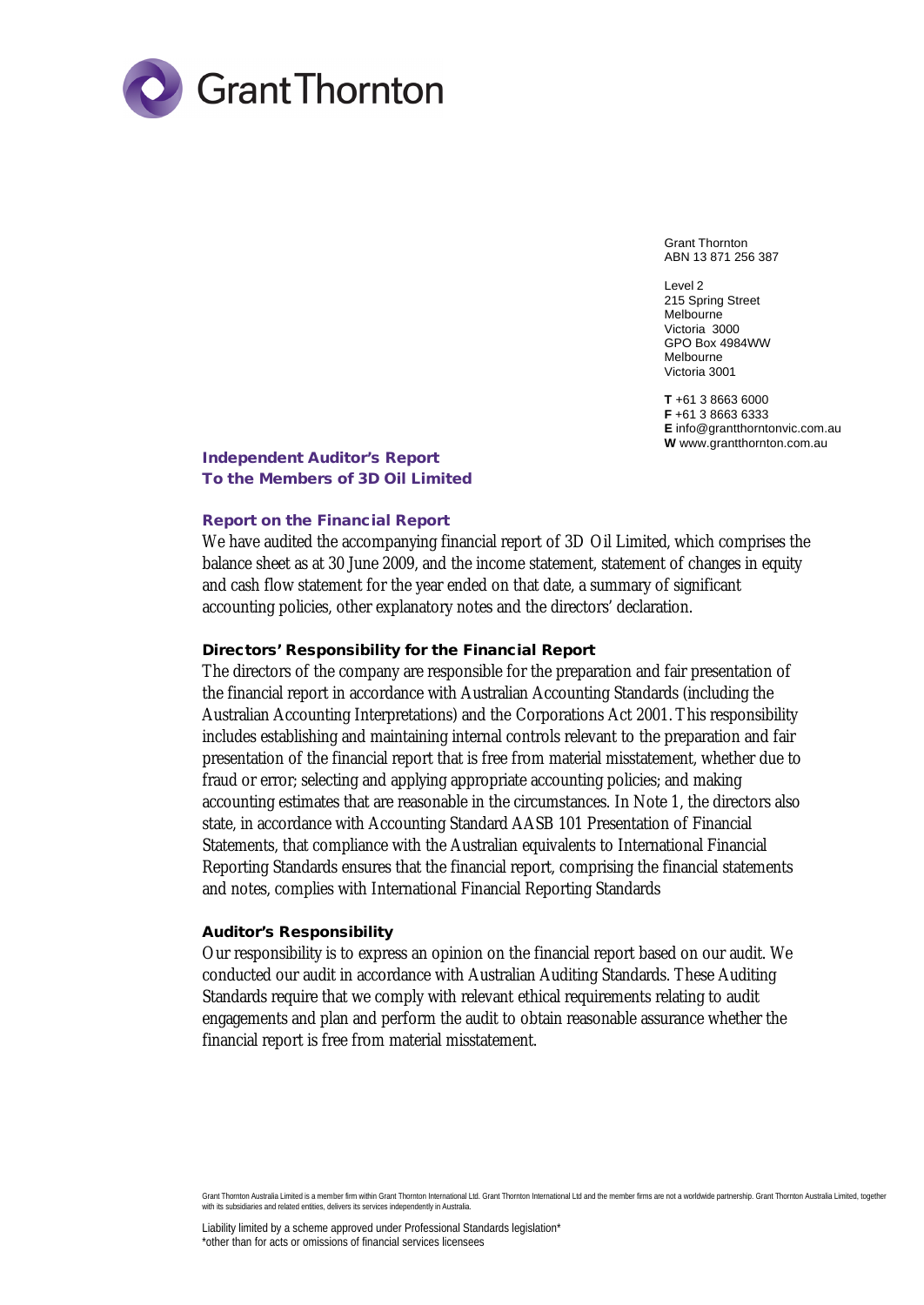

An audit involves performing procedures to obtain audit evidence about the amounts and disclosures in the financial report. The procedures selected depend on the auditor's judgement, including the assessment of the risks of material misstatement of the financial report, whether due to fraud or error. In making those risk assessments, the auditor considers internal control relevant to the entity's preparation and fair presentation of the financial report in order to design audit procedures that are appropriate in the circumstances, but not for the purpose of expressing an opinion on the effectiveness of the entity's internal control. An audit also includes evaluating the appropriateness of accounting policies used and the reasonableness of accounting estimates made by the directors, as well as evaluating the overall presentation of the financial report.

We believe that the audit evidence we have obtained is sufficient and appropriate to provide a basis for our audit opinions.

### **Independence**

In conducting our audit, we complied with applicable independence requirements of the Corporations Act 2001.

**Electronic presentation of audited financial report** 

This auditor's report relates to the financial report of 3D Oil Limited for the year ended 30 June 2009 included on 3D Oil Limited's web site. The Company's directors are responsible for the integrity of 3D Oil Limited's web site. We have not been engaged to report on the integrity of 3D Oil Limited's web site. The auditor's report refers only to the statements named above. It does not provide an opinion on any other information which may have been hyperlinked to/from these statements. If users of this report are concerned with the inherent risks arising from electronic data communications they are advised to refer to the hard copy of the audited financial report to confirm the information included in the audited financial report presented on this web site.

# **Auditor's Opinion**

In our opinion:

- a the financial report of 3D Oil Limited is in accordance with the Corporations Act 2001, including:
	- i giving a true and fair view of the company's financial position as at 30 June 2009 and of its performance for the year ended on that date; and
	- ii complying with Australian Accounting Standards (including the Australian Accounting Interpretations) and the Corporations Regulations 2001; and
- b the financial report also complies with International Financial Reporting Standards as disclosed in Note 1.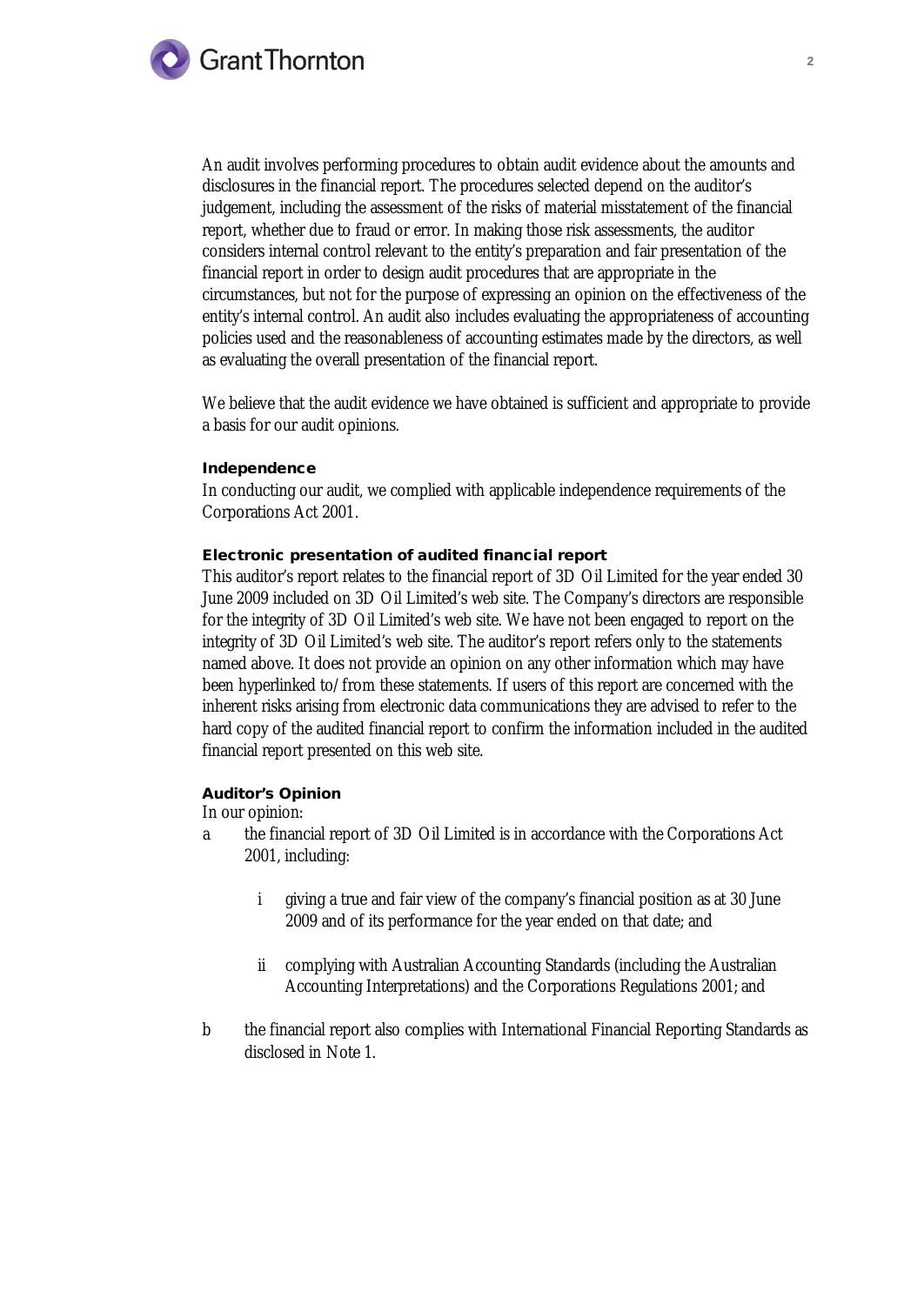

### **Report on the Remuneration Report**

We have audited the Remuneration Report included in pages 12 to 16 of the directors' report for the year ended 30 June 2009. The directors of the company are responsible for the preparation and presentation of the Remuneration Report in accordance with section 300A of the Corporations Act 2001. Our responsibility is to express an opinion on the Remuneration Report, based on our audit conducted in accordance with Australian Auditing Standards.

**Auditor's Opinion**

In our opinion the Remuneration Report of 3D Oil Limited for the year ended 30 June 2009, complies with section 300A of the Corporations Act 2001.

GRANT THORNTON Chartered Accountants

Brad Taylor Partner

Melbourne, 30 September 2009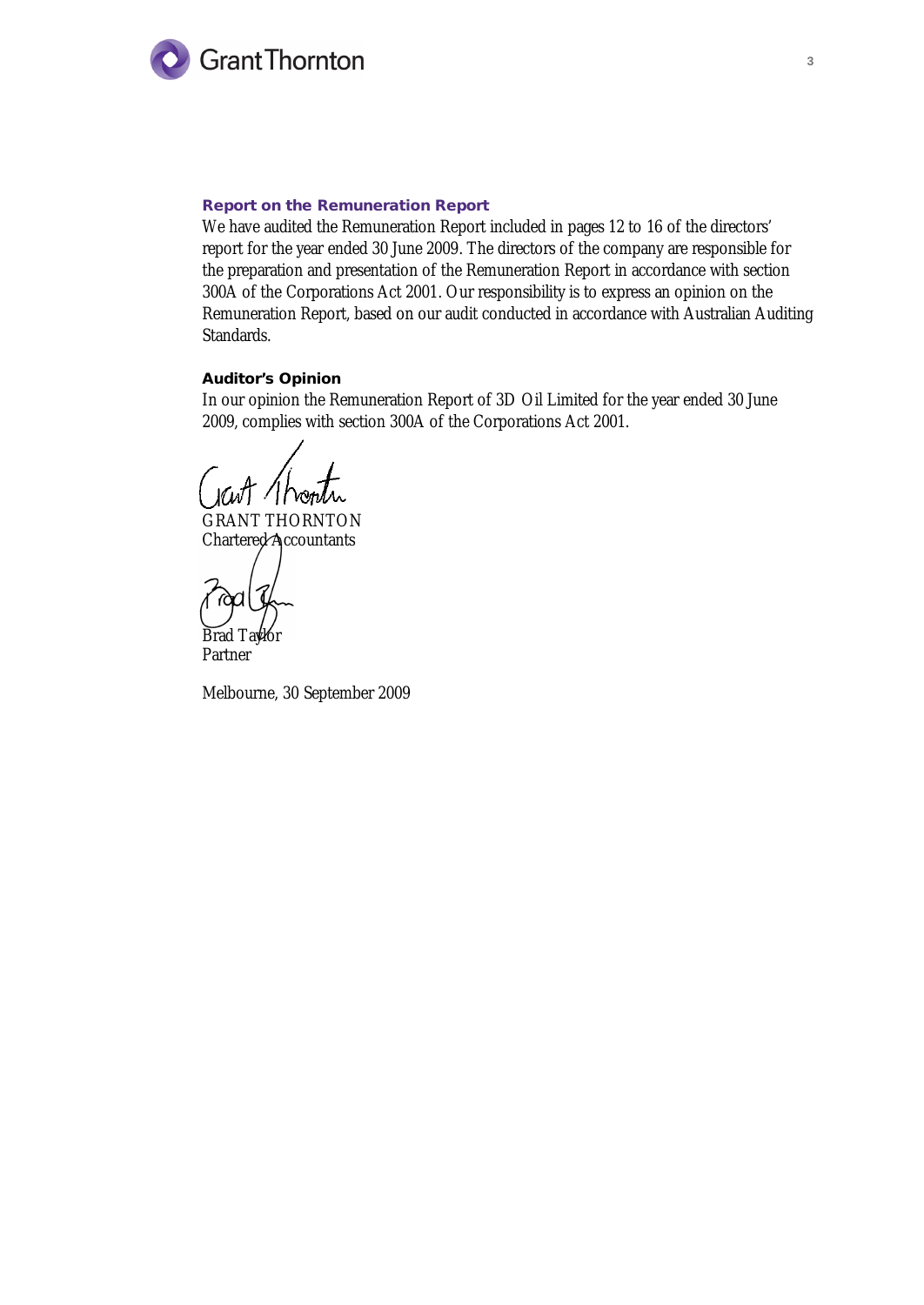#### **INCOME STATEMENT FOR THE YEAR ENDED 30 JUNE 2009**

|                                                                                                                                                                                                                                         | <b>Note</b> | 2009<br>\$                                                                                 | 2008<br>\$                                                                                                    |
|-----------------------------------------------------------------------------------------------------------------------------------------------------------------------------------------------------------------------------------------|-------------|--------------------------------------------------------------------------------------------|---------------------------------------------------------------------------------------------------------------|
| Revenue<br>Realised gain on foreign currency translation                                                                                                                                                                                | 2           | 587,992<br>1,188,051                                                                       | 1,740,306                                                                                                     |
| Corporate expenses<br>Administrative expenses<br>Occupancy expenses<br>Employment expenses<br>Share based payments<br>Depreciation and amortisation<br>Unrealised loss on foreign currency translation<br>Exploration costs written off |             | (1,024,295)<br>(80, 143)<br>(83, 681)<br>(545, 242)<br>(59, 540)<br>(35, 829)<br>(887,653) | (234, 334)<br>(105, 429)<br>(79, 393)<br>(582, 768)<br>(724, 485)<br>(34, 894)<br>(2,458,179)<br>(17,262,272) |
| Loss Before Income Tax<br>Income tax expense                                                                                                                                                                                            | 3<br>4      | (940, 340)                                                                                 | (19, 741, 448)                                                                                                |
| Loss for the year                                                                                                                                                                                                                       |             | (940, 340)                                                                                 | (19,741,448)                                                                                                  |
| Loss per Share<br>Basic Loss per share<br>Diluted Loss per share                                                                                                                                                                        |             | <b>Cents per Share</b><br>(0.46)<br>(0.46)                                                 | <b>Cents per Share</b><br>(10.05)<br>(10.05)                                                                  |
|                                                                                                                                                                                                                                         |             |                                                                                            |                                                                                                               |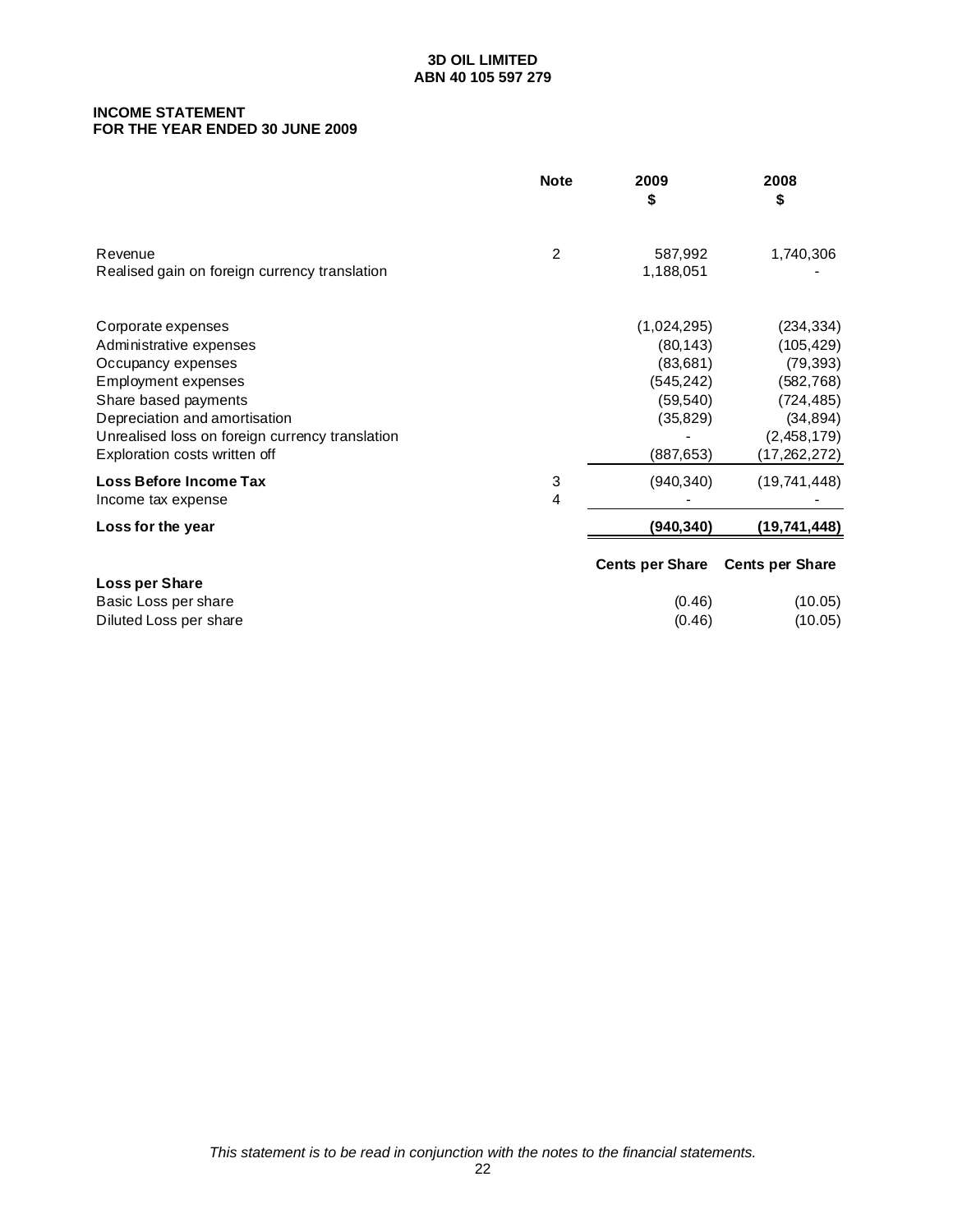### **BALANCE SHEET AS AT 30 JUNE 2009**

|                                                                                  | <b>Note</b>     | 2009<br>\$                                | 2008<br>\$                                |
|----------------------------------------------------------------------------------|-----------------|-------------------------------------------|-------------------------------------------|
| <b>Current Assets</b>                                                            |                 |                                           |                                           |
| Cash and cash equivalents<br>Trade and other receivables<br>Other current assets | 20(a)<br>7<br>8 | 8,469,223<br>245,763<br>2,461,760         | 15,228,679<br>3,488,313<br>4,231,208      |
| <b>Total Current Assets</b>                                                      |                 | 11,176,746                                | 22,948,200                                |
| <b>Non-Current Assets</b>                                                        |                 |                                           |                                           |
| Property, plant and equipment<br>Intangibles<br>Other non-current assets         | 9<br>10<br>11   | 22,260<br>29,016<br>21,506,108            | 39,381<br>42,405<br>19,838,046            |
| <b>Total Non-Current Assets</b>                                                  |                 | 21,557,384                                | 19,919,832                                |
| <b>Total Assets</b>                                                              |                 | 32,734,130                                | 42,868,032                                |
| <b>Current Liabilities</b>                                                       |                 |                                           |                                           |
| Trade and other payables<br>Provisions                                           | 12<br>13        | 1,159,742<br>212,036                      | 10,599,308<br>32,573                      |
| <b>Total Current Liabilities</b>                                                 |                 | 1,371,778                                 | 10,631,881                                |
| <b>Non-Current Liabilities</b>                                                   |                 |                                           |                                           |
| Provisions                                                                       | 13              | 517,491                                   | 510,490                                   |
| <b>Total Non-Current Liabilities</b>                                             |                 | 517,491                                   | 510,490                                   |
| <b>Total Liabilities</b>                                                         |                 | 1,889,269                                 | 11,142,371                                |
| <b>Net Assets</b>                                                                |                 | 30,844,861                                | 31,725,661                                |
| <b>Equity</b>                                                                    |                 |                                           |                                           |
| <b>Issued Capital</b><br>Reserves<br><b>Accumulated losses</b>                   | 14<br>15        | 50,620,867<br>1,960,075<br>(21, 736, 081) | 50,620,867<br>2,610,135<br>(21, 505, 341) |
| <b>Total Equity</b>                                                              |                 | 30,844,861                                | 31,725,661                                |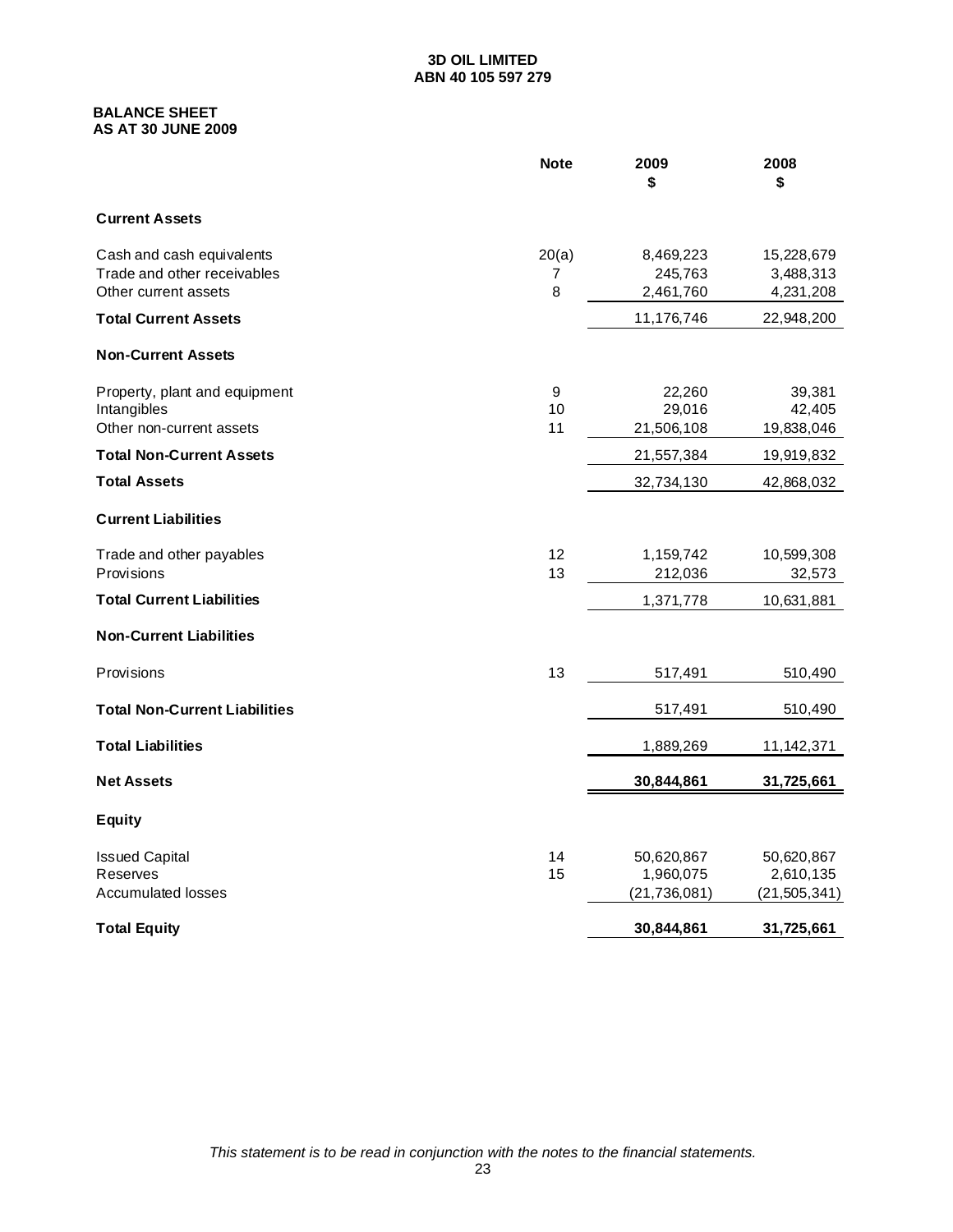#### **STATEMENT OF CHANGES IN EQUITY FOR THE YEAR ENDED 30 JUNE 2009**

|                                  |                       |                | Option     |              |
|----------------------------------|-----------------------|----------------|------------|--------------|
|                                  | <b>Issued Capital</b> | Accumulated    | Reserves   |              |
|                                  | Note 14               | Losses         | Note 15    | Total        |
| Equity as at 1 July 2007         | 28,294,129            | (1,936,993)    | 2,058,750  | 28,415,886   |
| Loss for the year (A)            |                       | (19,741,448)   |            | (19,741,448) |
| Issue of Options                 |                       |                | 724,485    | 724,485      |
| Options lapsed during the period |                       | 173,100        | (173, 100) |              |
| Issue of Shares                  | 23,520,000            |                |            | 23,520,000   |
| Costs of Capital Raising         | (1, 193, 262)         |                |            | (1,193,262)  |
| Equity as at 30 June 2008        | 50,620,867            | (21,505,341)   | 2,610,135  | 31,725,661   |
|                                  |                       |                |            |              |
| Equity as at 1 July 2008         | 50,620,867            | (21,505,341)   | 2,610,135  | 31,725,661   |
| Loss for the year (A)            |                       | (940, 340)     |            | (940, 340)   |
| Issue of Options                 |                       |                | 59,540     | 59,540       |
| Options lapsed during the period |                       | 709,600        | (709,600)  |              |
| Equity as at 30 June 2009        | 50,620,867            | (21, 736, 081) | 1,960,075  | 30,844,861   |

**(A) Loss for the period equals total recognised income and expense for the period.**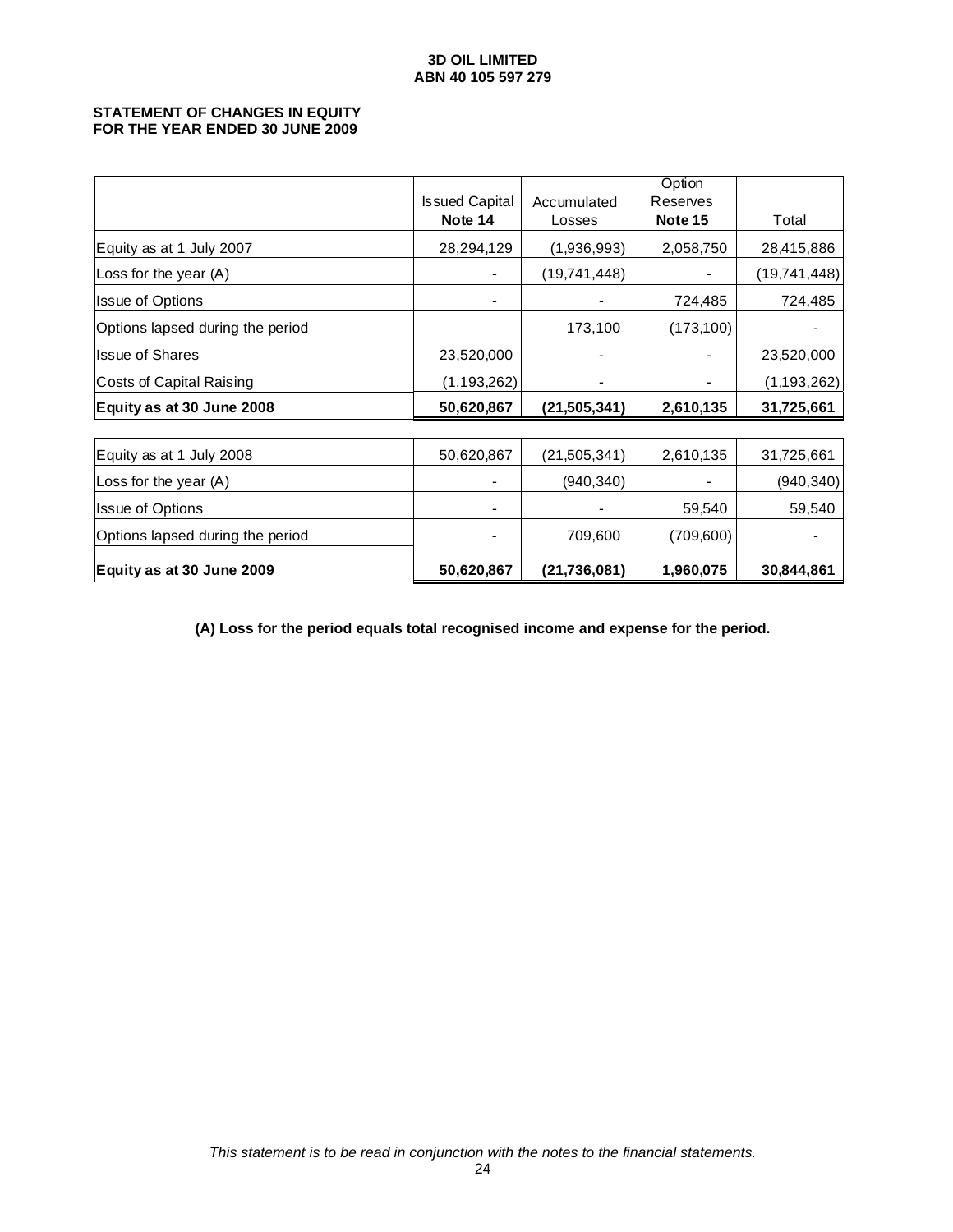### **CASH FLOW STATEMENT FOR THE YEAR ENDED 30 JUNE 2009**

|                                                                                                                   | <b>Note</b> | 2009<br>\$        | 2008<br>\$                    |
|-------------------------------------------------------------------------------------------------------------------|-------------|-------------------|-------------------------------|
| Cash flows from operating activities                                                                              |             |                   |                               |
| Receipts from customers<br>Interest received                                                                      |             | 20,203<br>641,177 | 17,730<br>1,741,149           |
| Payments to suppliers and employees                                                                               |             | (1,693,161)       | (1,213,509)                   |
| Net cash (from) used in operating activities                                                                      | 20(c)       | (1,031,781)       | 545,370                       |
| Cash flows from investing activities                                                                              |             |                   |                               |
| Payments for exploration and development expenditure<br>Deposits paid for exploration and development expenditure |             | (6,910,408)       | (27, 360, 265)<br>(4,224,687) |
| Proceeds from foreign exchange investment                                                                         |             | 1,188,051         |                               |
| Payment for foreign exchange investment                                                                           |             |                   | (2,458,179)                   |
| Payment for plant and equipment<br>Payment for intangibles (software)                                             |             | (5, 318)          | (14, 851)<br>(43, 686)        |
| Net cash used in investing activities                                                                             |             | (5,727,675)       | (34, 101, 668)                |
| Cash flows from financing activities                                                                              |             |                   |                               |
| Proceeds from issue of equity securities                                                                          |             |                   | 7,020,000                     |
| Proceeds from final payment on partly paid shares<br>Payment for share issue costs                                |             |                   | 16,500,000<br>(1, 193, 262)   |
| Net cash flows from financing activites                                                                           |             |                   | 22,326,738                    |
| Net decrease in cash and cash equivalents                                                                         |             | (6,759,456)       | (11, 229, 560)                |
| Cash and cash equivalents at beginning of the financial year                                                      |             | 15,228,678        | 26,458,238                    |
| Cash and cash equivalents at the end of the financial year                                                        | 20(a)       | 8,469,222         | 15,228,678                    |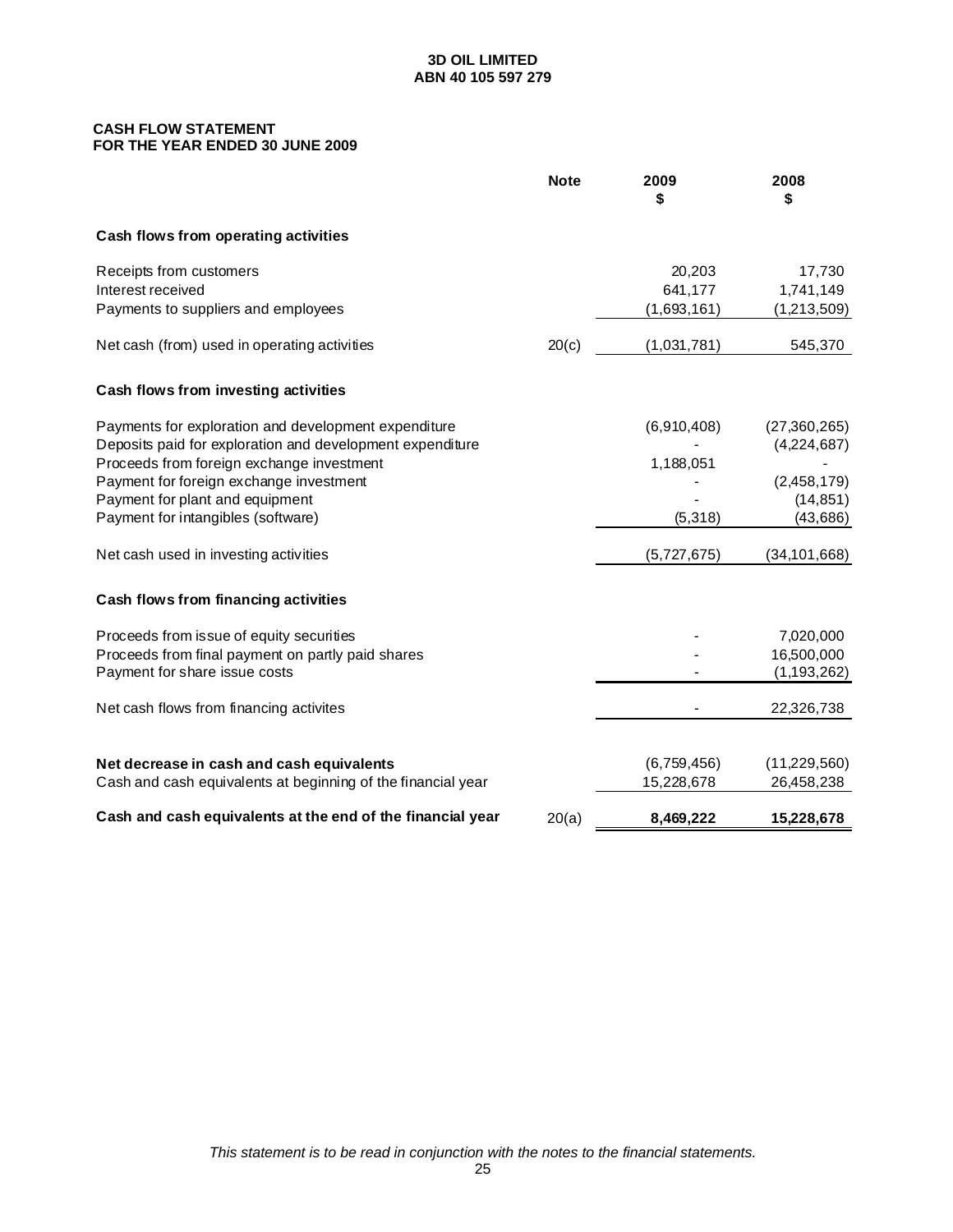#### **NOTES TO THE FINANCIAL STATEMENTS FOR THE YEAR ENDED 30 JUNE 2009**

### **1. SUMMARY OF ACCOUNTING POLICIES**

#### **Corporate Information**

3D Oil Limited (the "Company") is a company limited by shares incorporated in Australia whose shares are publicly traded on the Australian Stock Exchange.

#### **Statement of compliance**

The financial report is a general purpose financial report which has been prepared in accordance with Australian Accounting Standards, Australian Accounting Interpretations, other authorative pronouncements on the Australian Accounting Standards Board and the Corporations Act 2001.

The financial report complies with all Australian Accounting Standards and International Financial Reporting Standards ("IFRS").

The financial statements were authorised for issue by the Directors on 29 September 2009

### **Basis of preparation**

The financial report has been prepared on the basis of historical cost except for the revaluation of certain non-current assets and financial instruments. Cost is based on the fair values of the consideration given in exchange for assets received. All amounts are presented in Australian dollars, unless otherwise noted.

#### **Adoption of new and revised Accounting Standards**

In the current year, the Company has adopted all of the new and revised Standards and Interpretations issued by the Australian Accounting Standards Board (the AASB) that are relevant to its operations and effective for the current annual reporting period. The Company has also adopted the following standards as listed below which impacted on the Company's financial statements with respect to disclosure.

- AASB 101 'Presentation of Financial Statements (revised October 2006)
- AASB 7 'Financial Instruments: Disclosures'
- AASB 2007-4 'Amendments to Australian Accounting Standards arising from ED 151 and Other Amendments'
- AASB 2007-7 'Amendments to Australian Accounting Standards [AASB 1, AASB 2, AASB 4, AASB 5, AASB 107 & AASB 128] and Erratum: Proportionate Consolidation [AASB 101, AASB 107, AASB 121, AASB 127, Interpretation 113]

#### **Significant accounting policies**

The following significant accounting policies have been adopted in the preparation and presentation of the year end financial report:

#### **(a) Cash and cash equivalents**

Cash comprises cash on hand and demand deposits. Cash equivalents are short-term, highly liquid investments that are readily convertible to a known amount of cash, which are subject to an insignificant risk of changes in value and have a maturity of three months or less at date of acquisition.

#### **(b) Financial instruments issued by the Company**  Issued Capital

Ordinary shares are classified as equity. For further information see Note 14.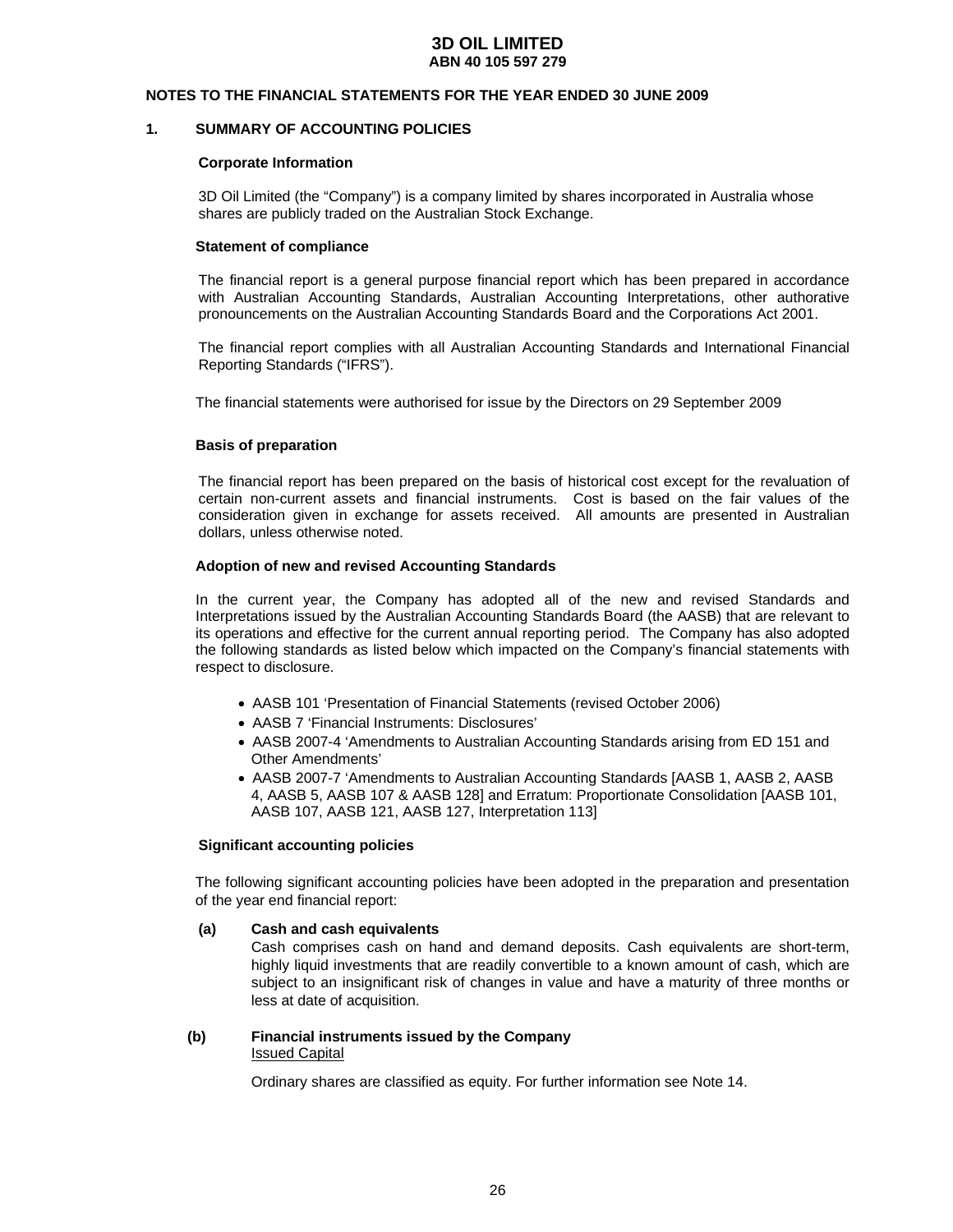### **NOTES TO THE FINANCIAL STATEMENTS FOR THE YEAR ENDED 30 JUNE 2009 (CONT'D)**

#### Transaction costs on the issue of equity instruments

Transaction costs arising on the issue of equity instruments are recognised directly in equity as a reduction of the proceeds of the equity instruments to which the costs relate. Transaction costs are the costs that are incurred directly in connection with the issue of those equity instruments and which would not have been incurred had those instruments not been issued.

#### **(c) Goods and services tax**

Revenues, expenses and assets are recognised net of the amount of goods and services tax (GST), except:

- i. where the amount of GST incurred is not recoverable from the taxation authority, it is recognised as part of the cost of acquisition of an asset or as part of an item of expense; or
- ii. for receivables and payables which are recognised inclusive of GST. The net amount of GST recoverable from, or payable to, the taxation authority is included as part of receivables or payables. Cash flows are included in the cash flow statement on a gross basis. The GST component of cash flows arising from investing and financing activities which is recoverable from, or payable to, the taxation authority is classified as operating cash flows.

#### **(d) Impairment of assets**

At each reporting date or more frequently if events or changes in circumstances indicate a possible impairment, the Company reviews the carrying amounts of its tangible and intangible assets to determine whether there is any indication that those assets have suffered an impairment loss. If any such indication exists, the recoverable amount of the asset is estimated in order to determine the extent of the impairment loss (if any). Where the asset does not generate cash flows that are largely independent from other assets, the Company estimates the recoverable amount of the cash-generating unit to which the asset belongs.

Recoverable amount is the higher of fair value less costs to sell and value in use. In assessing value in use, the estimated future cash flows are discounted to their present value using a pre-tax discount rate that reflects current market assessments of the time value of money and the risks specific to the asset for which the estimates of future cash flows have not been adjusted.

If the recoverable amount of an asset, excluding goodwill, (or cash-generating unit) is estimated to be less than its carrying amount, the carrying amount of the asset (cash-generating unit) is reduced to its recoverable amount. An impairment loss is recognised in profit or loss immediately, unless the relevant asset is carried at fair value, in which case the impairment loss is treated as a revaluation decrease.

 Where an impairment loss subsequently reverses, the carrying amount of the asset (cashgenerating unit) is increased to the revised estimate of its recoverable amount, but only to the extent that the increased carrying amount does not exceed the carrying amount that would have been determined had no impairment loss been recognised for the asset (cash-generating unit) in prior years. A reversal of an impairment loss is recognised in profit or loss immediately, unless the relevant asset is carried at fair value, in which case the reversal of the impairment loss is treated as a revaluation increase.

#### **(e) Income tax**

#### Current tax

 Current tax is calculated by reference to the amount of income taxes payable or recoverable in respect of the taxable profit or tax loss for the period. It is calculated using tax rates and tax laws that have been enacted or substantively enacted by reporting date. Current tax for current and prior periods is recognised as a liability (or asset) to the extent that it is unpaid (or refundable).

#### Deferred tax

 Deferred tax is accounted for using the comprehensive balance sheet liability method in respect of temporary differences arising from differences between the carrying amount of assets and liabilities in the financial statements and the corresponding tax base of those items.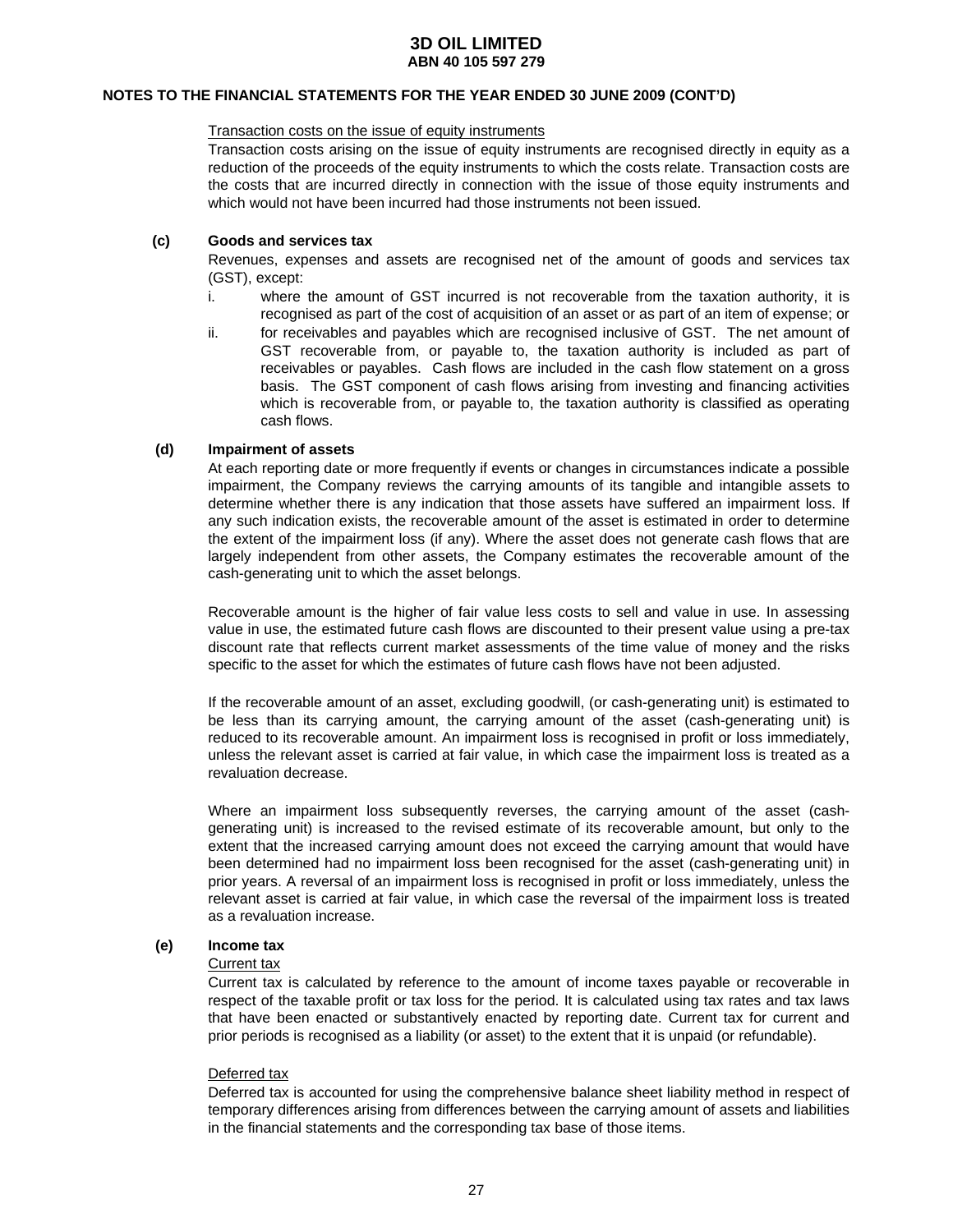#### **NOTES TO THE FINANCIAL STATEMENTS FOR THE YEAR ENDED 30 JUNE 2009 (CONT'D)**

 In principle, deferred tax liabilities are recognised for all taxable temporary differences. Deferred tax assets are recognised to the extent that it is probable that sufficient taxable amounts will be available against which deductible temporary differences or unused tax losses and tax offsets can be utilised. However, deferred tax assets and liabilities are not recognised if the temporary differences giving rise to them arise from the initial recognition of assets and liabilities (other than as a result of a business combination) which affects neither taxable income nor accounting profit. Furthermore, a deferred tax liability is not recognised in relation to taxable temporary differences arising from goodwill.

 Deferred tax is accounted for using the comprehensive balance sheet liability method in respect of temporary differences arising from differences between the carrying amount of assets and liabilities in the financial statements and the corresponding tax base of those items.

#### Current and deferred tax for the period

Current and deferred tax is recognised as an expense or income in the income statement, except when it relates to items credited or debited directly to equity, in which case the deferred tax is also recognised directly in equity, or where it arises from the initial accounting for a business combination, in which case it is taken into account in the determination of goodwill or excess.

#### **(f) Petroleum and Exploration Development Expenditure**

 Petroleum and exploration development expenditure incurred is accumulated in respect of each identifiable area of interest. These costs are only carried forward in relation to each area of interest to the extent the following conditions are satisfied:

- (a) the rights to tenure of the area of interest are current; and
- (b) at least one of the following conditions is also met:
	- (i) the exploration and evaluation expenditures are expected to be recouped through successful development and exploitation of the area of interest, or alternatively, by its sale; and
	- (ii) exploration and evaluation activities in the area of interest have not at the reporting date reached a stage which permits a reasonable assessment of the existence or otherwise of economically recoverable reserves, and active and significant operations in, or in relation to, the area of interest are continuing.

 Accumulated costs in relation to an abandoned area are written off in full against profit in the year in which the decision to abandon the area is made.

 When production commences, the accumulated costs for the relevant area of interest are amortised over the life of the area according to the rate of depletion of the economically recoverable reserves.

 A regular review is undertaken of each area of interest to determine the appropriateness of continuing to carry forward cost in relation to that area of interest.

 Costs of site restoration are provided over the life of the facility from when exploration commences and are included in the cost of that stage. Site restoration costs include the dismantling and removal of mining plant, equipment and building structures, waste removal, and rehabilitation of the site in accordance with clauses of the mining permits. Such costs have been determined using estimates of future costs, current legal requirements and technology on an undiscounted basis.

Any changes in the estimates for the costs are accounted on a prospective basis. In determining the costs of site restoration, there is uncertainty regarding the nature and extent of the restoration due to community expectations and future legislation. Accordingly the costs have been determined on the basis that the restoration will be completed within one year of abandoning the site.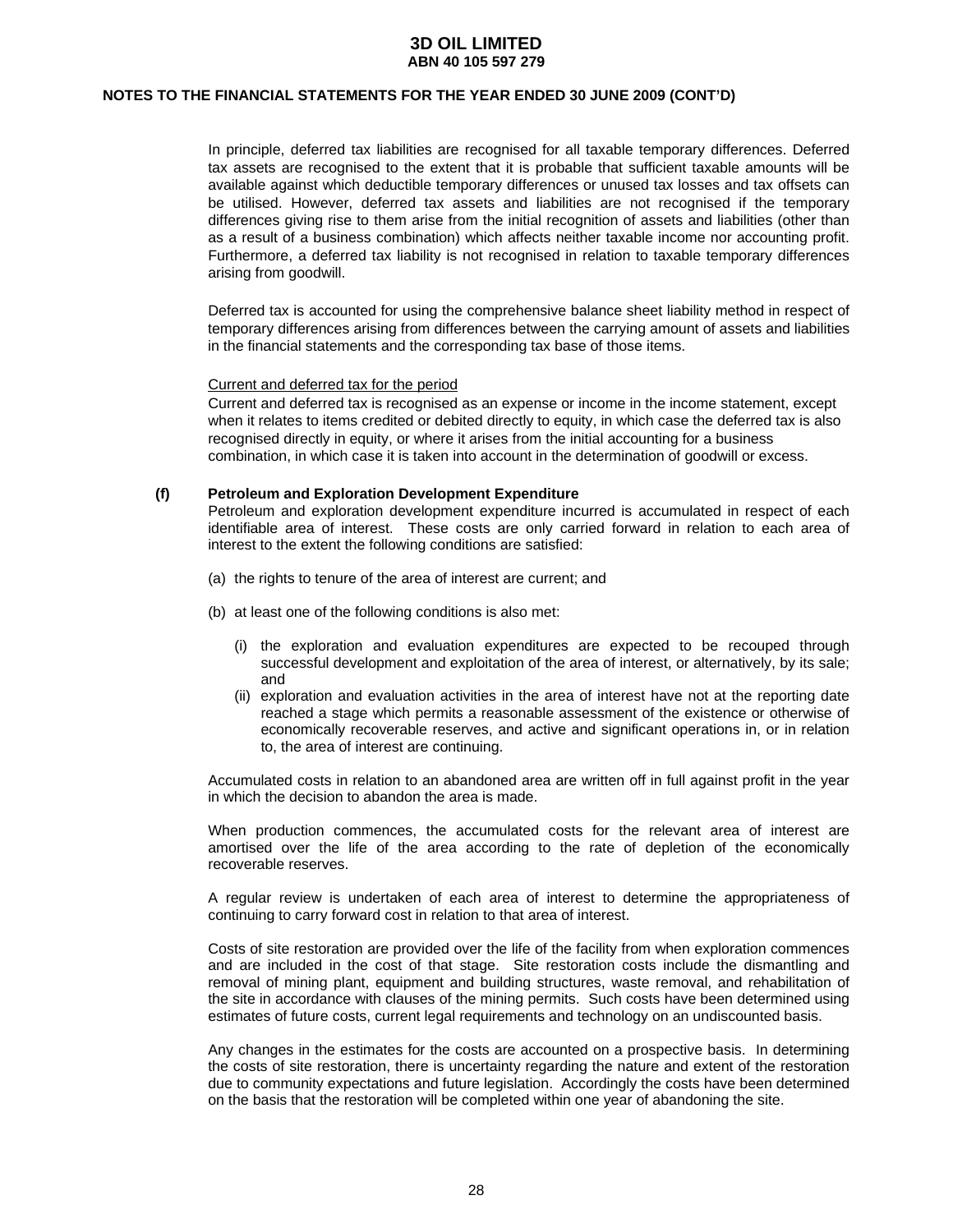#### **NOTES TO THE FINANCIAL STATEMENTS FOR THE YEAR ENDED 30 JUNE 2009 (CONT'D)**

#### **(g) Financial Assets**

Financial assets can be classified into the following specified categories: financial assets 'at fair value through profit or loss', 'held-to-maturity investments', 'available-for-sale' financial assets and 'loans and receivables'. The classification depends on the nature and purpose of the financial assets and is determined at the time of initial recognition. The Company holds no financial assets 'at fair value through profit or loss', 'held-to-maturity investments' or 'available-for-sale' financial assets.

#### Investments

Investments are recognised and derecognised on trade date where the purchase or sale of an investment is under a contract whose terms require delivery of the investment within the time frame established by the market concerned, and are initially measured at fair value, net of transaction costs except for those financial assets classified as at 'fair value through profit or loss' which are initially measured at fair value.

#### Loans and receivables

Trade receivables, loans, and other receivables that have fixed or determinable payments that are not quoted in an active market are classified as 'loans and receivables'. Loans and

receivables are measured at amortised cost using the effective interest method less impairment.

#### Effective Interest Rate Method

The effective interest rate method is a method of calculating the amortised cost of a financial asset and of allocating interest income over the relevant period. The effective interest rate is the rate that exactly discounts estimated future cash receipts through the expected life of the financial asset, or, where appropriate, a shorter period.

Income is recognised on an effective interest rate method for debt instruments other than those financial assets at 'fair value through profit and loss.'

#### Impairment of financial assets

Financial assets, other than those at 'fair value through profit or loss', are assessed for indicators of impairment at each balance sheet date. Financial assets are impaired where there is objective evidence that as a result of one or more events that occurred after the initial recognition of the financial assets the estimated future cash flows of the investment have been impacted. For financial assets carried at amortised cost, the amount of the impairment is the difference between the asset's carrying amount and the present value of estimated future cash flows, discounted at the original effective interest rate.

The carrying amount of the financial asset is reduced by the impairment loss directly for all financial assets with the exception of trade receivables where the carrying amount is reduced through the use of an allowance account.

When a trade receivable is uncollectible, it is written off against the allowance account. Subsequent recoveries of amounts previously written off are credited against the allowance account. Changes in the carrying amount of the allowance account are recognised in profit or loss.

With the exception of available-for-sale equity instruments, if, in a subsequent period, the amount of the impairment loss decreases and the decrease can be related objectively to an event occurring after the impairment was recognised, the previously recognised impairment loss is reversed through profit or loss to the extent the carrying amount of the investment at the date the impairment is reversed does not exceed what the amortised cost would have been had the impairment not been recognised.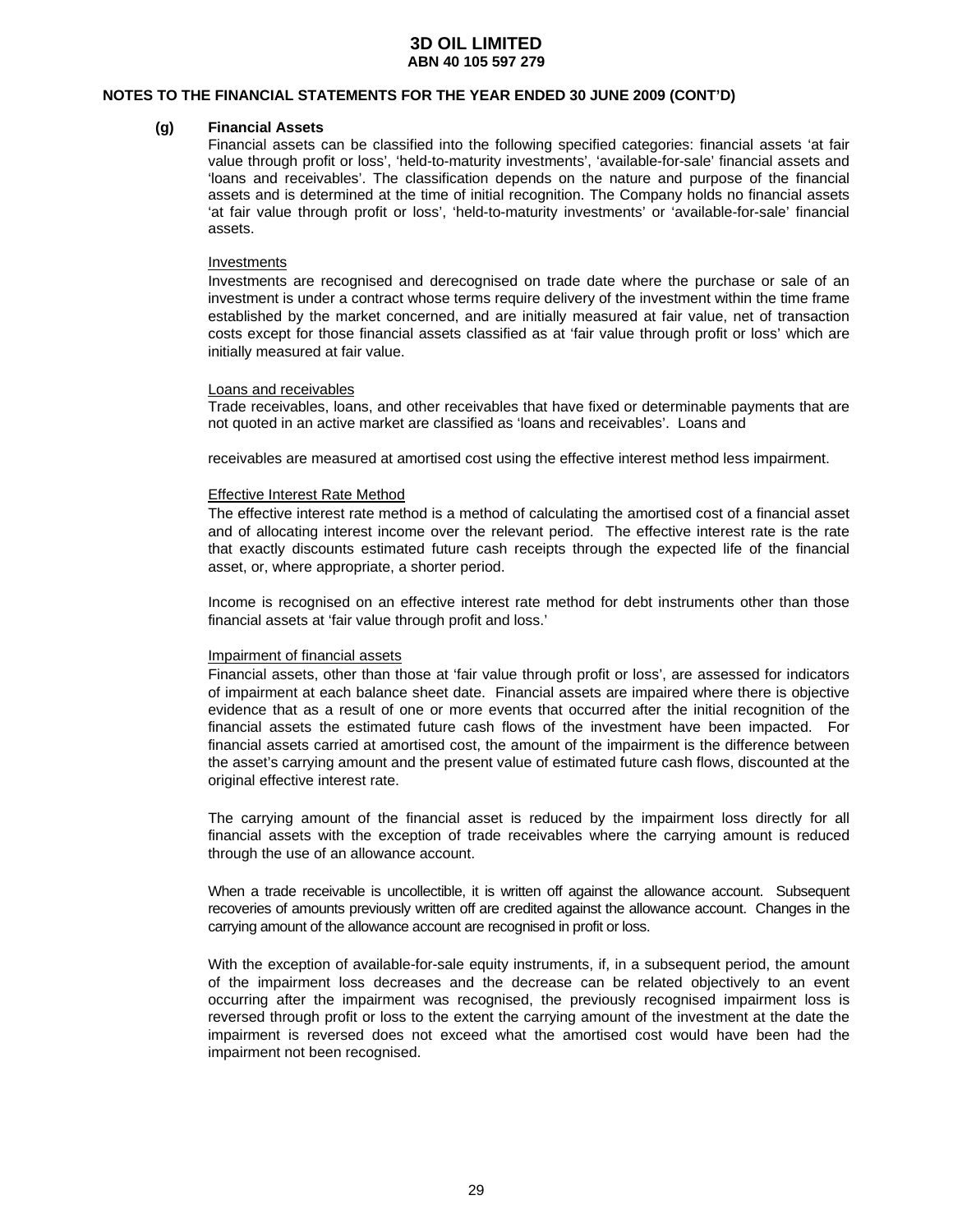#### **NOTES TO THE FINANCIAL STATEMENTS FOR THE YEAR ENDED 30 JUNE 2009 (CONT'D)**

#### **(h) Share-Based Payments**

Equity-settled share-based payments with employees and others providing similar services are measured at the fair value of the equity instrument at the grant date. Fair value is measured by use of a binomial model. The expected life used in the model has been adjusted, based on management's best estimate, for the effects of non-transferability, exercise restrictions, and behavioural considerations. Further details on how the fair value of equity-settled share-based transactions has been determined can be found in the Remuneration Report.

The fair value determined at the grant date of the equity-settled share-based payments is expensed on a straight-line basis over the vesting period, based on the Company's estimate of shares that will eventually vest.

The above policy is applied to all equity-settled share-based payments that were granted after 7 November 2002 that vested after 1 January 2005. No amount has been recognised in the financial statements in respect of the other equity-settled share-based payments.

### **(i) Employment Benefits**

A liability is recognised for benefits accruing to employees in respect of wages and salaries, annual leave and long service leave, when it is probable that settlement will be required and they are capable of being measured reliably.

Liabilities recognised in respect of employee benefits expected to be settled within 12 months are measured at their normal values using the remuneration rate expected to apply at the time of settlement.

Liabilities recognised in respect of employee benefits which are not expected to be settled within 12 months are measured as the present value of the estimated future cash outflows to be made by the Company in respect of services provided by employees up to reporting date. Consideration is given to expected future wage and salary rates, expected employee departures and expected periods of service. Expected future payments are discounted using government bond rates that match, as closely as possible the terms and maturity of expected future cash outflows.

#### **(j) Plant and Equipment**

 Each class of plant and equipment is carried at cost or fair value less, where applicable, any accumulated depreciation and impairment losses.

#### Plant and equipment

Plant and equipment are measured on the cost basis.

 The carrying amount of plant and equipment is reviewed annually by directors to ensure it is not in excess of the recoverable amount from these assets. The recoverable amount is assessed on the basis of the expected net cash flows that will be received from the asset's employment and subsequent disposal. The expected net cash flows have been discounted to their present values in determining recoverable amounts.

 Subsequent costs are included in the asset's carrying amount or recognized as a separate asset, as appropriate, only when it is probable that future economic benefits associated with the item will flow to the Company and the cost of the item can be measured reliably. All other repairs and maintenance are charged to the income statement during the financial period in which they are incurred.

#### **Depreciation**

 The depreciable amount of all fixed assets is depreciated on a straight-line basis over their useful lives to the Company commencing from the time the asset is held for use. Leasehold improvements are depreciated over the shorter of either the unexpired period of the lease or the estimated useful lives of the improvements.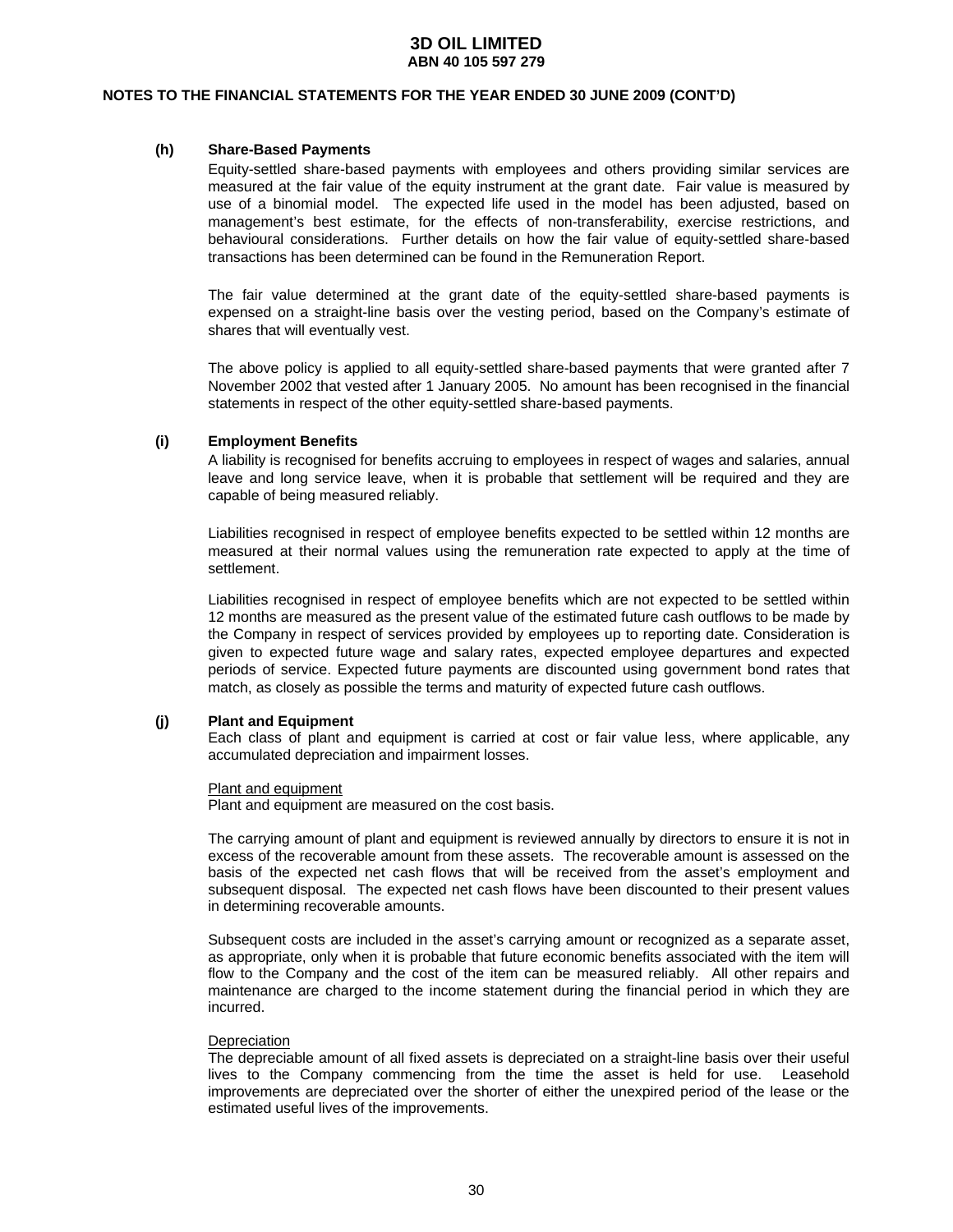#### **NOTES TO THE FINANCIAL STATEMENTS FOR THE YEAR ENDED 30 JUNE 2009 (CONT'D)**

The depreciation rates used for each class of depreciable assets are:

| Class of Fixed Asset | Depreciation |
|----------------------|--------------|
| Plant and equipment  | 40%          |

 The assets' residual vales and useful lives are reviewed, and adjusted if appropriate, at each balance sheet date.

 An asset's carrying amount is written down immediately to its recoverable amount if the asset's carrying amount is greater that its estimated recoverable amount.

 Gains and losses on disposals are determined by comparing proceeds with the carrying amount. These gains and losses are included in the income statement. When revalued assets are sold, amounts included in the revaluation reserve relating to that asset are transferred to retained earnings.

#### **(k) Provisions**

Provisions are recognised when the Company has a present obligation (legal or constructive) as a result of a past event, it is probable that the Company will be required to settle the obligation, and a reliable estimate can be made of the amount of the obligation.

The amount recognised as a provision is the best estimate of the consideration required to settle the present obligation at reporting date, taking into account the risks and uncertainties surrounding the obligation. Where a provision is measured using the cashflows estimated to settle the present obligation, its carrying amount is the present value of those cashflows.

When some or all of the economic benefits required to settle a provision are expected to be recovered from a third party, the receivable is recognised as an asset if it is virtually certain that reimbursement will be received and the amount of the receivable can be measured reliably.

#### **(l) Revenue**

Revenue is measured at the fair value of the consideration received or receivable.

#### Interest Revenue

Interest revenue is accrued on a time basis, by reference to the principal outstanding and at the effective interest rate applicable, which is the rate that exactly discounts estimated future cash receipts through the expected life of the financial asset to that asset's net carrying amount.

#### **(m) Foreign Currency**

All foreign currency transactions during the financial year are brought to account using the exchange rate in effect at the date of the transaction. Foreign currency monetary items at reporting date are translated at the exchange rate existing at balance date.

Exchange differences are recognised in profit or loss in the period in which they arise except that:

- i. exchange differences which relate to assets under construction for future productive use are included in the cost of those assets where they are regarded as an adjustment to interest costs on foreign currency borrowings;
- ii. exchange differences on transactions entered into in order to hedge certain foreign currency risks;
- iii. exchange differences on monetary items receivable from or payable to a foreign operation for which settlement is neither planned or likely to occur, which form part of the net investment in a foreign operation, are recognised in the foreign currency translation reserve and recognised in profit or loss on disposal of the net investment.

#### **(n) Standards and Interpretations issued not yet effective**

 At the date of authorisation of the financial report, the Standards and Interpretations listed below were in issue but not yet effective.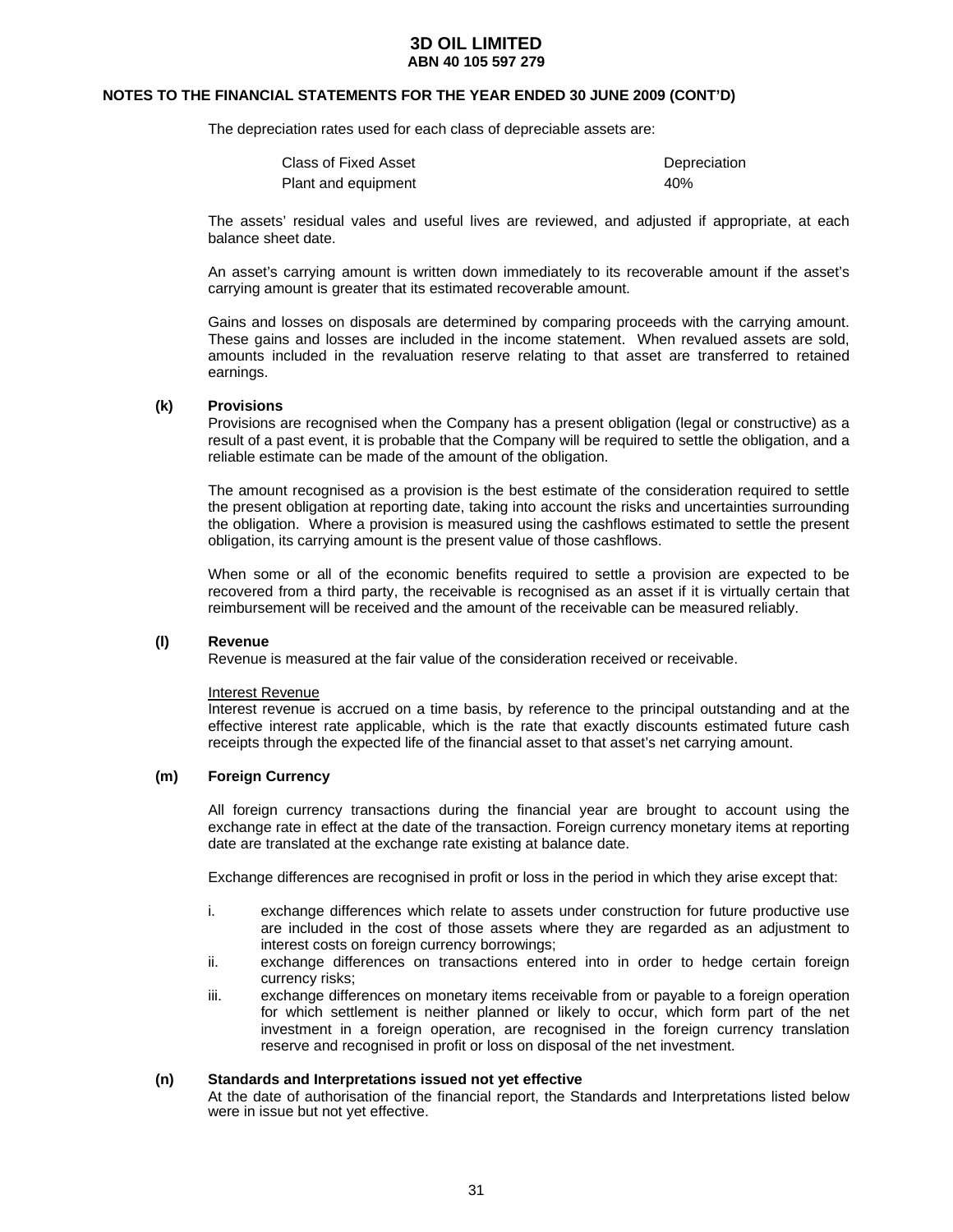### **NOTES TO THE FINANCIAL STATEMENTS FOR THE YEAR ENDED 30 JUNE 2009 (CONT'D)**

 Initial application of the following Standards will not affect any of the amounts recognised in the financial report, but will change the disclosures presently made in relation to the Company and the Company's financial report:

| Standard/Interpretation                                                                                                                                                   | <b>Effective for annual reporting</b><br>periods beginning on or after            | <b>Expected to be</b><br>initially applied in<br>the financial year<br>ending |
|---------------------------------------------------------------------------------------------------------------------------------------------------------------------------|-----------------------------------------------------------------------------------|-------------------------------------------------------------------------------|
| • AASB 101 'Presentation of Financial<br>Statements' (revised September<br>2007), AASB 2007-8 'Amendments<br>to Australian Accounting Standards<br>arising from AASB 101' | Effective for annual reporting<br>periods beginning on or after 1<br>January 2009 | 30 June 2010                                                                  |
| • AASB 8 'Operating Segments',<br>AASB 2007-3 'Amendments to<br><b>Australian Accounting Standards</b><br>arising from AASB 8'                                            | Effective for annual reporting<br>periods beginning on or after 1<br>January 2009 | 30 June 2010                                                                  |

Initial application of the following Standards and Interpretations is not expected to have any material impact on the financial report of the Company:

|           | • AASB 123 'Borrowing Costs'<br>(revised), AASB 2007-6<br>'Amendments to Australian<br>Accounting Standards arising from<br>AASB 123'                                                                               | Effective for annual reporting<br>periods beginning on or after 1<br>January 2009                                                                                    | 30 June 2010 |
|-----------|---------------------------------------------------------------------------------------------------------------------------------------------------------------------------------------------------------------------|----------------------------------------------------------------------------------------------------------------------------------------------------------------------|--------------|
| ٠         | AASB 3 'Business Combinations'<br>(2008), AASB 127 'Consolidated<br>and Separate Financial Statements'<br>and AASB 2008-3 'Amendments to<br>Australian Accounting Standards<br>arising from AASB 3 and AASB<br>127' | AASB 3 (business<br>combinations occurring after<br>the beginning of annual<br>reporting periods beginning 1<br>July 2009) AASB 127 and<br>AASB 2008-3 (1 July 2009) | 30 June 2010 |
|           | • AASB 2008-1 'Amendments to<br>Australian Accounting Standard -<br>Share-based payments: Vesting<br>Conditions and Cancellations'                                                                                  | Effective for annual reporting<br>periods beginning on or after 1<br>January 2009                                                                                    | 30 June 2010 |
|           | • AASB 2008-5 'Amendments to<br><b>Australian Accounting Standards</b><br>arising from the Annual<br>Improvements Process'                                                                                          | Effective for annual reporting<br>periods beginning on or after 1<br>January 2009                                                                                    | 30 June 2010 |
| $\bullet$ | AASB 2008-6 'Further Amendments<br>to Australian Accounting Standards<br>arising from the Annual<br>Improvements Process'                                                                                           | Effective for annual reporting<br>periods beginning on or after 1<br><b>July 2009</b>                                                                                | 30 June 2010 |
|           | • AASB 2008-7 'Amendments to<br>Australian Accounting Standards -<br>Cost of an Investment in a<br>Subsidiary, Jointly Controlled Entity                                                                            | Effective for annual reporting<br>periods beginning on or after 1<br>January 2009                                                                                    | 30 June 2010 |

### **(o) Earnings per share**

or Associate'

#### Basic earnings per share

Basic earnings per share is calculated by dividing the profit or loss attributable to equity holders of the Company, excluding any costs of servicing equity other than ordinary shares, by the weighted average number of ordinary shares outstanding during the financial year, adjusted for bonus shares issued during the year.

#### Diluted earnings per share

Diluted earnings per share adjusts the figures used in the determination of basic earnings per share to take into account the after income tax effect of interest and other financing costs associated with dilutive potential ordinary shares and the weighted average number of additional ordinary shares that would have been outstanding assuming the conversion of all dilutive potential ordinary shares.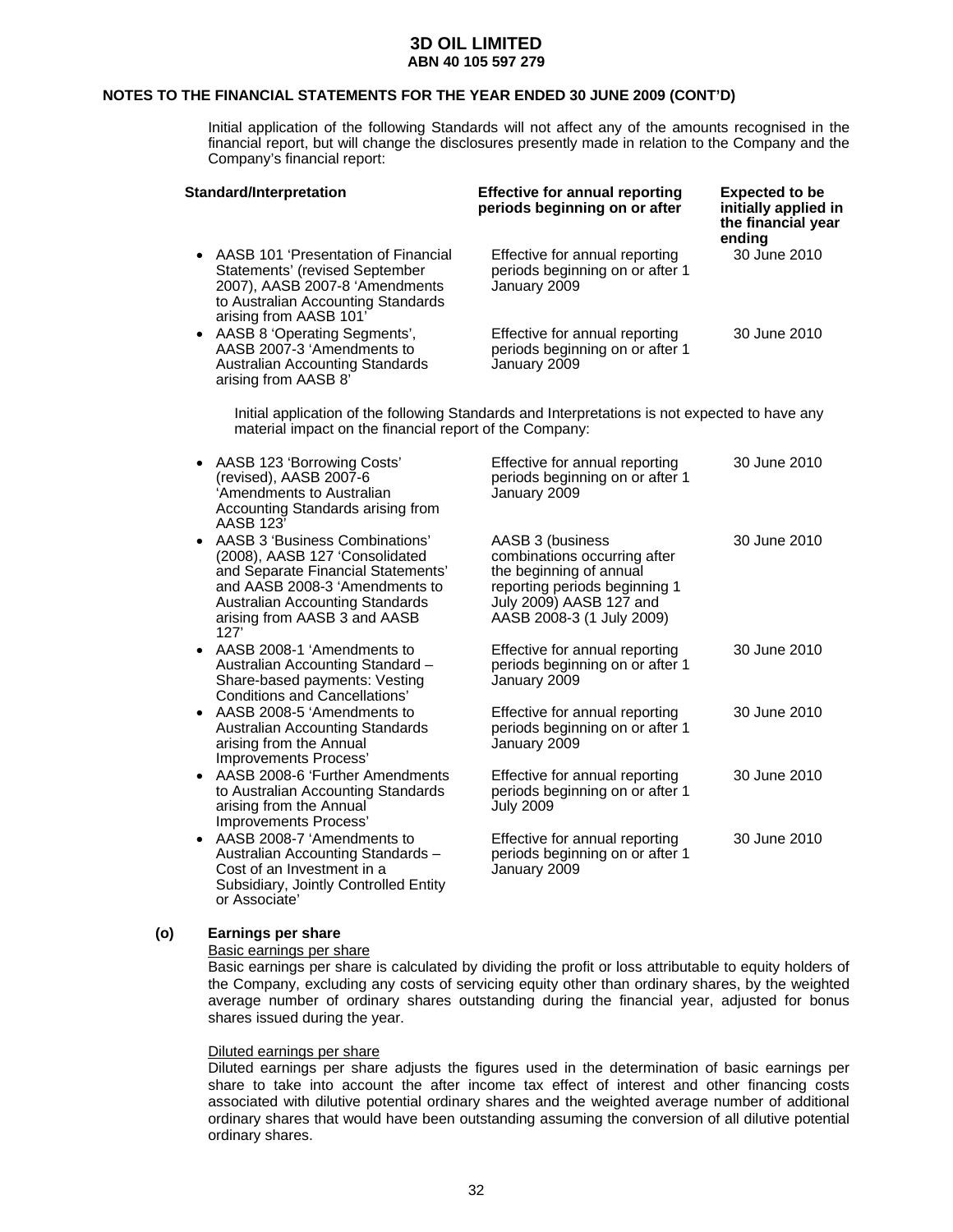#### **NOTES TO THE FINANCIAL STATEMENTS FOR THE YEAR ENDED 30 JUNE 2009 (CONT'D)**

#### **(p) Critical Accounting Judgments and Key Sources of Estimation Uncertainty**

In the application of the Company's accounting policies, which are described in Note 1, management is required to make judgments, estimates and assumptions about carrying values of assets and liabilities that are not readily apparent from other sources. The estimates and associated assumptions are based on historical experience and various other factors that are believed to be reasonable under the circumstance, the results of which form the basis of making the judgments. Actual results may differ from these estimates.

The estimates and underlying assumptions are reviewed on an ongoing basis. Revisions to accounting estimates are recognized in the period in which the estimate is revised if the revision affects only that period, or in the period of the revision and future periods if the revision affect both current and future periods.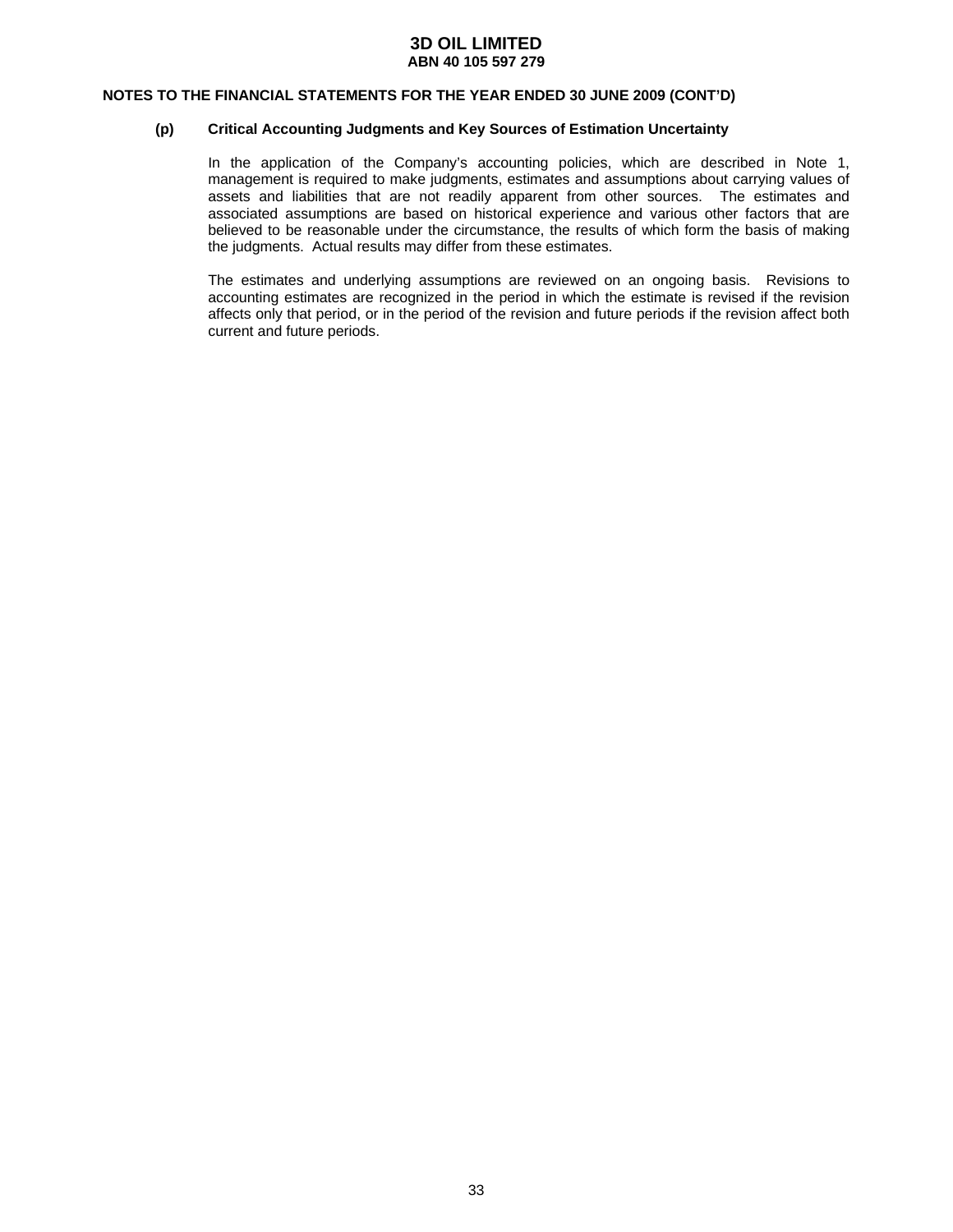### **NOTES TO THE FINANCIAL STATEMENTS FOR THE YEAR ENDED 30 JUNE 2009 (CONT'D)**

|  |  | 2009<br>æ<br>.п. | 2008<br>æ<br>∾ |
|--|--|------------------|----------------|
|  |  |                  |                |

### **2. REVENUE**

Revenue from continuing operations consisted of the following items

| <b>Other Income</b>  |         |           |
|----------------------|---------|-----------|
| Rent received        | 20.203  | 17.730    |
| Interest revenue     | 567.789 | 1,722,576 |
| <b>Total Revenue</b> | 587,992 | 1.740.306 |

### **3. LOSS FROM OPERATIONS**

### **Loss before income tax has been arrived at after crediting/(charging) the following gains and losses from continuing operations**

Depreciation and amortisation of non-current assets

| - Plant and equipment                                        | (17, 122) | (22,057)      |
|--------------------------------------------------------------|-----------|---------------|
| - Software                                                   | (18,707)  | (12,837)      |
|                                                              | (35,829)  | (34, 894)     |
| Post employment benefit plans - Superannuation contributions | (67,877)  | (68, 844)     |
| Share based payments:                                        |           |               |
| - Equity settled share based payments                        | (59,540)  | (724,485)     |
| Charges to provisions:                                       |           |               |
| - Employment entitlements                                    | (10, 149) | (27, 656)     |
| Foreign Currency:                                            |           |               |
| Realised gain on foreign currency translation                | 1,188,051 |               |
| Unrealised losses foreign currency translation               |           | (2,458,179)   |
|                                                              | 1,188,051 | (2, 458, 179) |
| Operating lease payments                                     |           |               |
| - Office lease                                               | (79, 815) | (76, 996)     |
| Expenses from takeover offer                                 | 727,990   |               |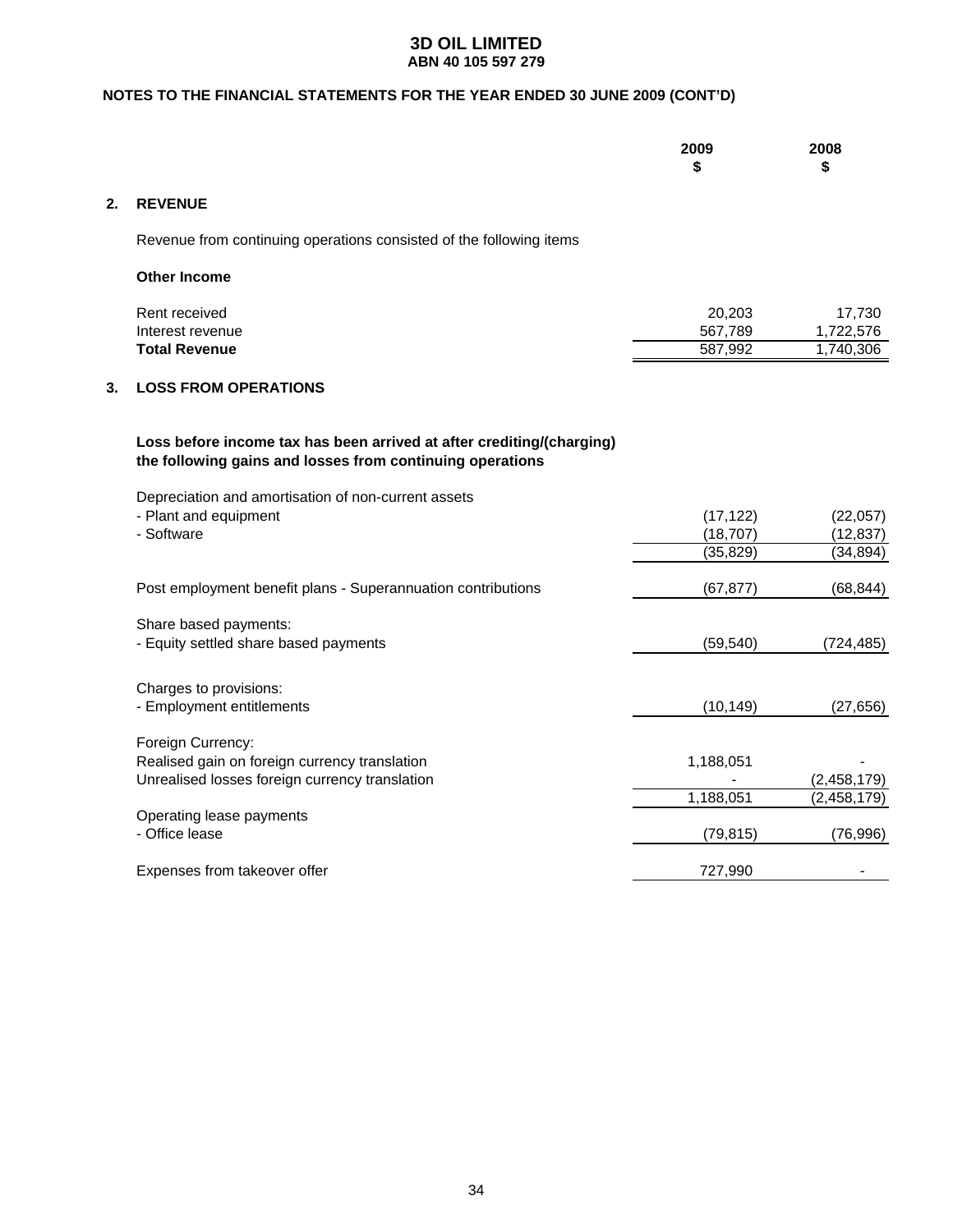### **NOTES TO THE FINANCIAL STATEMENTS FOR THE YEAR ENDED 30 JUNE 2009 (CONT'D)**

|    |                                                                                                                          | 2009            | 2008<br>\$            |
|----|--------------------------------------------------------------------------------------------------------------------------|-----------------|-----------------------|
| 4. | <b>INCOME TAX EXPENSE</b>                                                                                                |                 |                       |
|    | (a) The components of tax expense comprise:                                                                              |                 |                       |
|    | <b>Current Tax</b>                                                                                                       |                 |                       |
|    | Deferred Tax                                                                                                             |                 |                       |
|    |                                                                                                                          |                 |                       |
|    | (b) The prima facie tax from ordinary acivities before income tax is<br>reconciled to the income tax expense as follows: |                 |                       |
|    | <b>Profit/(Loss) from Ordinary Activities</b>                                                                            | (940, 340)      | (19, 741, 448)        |
|    | Income tax expense/(benefit) calculated at 30%                                                                           | (282, 102)      | (5,922,435)           |
|    | Add:<br>Tax Effect of Permanent Differences:                                                                             |                 |                       |
|    | - Share based payments<br>- Other Permanent Differences                                                                  | 17,862<br>2,657 | 217,345               |
|    |                                                                                                                          | (261, 583)      | (5,705,090)           |
|    | Add/(Less) Temporary Differences:                                                                                        |                 |                       |
|    | - Capitalised deductible exploration expenditure                                                                         | (375, 619)      | (5,234,992)           |
|    | - Realised foreign exchange gain                                                                                         | (376,906)       |                       |
|    | - Un-realised foreign currency losses<br>- Deductible share issue costs                                                  | (186, 299)      | 737,453<br>(186, 299) |
|    | - Other timing differences                                                                                               | 27,827          | 9,698                 |
|    | Tax benefit for the year                                                                                                 | (1, 172, 580)   | (10, 379, 230)        |
|    | Income tax losses not taken up as benefit                                                                                | 1,172,580       | 10,379,230            |
|    | <b>Tax Expense</b>                                                                                                       |                 |                       |
|    | Defered tax assets not brought to account as assets:                                                                     |                 |                       |
|    | - Tax Losses                                                                                                             | 12,460,472      | 11,287,892            |
|    | - Temporary Differences                                                                                                  | (6, 252, 177)   | (5,341,180)           |
|    |                                                                                                                          | 6,208,295       | 5,946,712             |
|    |                                                                                                                          |                 |                       |

The taxation benefits of tax losses and temporary differences not brought to account will only be obtained if:

- i) the Company derives future assessable income of a nature and of an amount sufficient to enable the benefit from the deductions for the losses to be realised.
- ii) The Company continues to comply with the conditions for deductibility imposed by law, and
- iii) No change in tax legislation adversely affects the Company in realizing the benefits from deducting the losses.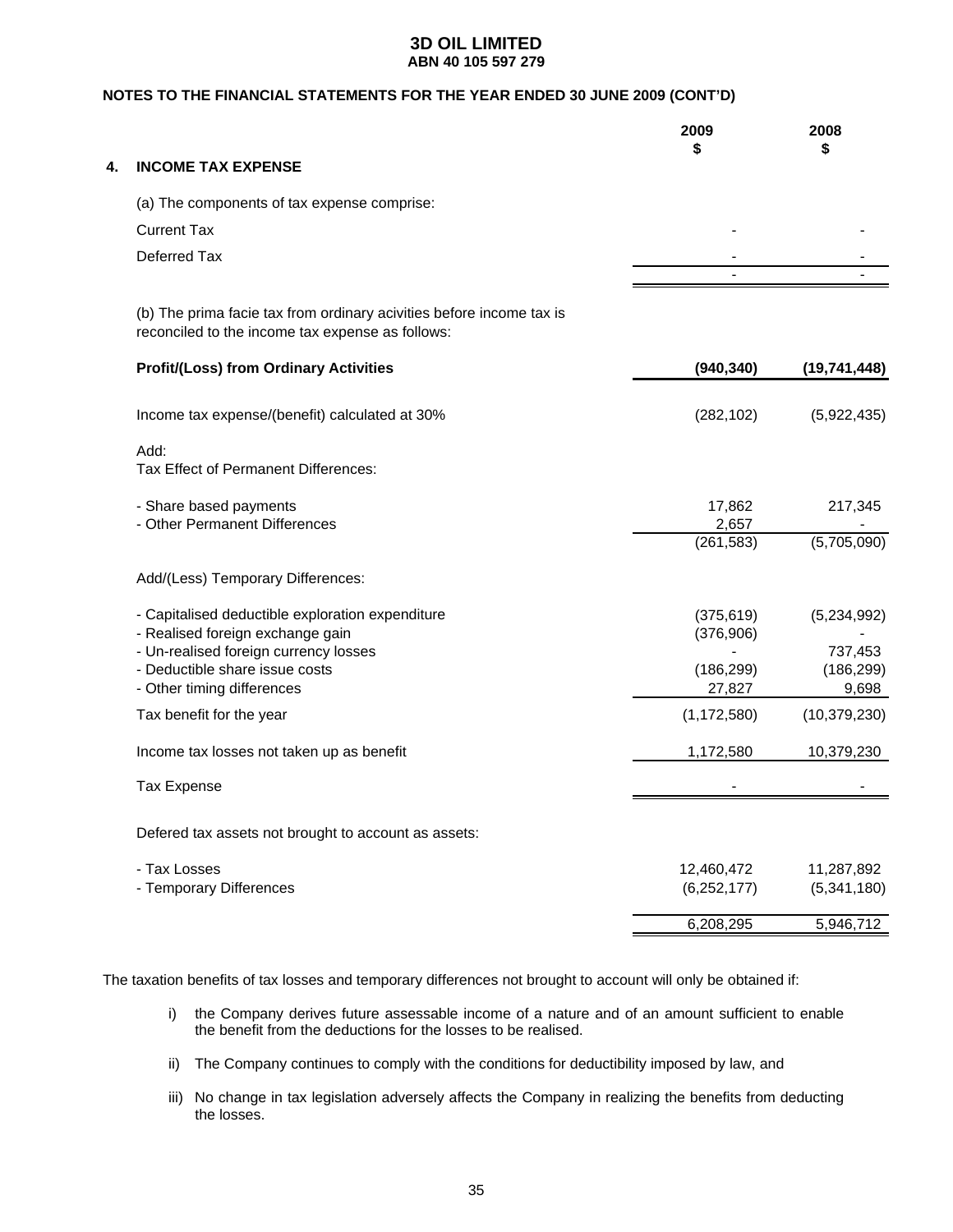### **NOTES TO THE FINANCIAL STATEMENTS FOR THE YEAR ENDED 30 JUNE 2009 (CONT'D)**

### **5. KEY MANAGEMENT PERSONNEL**

The key management personnel of 3D Oil Limited during the year were:

Mr P Willcox (Non-Executive Chairman) appointed 5 November 2007

- Mr N Newell (Managing Director)
- Mr C Horsfall (Non-Executive Director)
- Mr J Keall (Exploration and Development Manager)
- Ms M Leydin (Company Secretary and Chief Financial Officer)

#### **(a) Key Management Personnel Compensation**

Details of key management personnel compensation are in the Remuneration Report within the Directors' Report.

#### **(b) Aggregate Key Management Personnel Compensation**

The aggregate compensation of the key management personnel of the Company is set out below:

|                                | 2009    | 2008      |
|--------------------------------|---------|-----------|
| Short-term employment benefits | 771,057 | 719,828   |
| Post employment benefits       | 63,894  | 53,897    |
| Other long-term benefits       |         |           |
| Termination benefits           |         |           |
| Share based payments           |         | 709,600   |
|                                | 834,951 | 1,483,325 |

Information regarding individual directors and executives compensation and some equity instruments disclosures as permitted by Corporations Regulations 2M.3.03 and 2M.6.04 are provided in the Remuneration Report section of the Directors report.

#### **(c) Option holdings by Key Management Personnel or their nominees**

|                                         | <b>Balance 1.7.2007</b> | Granted as<br>Compensation | <b>Net Change Other</b> | <b>Balance</b><br>30.6.2008 | Vested and<br>exercisable | Vested and<br>unexercisable | <b>Not Vested and</b><br>unexercisable |
|-----------------------------------------|-------------------------|----------------------------|-------------------------|-----------------------------|---------------------------|-----------------------------|----------------------------------------|
| Mr P Willcox $(1)$                      |                         | 4,000,000                  |                         | 4,000,000                   | 4,000,000                 | 4,000,000                   |                                        |
| Mr I Gorman <sup><math>(2)</math></sup> | 1.000.000               | $\sim$                     | (1,000,000)             |                             |                           |                             |                                        |
| Mr N Newell                             | 4.000.000               |                            |                         | 4,000,000                   | 4,000,000                 | 4,000,000                   |                                        |
| Ms M Leydin                             |                         |                            |                         |                             |                           |                             |                                        |
| Mr C Horsfall                           | 500.000                 |                            |                         | 500,000                     | 500.000                   | 500,000                     |                                        |
| Mr J Keall                              | 1.500.000               |                            |                         | 1,500,000                   | 1,500,000                 | 1,500,000                   |                                        |
| Mr D Vuckovic                           | $\blacksquare$          | 500,000                    |                         | 500,000                     | 100,000                   | 100.000                     | 400,000                                |
|                                         | 7,000,000               | 4,500,000                  | (1,000,000)             | 10,500,000                  | 10,100,000                | 10,100,000                  | 400,000                                |

 $(1)$  Appointed as a Director on 5 November 2007 (2) Resigned as Director on 21 September 2007

|                                         |                         | Received as  |                         | <b>Balance</b> | <b>Vested and</b> | <b>Vested and</b> | <b>Not Vested and</b> |
|-----------------------------------------|-------------------------|--------------|-------------------------|----------------|-------------------|-------------------|-----------------------|
|                                         | <b>Balance 1.7.2008</b> | Compensation | <b>Net Change Other</b> | 30.6.2009      | exercisable       | unexercisable     | unexercisable         |
| Mr C Horsfall                           | 500.000                 |              |                         | 500,000        | 500,000           | 500.000           |                       |
| Mr P Willcox $(1)$                      | 4,000,000               |              | (4,000,000)             |                |                   |                   |                       |
| Mr N Newell                             | 4.000.000               |              | -                       | 4.000.000      | 4.000.000         | 4,000,000         |                       |
| Ms M Leydin <sup><math>(2)</math></sup> |                         |              |                         |                |                   |                   |                       |
| Mr J Keall                              | 1.500.000               |              |                         | 1.500.000      | 1.500.000         | 1.500.000         |                       |
| Mr D Vuckovic                           | 500,000                 |              | (500,000)               |                |                   | $\,$              |                       |
|                                         | 10,500,000              |              | (4,500,000)             | 6,000,000      | 6,000,000         | 6,000,000         |                       |

 $(1)$  Re-signed as a Director on 23 January 2009  $(2)$  Appointed as Director on 23 January 2009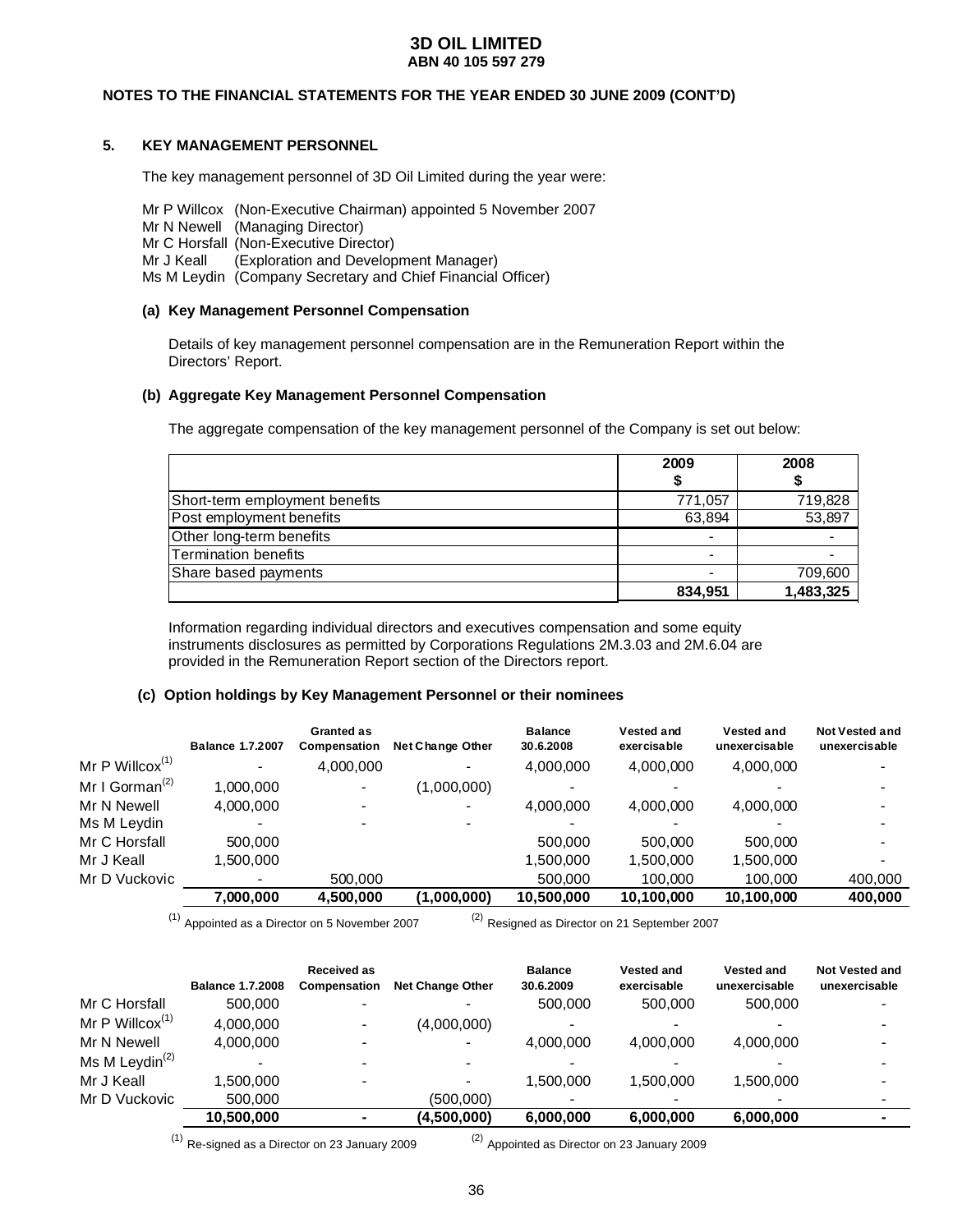### **NOTES TO THE FINANCIAL STATEMENTS FOR THE YEAR ENDED 30 JUNE 2009 (CONT'D)**

### **(d) Shareholdings by Key Management Personnel or their nominees**

|                            | <b>Balance</b><br>1.7.2007 | <b>Granted as</b><br>Compensation | <b>Net Change</b><br>Other | <b>Balance</b><br>30.6.2008 |
|----------------------------|----------------------------|-----------------------------------|----------------------------|-----------------------------|
| Mr P Willcox $(1)$         |                            |                                   | 25,000                     | 25,000                      |
| Mr I Gorman <sup>(2)</sup> |                            |                                   |                            |                             |
| Mr N Newell                | 36,661,450                 |                                   |                            | 36,661,450                  |
| Mr C Horsfall              |                            |                                   |                            |                             |
| Mr J Keall                 |                            |                                   |                            |                             |
| Ms M Leydin                |                            |                                   |                            |                             |
|                            | 36,661,450                 |                                   | 25,000                     | 36,686,450                  |

 $(1)$  Appointed as a Director on 5 November 2007

(2) Resigned as a Director on 21 September 2007

|                                         | <b>Balance</b><br>1.7.2008 | <b>Received as</b><br>Compensation | <b>Net Change</b><br>Other | <b>Balance</b><br>30.6.2009 |
|-----------------------------------------|----------------------------|------------------------------------|----------------------------|-----------------------------|
| Mr C Horsfall                           |                            |                                    |                            |                             |
| Mr P Willcox $(1)$                      | 25,000                     |                                    | (25,000)                   |                             |
| Mr N Newell                             | 36,661,450                 |                                    | 400,000                    | 37,061,450                  |
| Mr J Keall                              |                            |                                    |                            |                             |
| Ms M Leydin <sup><math>(2)</math></sup> | -                          |                                    | 150,000                    | 150,000                     |
|                                         | 36,686,450                 | -                                  | 525,000                    | 37,211,450                  |

 $<sup>(1)</sup>$  Resigned as a Director on 23 January 2009</sup>

(2) Appointed as Director on 23 January 2009

|    |                                                                               | 2009<br>\$ | 2008<br>\$ |
|----|-------------------------------------------------------------------------------|------------|------------|
| 6. | <b>AUDITORS REMUNERATION</b><br><b>Auditor of the Entity - Grant Thornton</b> |            |            |
|    | Auditing or reviewing the financial report                                    | 28,700     | 26,472     |
|    |                                                                               | 28,700     | 26,472     |
| 7. | <b>TRADE AND OTHER RECEIVABLES</b>                                            |            |            |
|    | <b>Current</b>                                                                |            |            |
|    | Goods and services tax receivables                                            | 166,876    | 3,335,941  |
|    | Interest receivable                                                           | 78,887     | 152,275    |
|    | Other receivables                                                             |            | 97         |
|    |                                                                               | 245.763    | 3.488.313  |

(a) The average credit period on trade and other receivables is 30 days. No interest is charged on the receivables. The Company has financial risk management policies in place to ensure that all receivables are received within the credit timeframe.

(b) Due to the short term nature of these receivables, their carrying value is assumed to be approximate their fair value.

### **8. OTHER CURRENT ASSETS**

|                                           | 2,461,760 | 4,231,208 |
|-------------------------------------------|-----------|-----------|
| Deposits paid for exploration expenditure | 2,428,583 | 4,224,687 |
| Prepayments                               | 33.177    | 6.521     |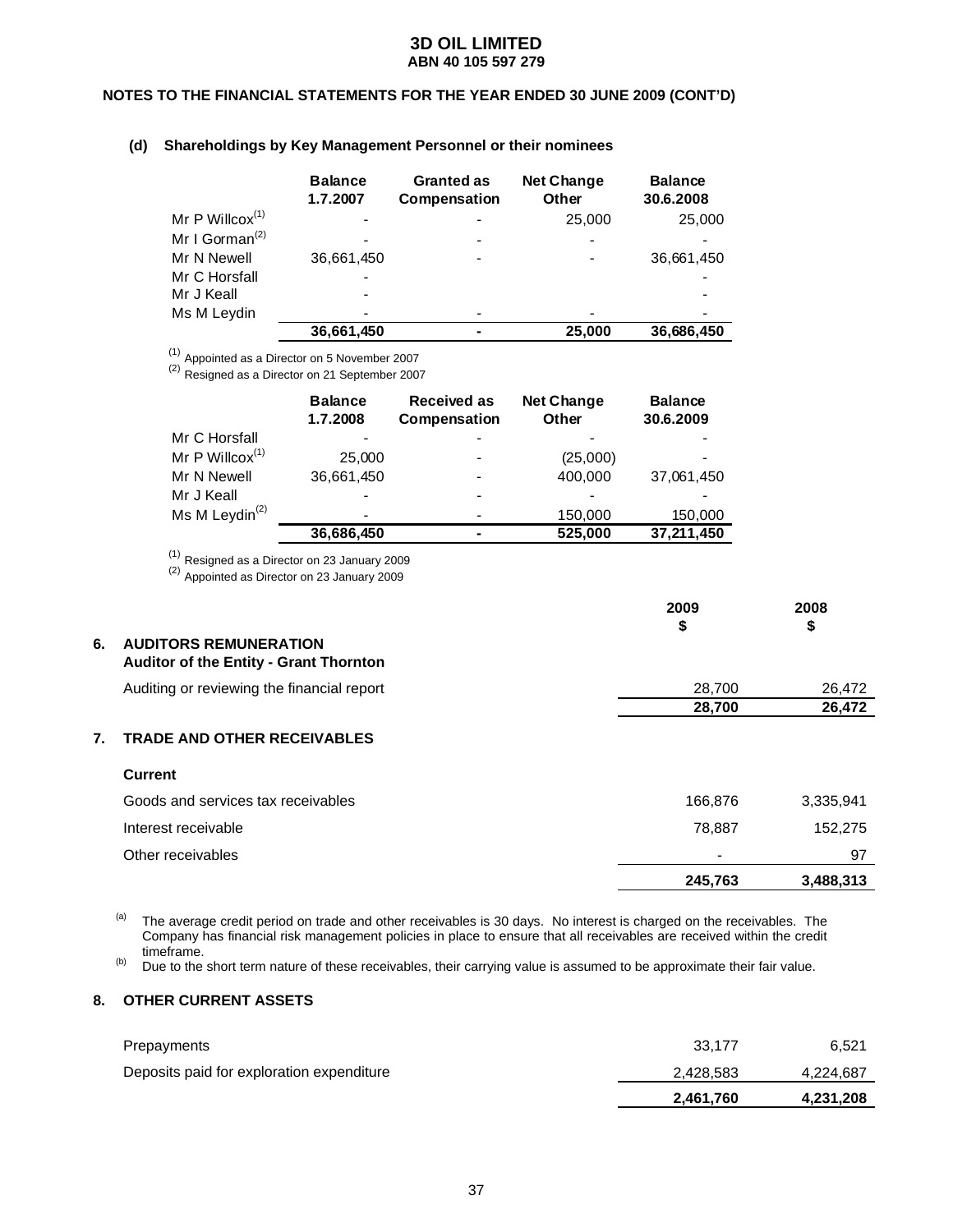### **NOTES TO THE FINANCIAL STATEMENTS FOR THE YEAR ENDED 30 JUNE 2009 (CONT'D)**

|    |                                                                                                                 | 2009<br>\$                             | 2008<br>\$                    |
|----|-----------------------------------------------------------------------------------------------------------------|----------------------------------------|-------------------------------|
| 9. | <b>PLANT AND EQUIPMENT</b>                                                                                      |                                        |                               |
|    | Plant and equipment - at cost<br>Less: accumulated depreciation                                                 | 66,306<br>(44, 046)                    | 66,306<br>(26, 925)           |
|    |                                                                                                                 | 22,260                                 | 39,381                        |
|    | Movement in carrying value of plant and equipment                                                               |                                        |                               |
|    | Opening carrying value                                                                                          | 36,381                                 | 46,588                        |
|    | <b>Additions</b><br>Depreciation expense                                                                        | (17, 122)                              | 14,851<br>(25,058)            |
|    | Carrying amount at end of the year                                                                              | 19,259                                 | 36,381                        |
|    | 10. INTANGIBLES                                                                                                 |                                        |                               |
|    | Software - at cost<br>Less accumulated amortisation                                                             | 60,560<br>(31, 544)                    | 55,242<br>(12, 837)           |
|    |                                                                                                                 | 29,016                                 | 42,405                        |
|    | Movement in carrying value of intangibles<br>Opening carrying value<br><b>Additions</b><br>Amortisation expense | 42,405<br>5,318<br>(18, 707)           | 11,556<br>43,686<br>(12, 837) |
|    | Closing carrying value                                                                                          | 29,016                                 | 42,405                        |
|    | <b>11. OTHER NON-CURRENT ASSETS</b>                                                                             |                                        |                               |
|    | Exploration and development expenditure                                                                         | 21,506,108                             | 19,838,046                    |
|    | Movement in exploration and development expenditure                                                             |                                        |                               |
|    | Opening carrying value<br>Current year expenditure<br>Refunds received                                          | 19,838,046<br>7,340,884<br>(4,785,169) | 1,888,072<br>35,212,247       |
|    | Write-off expenditure                                                                                           | (887, 653)                             | (17, 262, 272)                |
|    | Balance at end of year                                                                                          | 21,506,108                             | 19,838,047                    |

The recoverability of the carrying amount of the exploration and evaluation assets is dependent on successful development and commercial exploitation, or alternatively, sale of the respective areas of interest.

Capitalised cost of \$6,910,408 has been included in cash flows from investing activities in the cash flow statement and the remainder of the movement has been included in trade payables.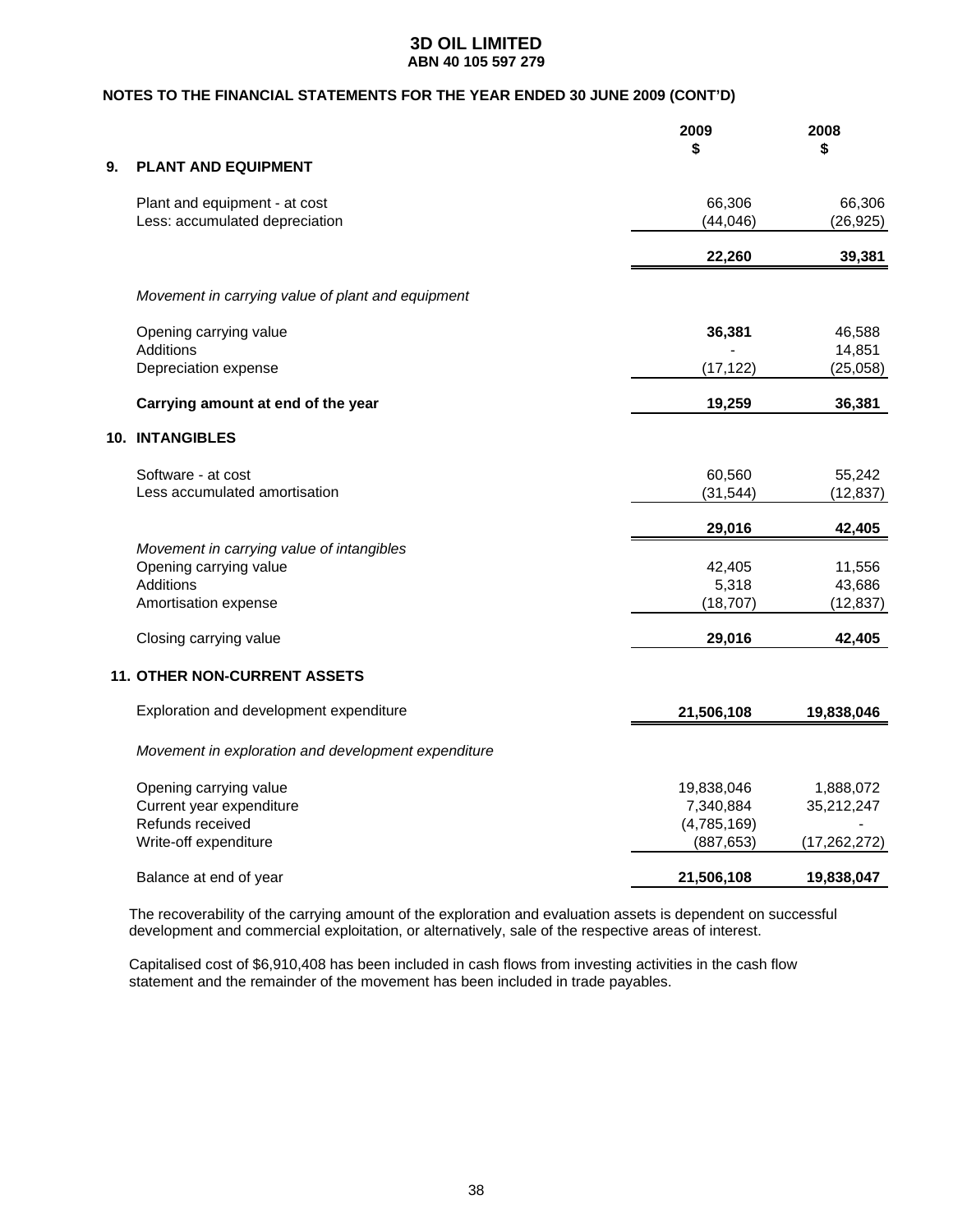### **NOTES TO THE FINANCIAL STATEMENTS FOR THE YEAR ENDED 30 JUNE 2009 (CONT'D)**

|                                      | 2009<br>\$ | 2008<br>\$ |
|--------------------------------------|------------|------------|
| <b>12. TRADE AND OTHER PAYABLES</b>  |            |            |
| <b>Current</b>                       |            |            |
| Trade payables <sup>(1)</sup>        | 655.344    | 8,215,359  |
| Amounts payable to:                  |            |            |
| - Key management personnel           | 10.002     | 19.321     |
| Sundry payables and accrued expenses | 494,396    | 2,364,628  |
|                                      | 1,159,742  | 10,599,308 |

1. The average credit period on purchases is 30 days. No interest is charged on the trade payables. The Company has financial risk management policies in place to ensure that all payables are paid within the credit timeframe.

### **13. PROVISIONS**

| <b>Current</b>                      |         |         |
|-------------------------------------|---------|---------|
| Provision for employee benefits (a) | 35,721  | 32,573  |
| Provision for demobilisation        | 176,315 |         |
|                                     | 212,036 | 32,573  |
| <b>Non-Current</b>                  |         |         |
| Provision for employee benefits (a) | 17.491  | 10.490  |
| Provision for well abandonment      | 500,000 | 500,000 |
|                                     |         |         |
|                                     | 517,491 | 510,490 |

| Closing carrying value                     | 500,000 | 500,000        |
|--------------------------------------------|---------|----------------|
| Provision for the period                   |         | 500,000        |
| Opening carrying value                     | 500,000 | $\blacksquare$ |
| Movement in provision for well abandonment |         |                |

The provision for well abandonment represents the present value of the director's best estimate for the costs to abandon the Wardie-1 Well. This abandonment is expected to take place within the next 5 years.

(a) A provision has been recognised for employee entitlements relating to annual and long service leave. In calculating the present value of the future cash flows in respect of the long service leave, the probability of long service leave taken is based on historical data. The measurement and recognition criteria relating to employee benefits have been included in Note 1 of this report.

### **14. ISSUED CAPITAL**

dividends.

206,560,000 fully paid ordinary shares (2008: 206,560,000) **50,620,867 50,620,867**

Fully paid ordinary shares carry one vote per share and carry the right to

Changes to the Corporations Act 2001 abolished the authorised capital and par value concept in relation to the Share Capital from 1 July 1998. Therefore, the Company does not have a limited amount of authorised capital and issued shares do not have a par value.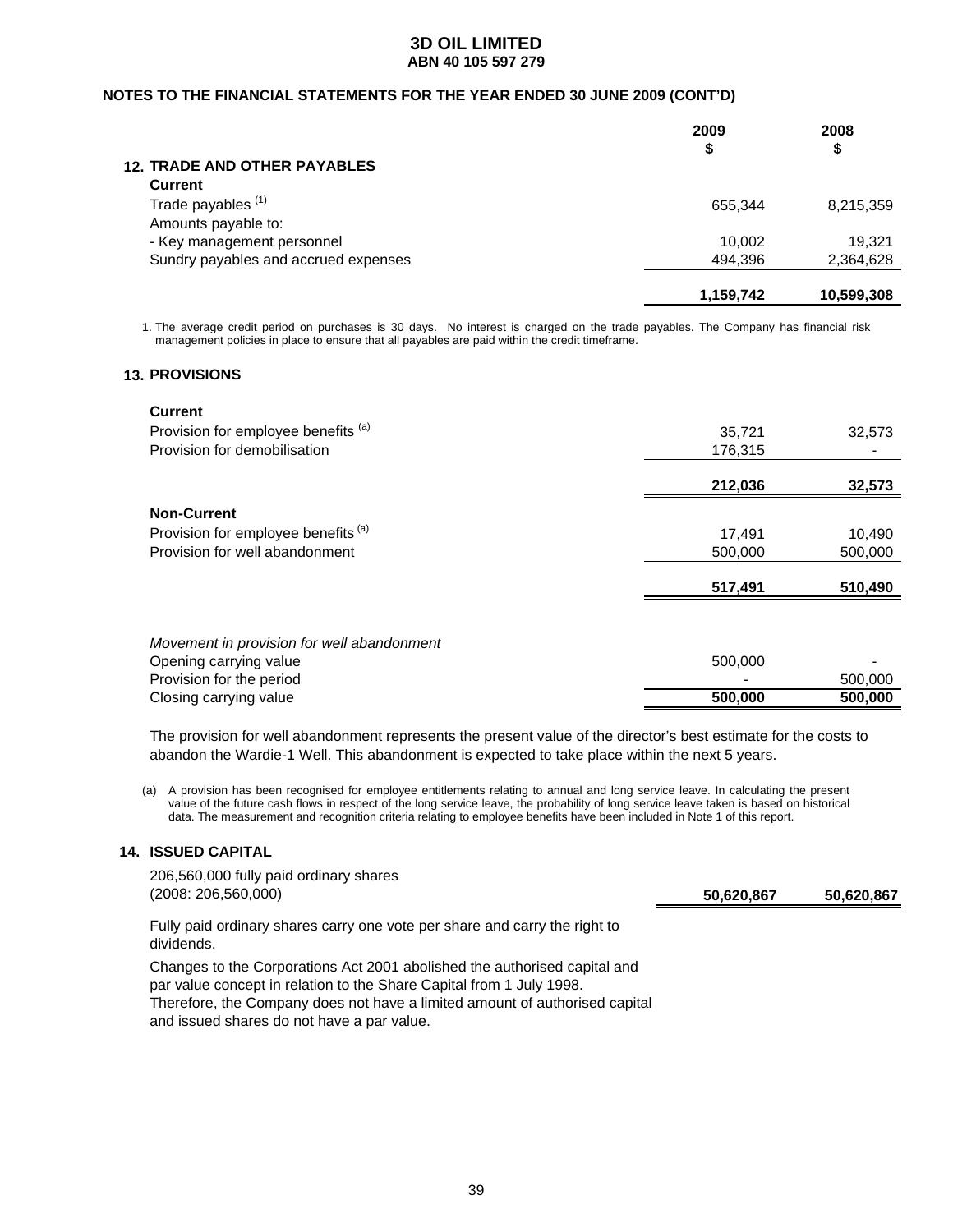### **NOTES TO THE FINANCIAL STATEMENTS FOR THE YEAR ENDED 30 JUNE 2009 (CONT'D)**

|     |                                                                                      | 2009        |            | 2008        |               |
|-----|--------------------------------------------------------------------------------------|-------------|------------|-------------|---------------|
|     |                                                                                      | No.         | \$         | No.         | \$            |
| (a) | <b>Fully paid ordinary shares</b>                                                    |             |            |             |               |
|     | Balance at beginning of period                                                       | 206,560,000 | 50,620,867 | 83,060,000  | 3,564,986     |
|     | Issue of shares upon final call of partly paid<br>shares                             |             | ۰          | 110,000,000 | 16,500,000    |
|     | Transfer of partly paid shares                                                       |             |            |             | 24,729,143    |
|     | Issue of shares                                                                      |             | ۰          | 13,500,000  | 7,020,000     |
|     | Less: Costs of capital raising                                                       |             |            |             | (1, 193, 262) |
|     | Balance at end of financial year                                                     | 206,560,000 | 50,620,867 | 206,560,000 | 50,620,867    |
|     | Fully paid ordinary shares carry one yote per share and carry the right to dividends |             |            |             |               |

Fully paid ordinary shares carry one vote per share and carry the right to dividends.

| Balance at beginning of period<br>110.000.000<br>$\blacksquare$<br>$\overline{\phantom{a}}$<br>Final call on partly paid shares and transfer | (b) Partly paid ordinary shares |  |               |                |
|----------------------------------------------------------------------------------------------------------------------------------------------|---------------------------------|--|---------------|----------------|
|                                                                                                                                              |                                 |  |               | 24,729,143     |
| ۰                                                                                                                                            | to fully paid ordinary shares   |  | (110,000,000) | (24, 729, 143) |
| Balance at end of financial year<br>-<br>-                                                                                                   |                                 |  |               |                |

Fully paid ordinary shares carry one vote per share and carry the right to dividends.

#### **(c) Terms and Conditions of Issued Capital**

 Ordinary shares participate in dividends and the proceeds on winding up of the Company in proportion to the number of shares held.

 At the shareholders meetings each ordinary share is entitled to one vote when a poll is called, otherwise each shareholder has one vote on a show of hands.

#### **(d) Options**

|                                            | 2009        | 2008        |
|--------------------------------------------|-------------|-------------|
|                                            | No.         | No.         |
| Balance at beginning of the financial year | 17.625.000  | 14,225,000  |
| Granted during the financial year          |             | 4,400,000   |
| Exercised during the financial year        |             |             |
| Cancelled during the financial year        | (795,000)   |             |
| Lapsed during the financial year           | (4,000,000) | (1,000,000) |
| Balance at end of the financial year       | 12,830,000  | 17,625,000  |

6,100,000 options entitle the holder to subscribe for one ordinary share in 3D Oil Limited upon the payment of \$0.50. These options will lapse at 5.00pm (AEST) on 31 January 2011 and are exercisable from 16 December 2006. The options are transferable. The options carry neither rights to dividends nor voting rights.

6,330,000 options entitle the holder to subscribe for one ordinary share in 3D Oil Limited upon the payment of \$0.60. These options will lapse at 5.00pm (AEST) on 31 January 2011 and are exercisable from 16 December 2006. The options are transferable. The options carry neither rights to dividends nor voting rights.

400,000 options entitle the holder to subscribe for one ordinary share in 3D Oil Limited upon the payment of \$0.75. These options will lapse at 5.00pm (AEST) on 31 March 2013 and are exercisable from 31 March 2008. The options are transferable. The options carry neither rights to dividends nor voting rights.

#### **Directors Options**

Options granted to Directors or their nominees are disclosed in the Remuneration Report.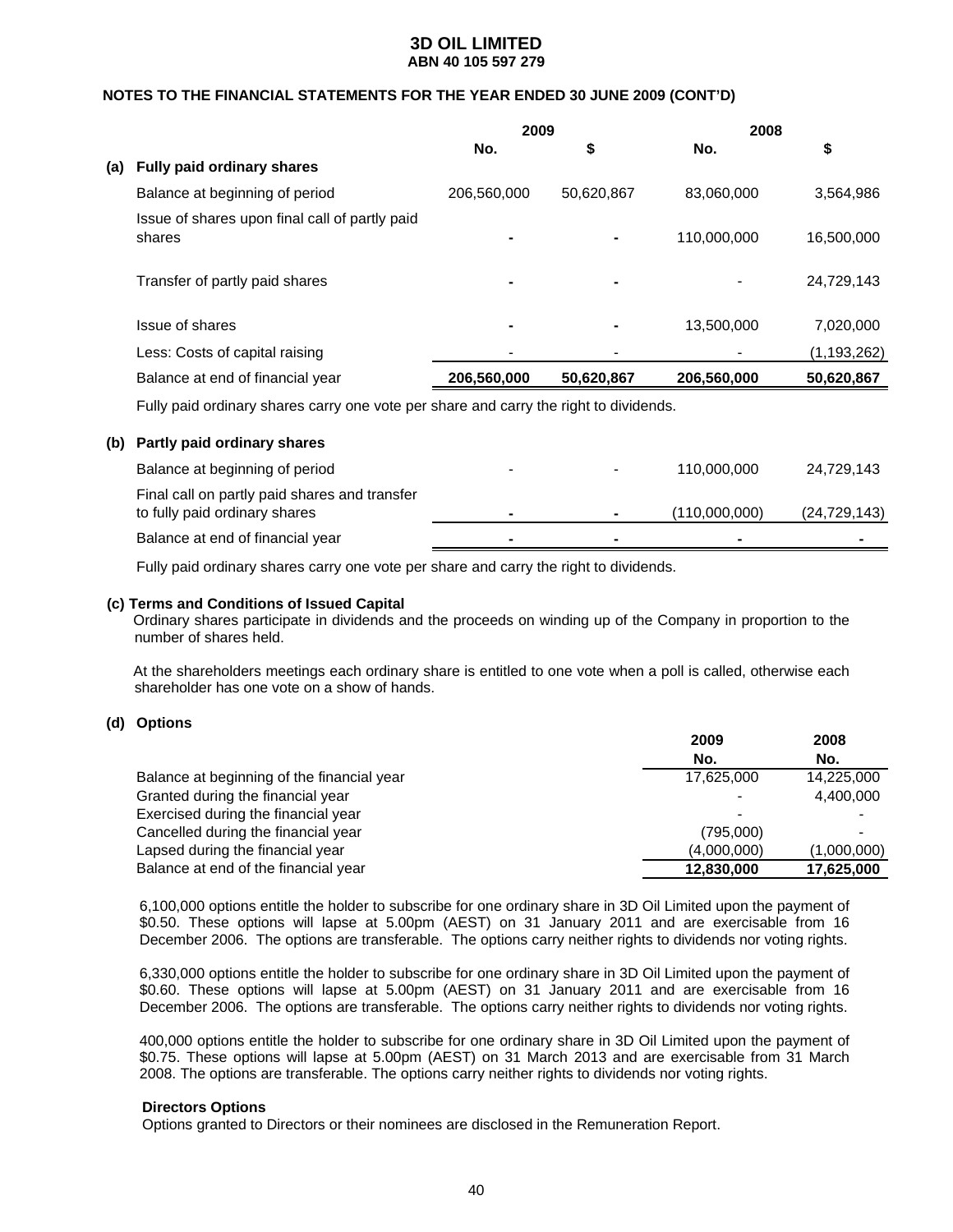### **NOTES TO THE FINANCIAL STATEMENTS FOR THE YEAR ENDED 30 JUNE 2009 (CONT'D)**

### **15. RESERVES**

**16.** 

#### **Option Reserve**

The option reserve records items recognised as expenses on valuation of employee share options.

During the prior year the following options were granted to Directors and executives:

- 4,000,000 options to a non-executive director valued at \$0.1774 per option.
- 400,000 options to an executive valued at \$0.2977 per option.

Details of the option valuations are included in Note 23.

#### **Movement in Option Reserve**

|                                             | 2009      | 2008       |
|---------------------------------------------|-----------|------------|
|                                             | S         | S          |
| Balance at beginning of the financial year  | 2,610,135 | 2,058,750  |
| Share based payments                        | 59.540    | 724,485    |
| Lapsed and transferred to retained earnings | (709,600) | (173, 100) |
| Balance at end of the financial year        | 1,960,075 | 2,610,135  |
| <b>DIVIDENDS</b>                            |           |            |

There have been no dividends paid or proposed in the 2008 or 2009 financial years.

### **17. COMMITMENTS FOR EXPENDITURE**

| <b>Operating Lease Commitments</b><br>Not longer than 1 year<br>Longer than 1 year and not longer then 5 years<br>Longer than 5 years                                                                                                                                                                                                                                                                                                     | 83,007<br>221,879<br>304,886 | 79,815<br>40,690<br>120,505 |
|-------------------------------------------------------------------------------------------------------------------------------------------------------------------------------------------------------------------------------------------------------------------------------------------------------------------------------------------------------------------------------------------------------------------------------------------|------------------------------|-----------------------------|
| In order to maintain current rights of tenure to exploration tenements, the<br>Company is required to outlay rentals and to meet the minimum expenditure<br>requirements of the Mineral Resources Authority. Minimum expenditure<br>commitments may be subject to renegotiation and with approval may<br>otherwise be avoided by sale, farm out or relinguishment. These obligations<br>are not provided in the accounts and are payable: |                              |                             |
| Not longer than 1 year                                                                                                                                                                                                                                                                                                                                                                                                                    | 4,250,000                    | 850,000                     |
| Longer than 1 year and not longer than 5 years                                                                                                                                                                                                                                                                                                                                                                                            | 15,000,000                   |                             |
| Longer than 5 years                                                                                                                                                                                                                                                                                                                                                                                                                       |                              |                             |
|                                                                                                                                                                                                                                                                                                                                                                                                                                           | 19,250,000                   | 850,000                     |

 The Minimum Guaranteed Dry Hole Work Programme commitments for Exploration Permit Vic/P57 have been fulfilled with the drilling of Wardie-1 and West Seahorse-3 wells. The Secondary Work Programme commitments are on a year by year basis and the commitment to 20 June 2009 is \$250,000.

 The conditions of Exploration Permit T/41P were amended on 17 June 2008 and are on a year by year basis. The current year commitment is \$19,000,000.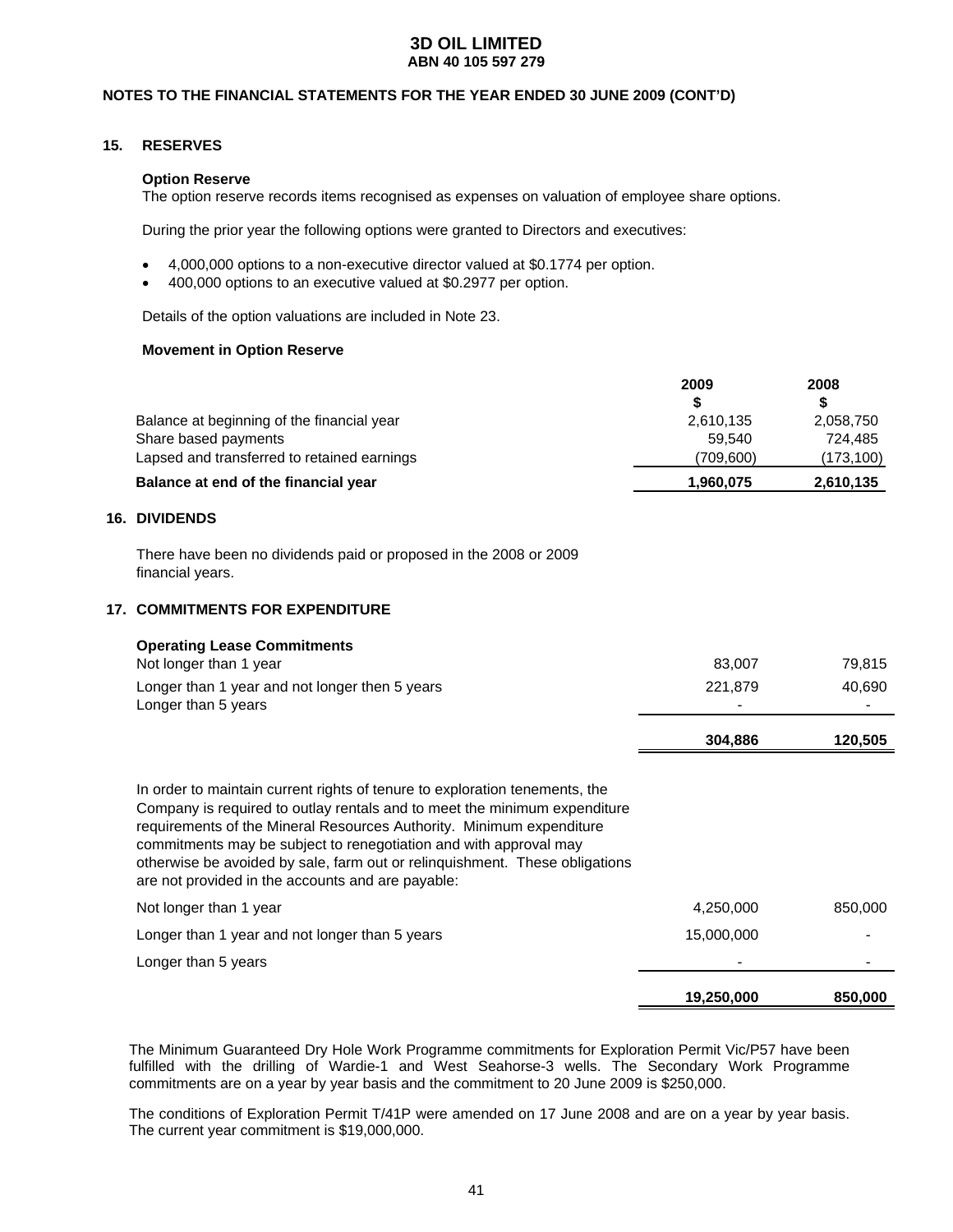### **NOTES TO THE FINANCIAL STATEMENTS FOR THE YEAR ENDED 30 JUNE 2009 (CONT'D)**

### **18. SEGMENT INFORMATION**

 The Company only operates one industry segment, the development of oil and gas and one geographical segment, Australia.

### **19. RELATED PARTY DISCLOSURES**

#### **Key Management Personnel Compensation**

Details of key management compensation are disclosed in the Remuneration Report.

#### **Transactions with Key Management Personnel**

 Transactions between related parties are on normal commercial terms and conditions no more favourable than those available to other parties unless otherwise stated.

During the year ended 30 June 2009 there were no related party transactions other than those detailed in the Remuneration Report.

|            |                                                                                                                                                                                                                                                                                                                                                                                                                                  | 2009<br>\$    | 2008<br>\$   |
|------------|----------------------------------------------------------------------------------------------------------------------------------------------------------------------------------------------------------------------------------------------------------------------------------------------------------------------------------------------------------------------------------------------------------------------------------|---------------|--------------|
| 20.<br>(a) | <b>NOTES TO THE CASH FLOW STATEMENT</b><br><b>Reconciliation of Cash and Cash Equivalents</b><br>For the purposes of the cash flow statement, cash includes cash on<br>hand and in banks and investments in money market instruments,<br>net of outstanding bank overdrafts. Cash at the end of the financial<br>year as shown in the cash flow statement is reconciled to the related<br>items in the balance sheet as follows: |               |              |
|            | Cash and cash equivalents                                                                                                                                                                                                                                                                                                                                                                                                        | 8,469,223     | 15,228,679   |
| (b)        | <b>Financing Facilities</b><br>The Company has no financing facilities in place at 30 June 2009.                                                                                                                                                                                                                                                                                                                                 |               |              |
| (c)        | Reconciliation of Net Loss from ordinary activities after related<br>income tax to net cash flows from operating activities                                                                                                                                                                                                                                                                                                      |               |              |
|            | Loss after related income tax<br>Less: Non-cash activities:                                                                                                                                                                                                                                                                                                                                                                      | (940, 340)    | (19,741,448) |
|            | Depreciation and amortisation of non-current assets                                                                                                                                                                                                                                                                                                                                                                              | 35,829        | 34,894       |
|            | Share based payments expense                                                                                                                                                                                                                                                                                                                                                                                                     | 59,540        | 724,485      |
|            | Exploration costs written off                                                                                                                                                                                                                                                                                                                                                                                                    | 887,653       | 17,262,272   |
|            | Provision for well abandonment                                                                                                                                                                                                                                                                                                                                                                                                   |               | 500,000      |
|            | Realised gain on foreign currency translation                                                                                                                                                                                                                                                                                                                                                                                    | (1, 188, 051) |              |
|            | Un-realised loss on foreign currency translation                                                                                                                                                                                                                                                                                                                                                                                 |               | 2,458,179    |
|            | Annual and long service leave provisions                                                                                                                                                                                                                                                                                                                                                                                         | 10,149        | 27,656       |
|            | Changes in net assets and liabilities:                                                                                                                                                                                                                                                                                                                                                                                           |               |              |
|            | (Increase)/Decrease in assets:                                                                                                                                                                                                                                                                                                                                                                                                   |               |              |
|            | <b>Current receivables</b>                                                                                                                                                                                                                                                                                                                                                                                                       | 253,485       | (587, 185)   |
|            | Prepayments                                                                                                                                                                                                                                                                                                                                                                                                                      | (26, 656)     |              |
|            | Increase/(Decrease) in liabilities:                                                                                                                                                                                                                                                                                                                                                                                              |               |              |
|            | Current payables                                                                                                                                                                                                                                                                                                                                                                                                                 | (123, 388)    | (133, 484)   |
|            | Net cash from (used in) operating activities                                                                                                                                                                                                                                                                                                                                                                                     | (1,031,779)   | 545,369      |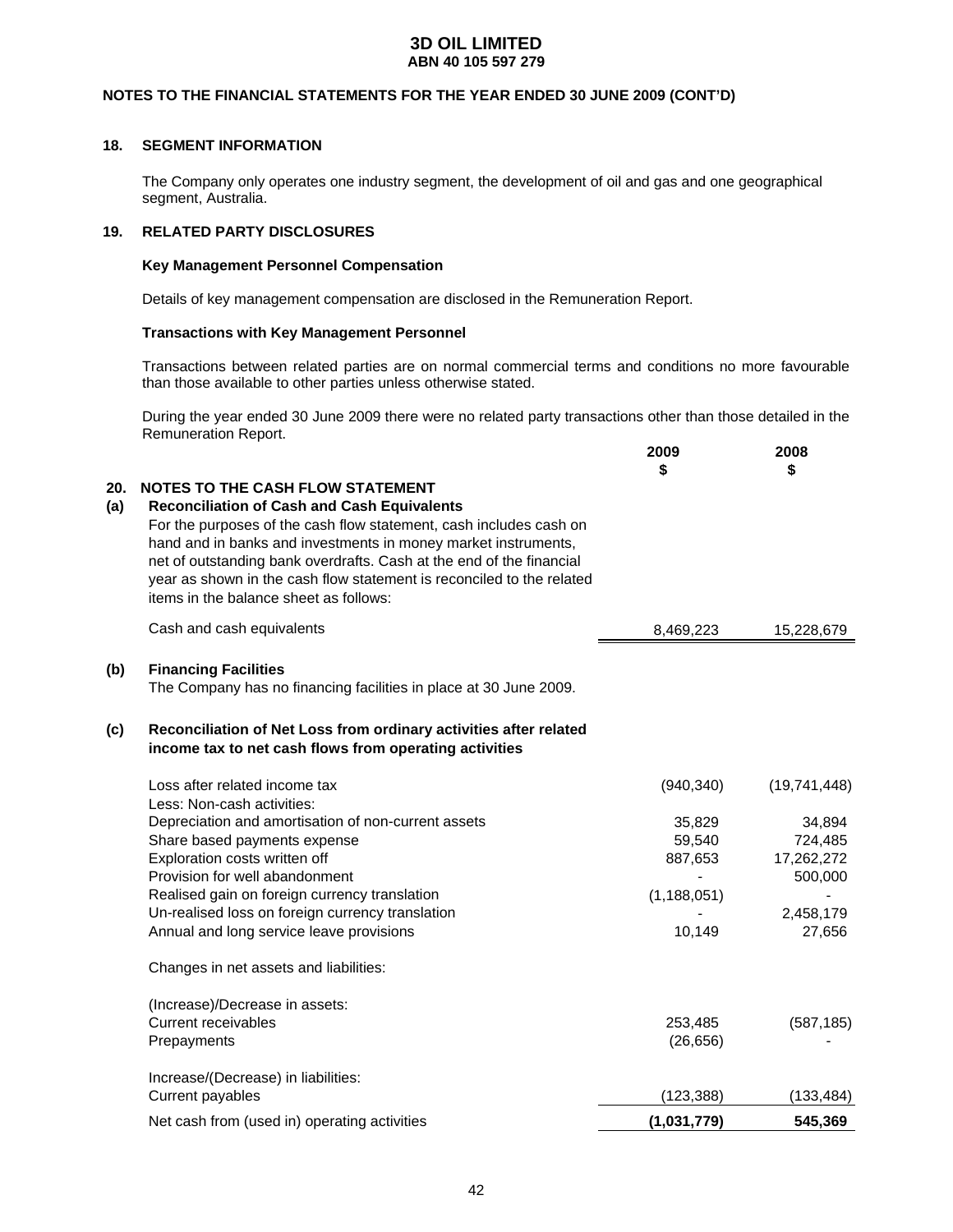### **NOTES TO THE FINANCIAL STATEMENTS FOR THE YEAR ENDED 30 JUNE 2009 (CONT'D)**

### **21. FINANCIAL RISK MANAGEMENT OBJECTIVES AND POLICIES**

The Company's principal financial instruments comprise cash and cash equivalents.

 The main purpose of these financial instruments is to finance the Company's operations. The company has various other financial assets and liabilities such as receivables and trade payables, which arise directly from its operations. It is, and has been throughout the entire period, the Company's policy that no trading in financial instruments shall be undertaken.

 The main risks arising from the Company's financial instruments are cash flow interest rate risk. Other minor risks are summarised below. The Board reviews and agrees policies for managing each of these risks.

#### **(a) Cash flow interest rate risk**

 The Company's exposure to the risks of changes in market interest rates relates primarily to the Company's short-term deposits with a floating interest rate. These financial assets with variable rates expose the company to cash flow interest rate risk. All other financial assets and liabilities in the form of receivables and payables are non-interest bearing. The Company does not engage in any hedging or derivative transactions to manage interest rate risk.

 The following tables set out the carrying amount by maturity of Company's exposure to interest rate risk and the effective weighted average interest rate risk and the effective weighted average interest rate for each class of these financial instruments. Also included is the effect on profit and equity after tax if interest rates at that date had been 40% higher or lower with all other variables held constant as a sensitivity analysis.

 The Company has not entered into any hedging activities to cover interest rate risk. In regard to its interest rate risk, the company continuously analyses its exposure. Within this analysis consideration is given to potential renewals of existing positions, alternative investments and the mix of fixed and variable interest rates.

There has been no change in cash flow interest rate risk since the prior year.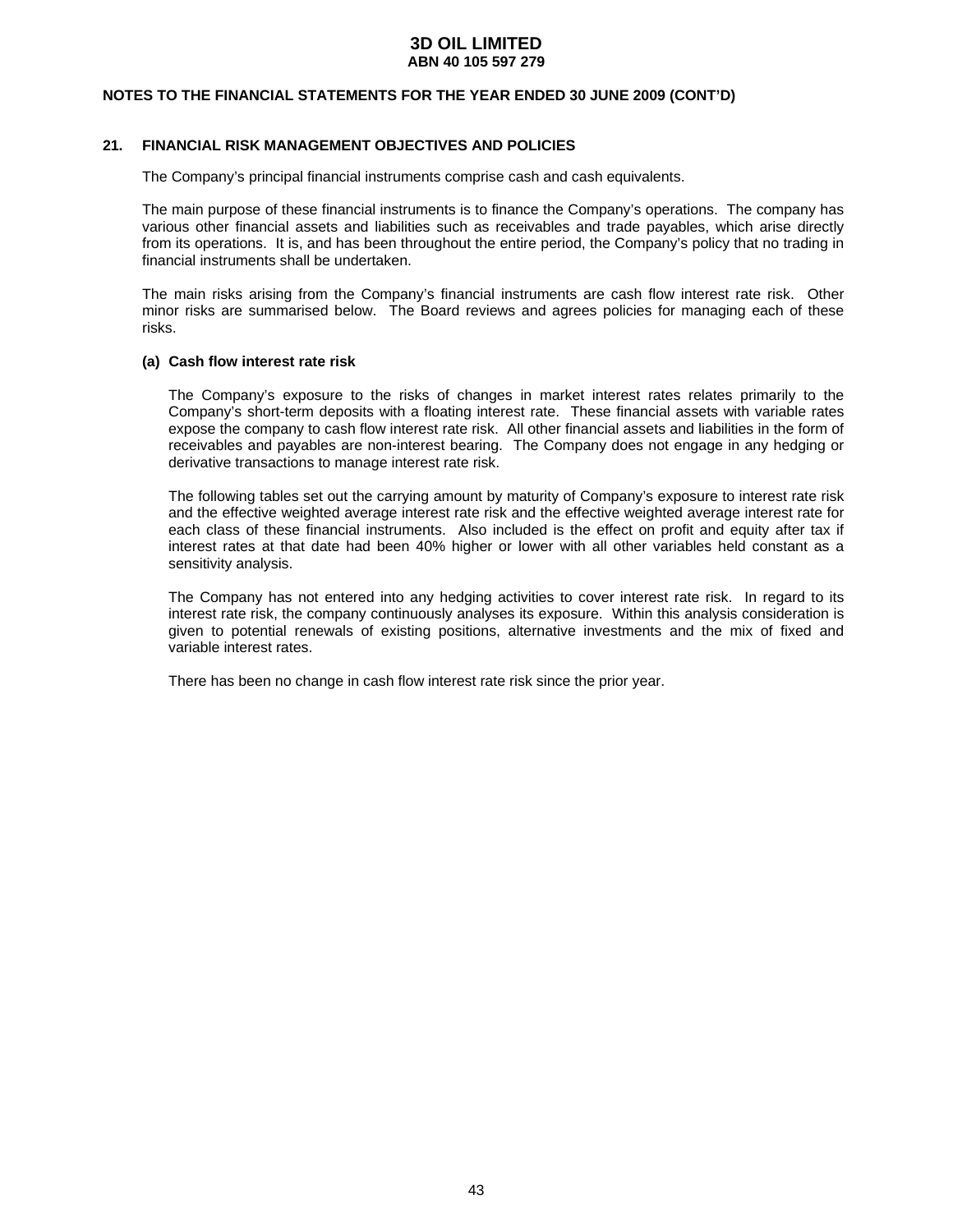### **NOTES TO THE FINANCIAL STATEMENTS FOR THE YEAR ENDED 30 JUNE 2009 (CONT'D)**

### **21. FINANCIAL RISK MANAGEMENT OBJECTIVES AND POLICIES (CONT'D)**

|                                           | <b>Note</b> | <b>Float Interest Rate</b> |            | <b>Non-Interest Bearing</b> |                      | <b>Total Carrying Amount</b> |                   |
|-------------------------------------------|-------------|----------------------------|------------|-----------------------------|----------------------|------------------------------|-------------------|
|                                           |             | 2009<br>\$                 | 2008<br>\$ | 2009<br>\$                  | 2008<br>\$           | 2009<br>\$                   | 2008<br>\$        |
| <b>Financial Assets</b>                   |             |                            |            |                             |                      |                              |                   |
| Cash and cash equivalents                 |             | 8,469,223                  | 15,228,679 |                             | $\overline{a}$       | 8,469,223                    | 15,228,679        |
| Trade and other Receivables               |             |                            |            | 245,763                     | 3,488,313            | 245,763                      | 3,488,313         |
| Other current assets                      |             |                            | 3,408,271  | 2,461,760                   | 822,937              | 2,461,760                    | 4,231,208         |
| <b>Total</b>                              |             | 8,469,223                  | 18,636,950 | 2,707,523                   | 4,311,250            | 11,176,746                   | 22,948,200        |
| Weighted average interest rate            |             | 4.24%                      | 6.12%      |                             |                      |                              |                   |
| <b>Financial Liabilities</b>              |             |                            |            |                             |                      |                              |                   |
| Trade and other payables                  |             |                            |            | 1,159,742                   | 10,599,308           | 1,159,742                    | 10,599,308        |
| <b>Total</b>                              |             |                            | ۰          | 1,159,742                   | 10,599,308           | 1,159,742                    | 10,599,308        |
| Weighted average interest rate            |             |                            |            |                             |                      |                              |                   |
| <b>Net Financial assets (liabilities)</b> |             | 8,469,223                  | 18,636,950 | 1,547,781                   | (6, 288, 058)        | 10,017,004                   | 12,348,892        |
| <b>Interest Rate Sensitivity</b>          |             |                            |            |                             |                      |                              |                   |
|                                           |             |                            |            | $-40%$<br>2009<br>\$        | $-10%$<br>2008<br>\$ | 40%<br>2009<br>\$            | 10%<br>2008<br>\$ |
| Change in profit                          |             |                            |            | (143, 638)                  | (102, 337)           | 143,638                      | 102,337           |
| Change in equity                          |             |                            |            | (143, 638)                  | (102, 337)           | 143,638                      | 102,337           |

 A sensitivity of 40% has been selected as this is considered reasonable given the current level of both short term and long term Australian dollar interest rates. A 40% sensitivity would move short term interest rates at 30 June 2009 from 4.24% to 5.94% representing a 170 basis points shift. This would represent two to three increases which is reasonably possible in the current environment with the bias coming from the Reserve Bank of Australia and confirmed by market expectations that interest rates in Australia are more likely to move up than down in the coming period. This sensitivity used in the previous financial year was 10%.

 Based on the sensitivity analysis only interest revenue from variable rate deposits and cash balances is impacted resulting in a decrease or increase in overall income.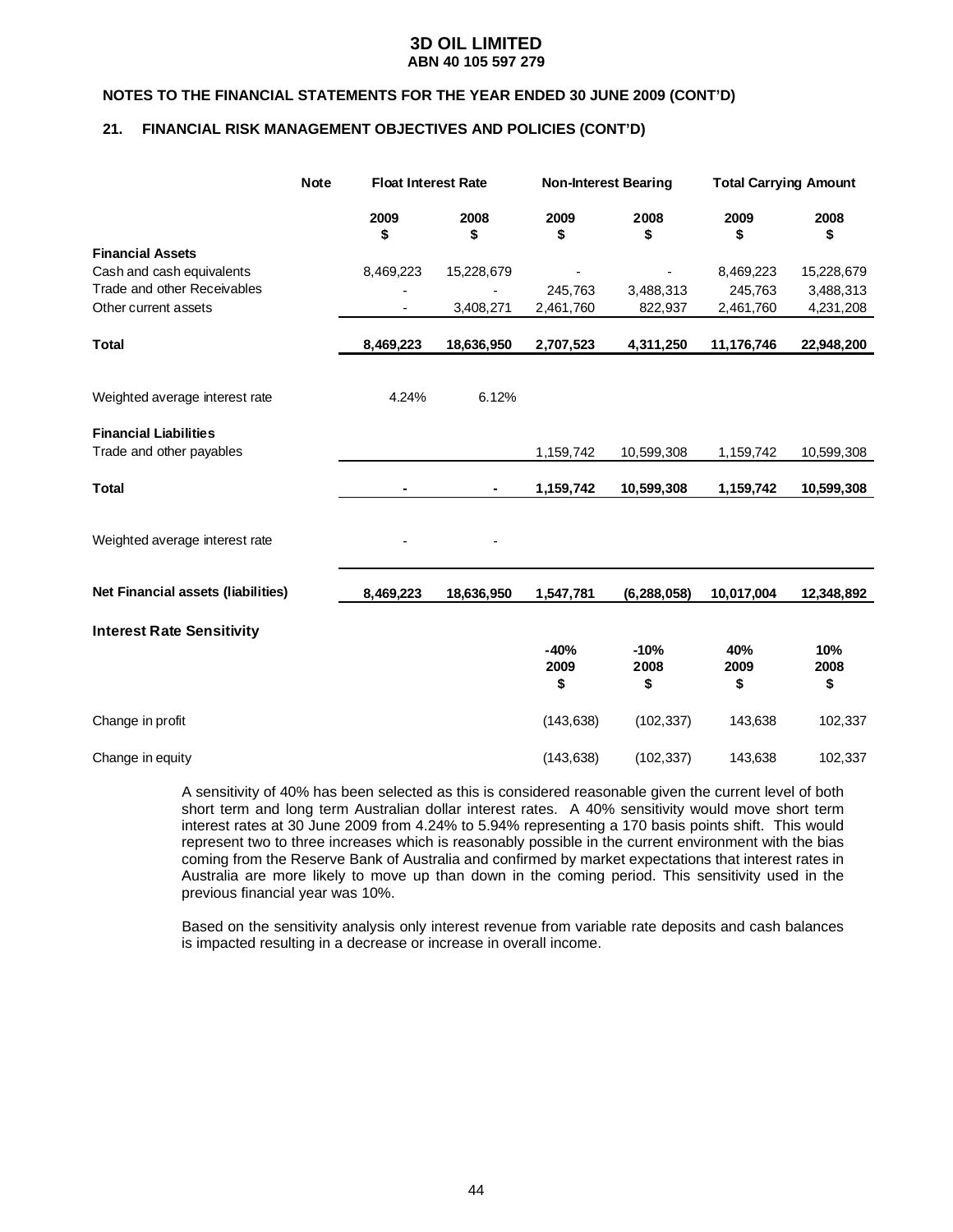#### **NOTES TO THE FINANCIAL STATEMENTS FOR THE YEAR ENDED 30 JUNE 2009 (CONT'D)**

### **21. FINANCIAL RISK MANAGEMENT OBJECTIVES AND POLICIES (CONT'D)**

### **(b) Liquidity risk**

The Company is exposed to liquidity risk by having to maintain sufficient cash reserves to close out market positions in a timely manner and manages this risk by maintaining sufficient cash reserves and through the continuous monitoring of budgeted and actual cash flows. The Company aims at maintaining flexibility in funding by having plans in place to source additional capital as required.

#### **Financial Assets**

The following tables detail the Company's expected maturity for its non-derivative financial assets.

|                                                        | 2009<br>S | 2008<br>\$ |
|--------------------------------------------------------|-----------|------------|
| Contracted maturities of receivables and cash and cash |           |            |
| equivalents as at balance date:                        |           |            |
| Payable:                                               |           |            |
| - less than 6 months                                   | 706,835   | 18,521,220 |
| - 6 to 12 months                                       | 8,008,151 | 195,772    |
| - 1 to 5 years                                         |           |            |
| - later than 5 years                                   |           |            |

#### **Financial Liabilities**

The following tables the Company's remaining contractual maturity for its non-derivative financial liabilities.

| Contracted maturities of payables as at balance date:                                          | 2009<br>\$ | 2008<br>\$             |
|------------------------------------------------------------------------------------------------|------------|------------------------|
| Payable:<br>- less than 6 months<br>- 6 to 12 months<br>- 1 to 5 years<br>- later than 5 years | 1,159,742  | 8,255,693<br>2,343,614 |
| Total                                                                                          | 1,159,742  | 10.599.308             |

#### **(c) Commodity Price Risk**

The Company is exposed to commodity price risk. This risk arises from its activities directed at exploration and development mineral commodities. If commodity prices fall, the market for companies exploring for these commodities is affected. The Company does not hedge its exposures.

### **(d) Foreign Exchange Risk**

 Foreign exchange risk arises when future commercial transactions and recognised assets and liabilities are denominated in a currency that is not the Company's functional currency. The Company manages foreign currency risk by minimising the amounts of foreign currency required and buying foreign currency only at the time it is required. Cash at bank, prepayments and trade creditors are held in United States Dollars (USD).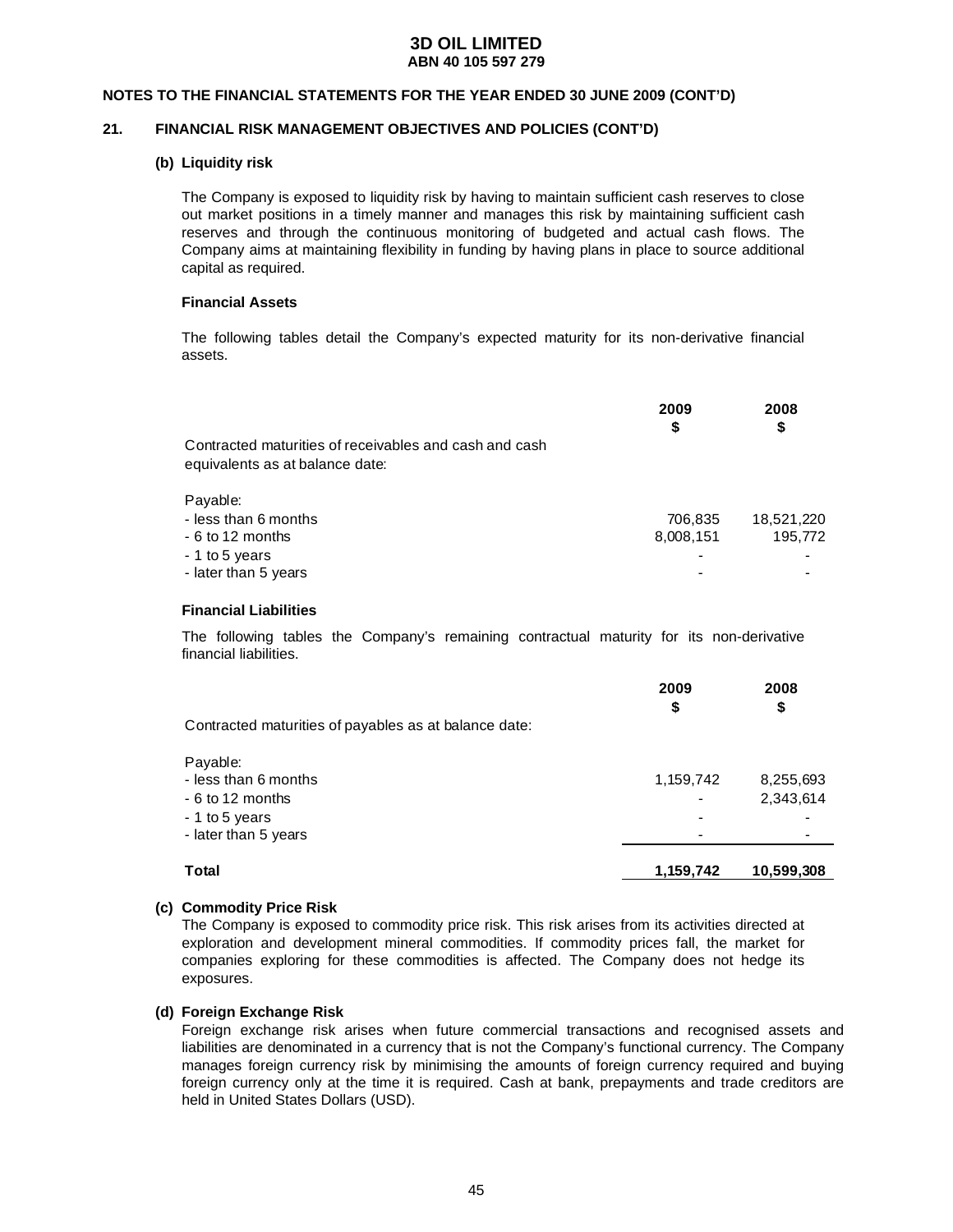#### **NOTES TO THE FINANCIAL STATEMENTS FOR THE YEAR ENDED 30 JUNE 2009 (CONT'D)**

### **21. FINANCIAL RISK MANAGEMENT OBJECTIVES AND POLICIES (CONT'D)**

|                                              | Amounts in foreign |                    |                   | Foreign Exchange Rate Risk Sensitivity 2009 |                      |                      |
|----------------------------------------------|--------------------|--------------------|-------------------|---------------------------------------------|----------------------|----------------------|
|                                              | 2009<br><b>USD</b> | 2008<br><b>USD</b> | 20%<br>2009<br>\$ | 20%<br>2008<br>\$                           | $-20%$<br>2009<br>\$ | $-20%$<br>2008<br>\$ |
| <b>Financial Assets</b>                      |                    |                    |                   |                                             |                      |                      |
| Cash and cash equivalents                    | 215.867            | 7.106.488          | 35.035            | 1.350.814                                   | (35,035)             | (1,350,814)          |
| Other current assets                         | 1,482,169          | 3,280,810          | 240,556           | 631,622                                     | (240, 556)           | (631, 622)           |
| Total                                        | 1,698,036          | 10,387,298         | 275.591           | 1,982,436                                   | (275.591)            | (1,982,436)          |
| <b>Financial Liabilities</b>                 |                    |                    |                   |                                             |                      |                      |
| Trade and other payables                     |                    | 1.465.198          |                   | (282.080)                                   |                      | 282,080              |
| <b>Total</b>                                 |                    | 1,465,198          |                   | 1,700,356                                   |                      | (1,700,356)          |
| <b>Net Financial assets</b><br>(liabilities) | 1,698,036          | 8,922,100          |                   |                                             |                      |                      |

A sensitivity of 20% has been selected as this is considered reasonable given the current level of both short term and long term exchange rate movement for this currency and the above analysis assumes all other variables remain constant.

#### **(e) Net Fair Values**

 For financial assets and liabilities, the net fair value approximates their carrying value. No financial assets and financial liabilities are readily traded on organised markets in standardised form. The Company has no financial assets where carrying amount exceeds net fair value at balance date.

#### **(f) Credit Risk**

Credit risk arises from cash and cash equivalents and outstanding receivables. The cash balances are held in financial institutions with high ratings and the receivables comprise accrued income receivable, GST input tax credits refundable by the ATO, prepayments for drilling and rental bonds. The Company has assessed that there is minimal risk that the cash and receivables balances are impaired.

The Company's receivables at balance date are detailed in Note 7.

The maximum exposure to credit risk on financial assets of the Company which have been recognised on the Balance Sheet is generally the carrying amount**.** 

#### **(g) Capital Risk Management**

 When managing capital, management's objective is to ensure the Company continues as a going concern as well as to maintain optimal returns to shareholders and benefits for other stakeholders. Management also maintains a capital structure that ensures the lowest cost of capital available to the Company.

 In order to maintain or adjust the capital structure, the Company may adjust the amount of dividends paid to shareholders, return capital to shareholder, issue new shares, enter into joint ventures or sell shares.

The Company does not have a defined share buy-back plan. No dividends were paid in 2008 or 2009.

 There is no current intention to incur debt funding on behalf of the company as on-going petroleum exploration expenditure will be funded via equity or joint ventures with other companies.

 The Company is not subject to any externally imposed capital requirements. Management reviews management accounts on a monthly basis and reviews actual expenditure against budget on a monthly basis.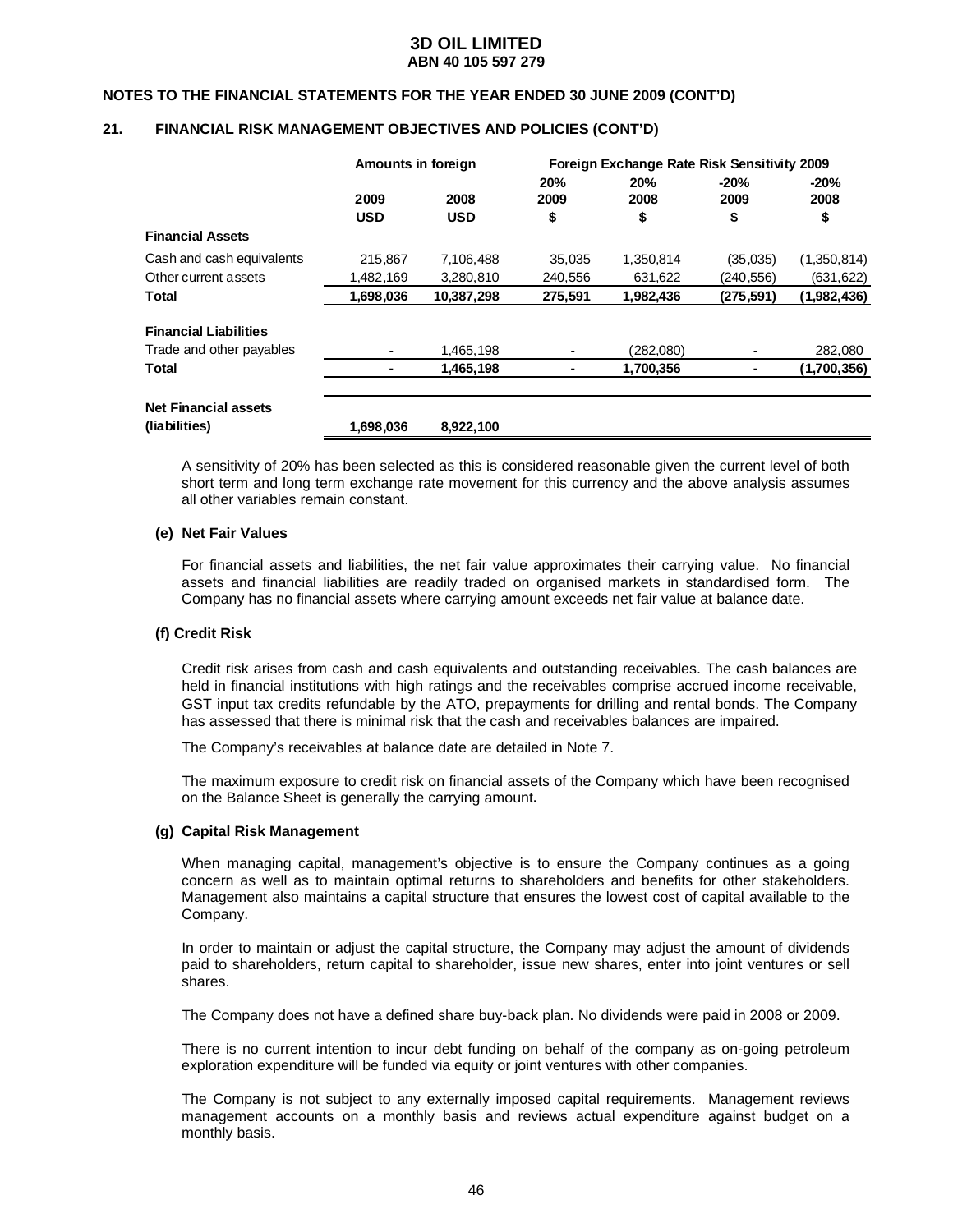### **NOTES TO THE FINANCIAL STATEMENTS FOR THE YEAR ENDED 30 JUNE 2009 (CONT'D)**

| <b>22. EARNINGS PER SHARE</b>     | 2009<br><b>Cents per share</b> | 2008<br><b>Cents per share</b> |
|-----------------------------------|--------------------------------|--------------------------------|
| Basic earnings (loss) per share   | (0.46)                         | (10.05)                        |
| Diluted earnings (loss) per share | (0.46)                         | (10.05)                        |

(i) Calculated on a post-split basis

The earnings and weighted average number of ordinary shares used in the calculation of basic and diluted earnings per share are as follows

| Earnings (i)                                                                                                                                                                                                          | (940,340)   | (19,741,448)      |
|-----------------------------------------------------------------------------------------------------------------------------------------------------------------------------------------------------------------------|-------------|-------------------|
|                                                                                                                                                                                                                       | 2009<br>No  | 2008<br><b>No</b> |
| Weighted average number of ordinary shares (ii)                                                                                                                                                                       | 206,560,000 | 196,388,767       |
| (i) Earnings are the same as loss after tax in the income statement                                                                                                                                                   |             |                   |
| (ii) The following weighted average of potential ordinary shares are not<br>dilutive and are therefore excluded from the weighted average number of<br>shares, used in the calculation of diluted earnings per share. | 223.772.027 | 213,908,288       |

#### **Diluted Earnings Per Share**

The rights to options held by option holders have not been included in the weighted average number of ordinary shares for the purposes of calculating diluted EPS as they do not meet the requirements for inclusion in AASB 133 "Earnings per Share". The rights to options are non-dilutive as the exercise price was significantly higher than the Company's share price as at 30 June 2009.

### **23. SHARE BASED PAYMENTS**

 During the prior year the Company issued 4,000,000 options to P Willcox, exercisable at \$0.50 and expiring 31 January 2011. The options having been valued using the Black-Scholes methodology at \$0.1774. The following variables were used in this calculation:

| Share Price:             | \$0.47     |
|--------------------------|------------|
| <b>Exercise Price:</b>   | \$0.50     |
| Volatility:              | 78.58%     |
| Time to Maturity:        | 4.25 years |
| Risk Free Interest Rate: | 6.73%      |

 During the prior year the Company issued 400,000 options to D Vuckovic, exercisable at \$0.75 and expiring 31 March 2013. The options having been valued using the Black-Scholes methodology at \$0.2977. The following variables were used in this calculation:

| <b>Share Price:</b>             | \$0.61  |
|---------------------------------|---------|
| Exercise Price:                 | \$0.75  |
| Volatility:                     | 71.71%  |
| Time to Maturity:               | 5 years |
| <b>Risk Free Interest Rate:</b> | 6.085%  |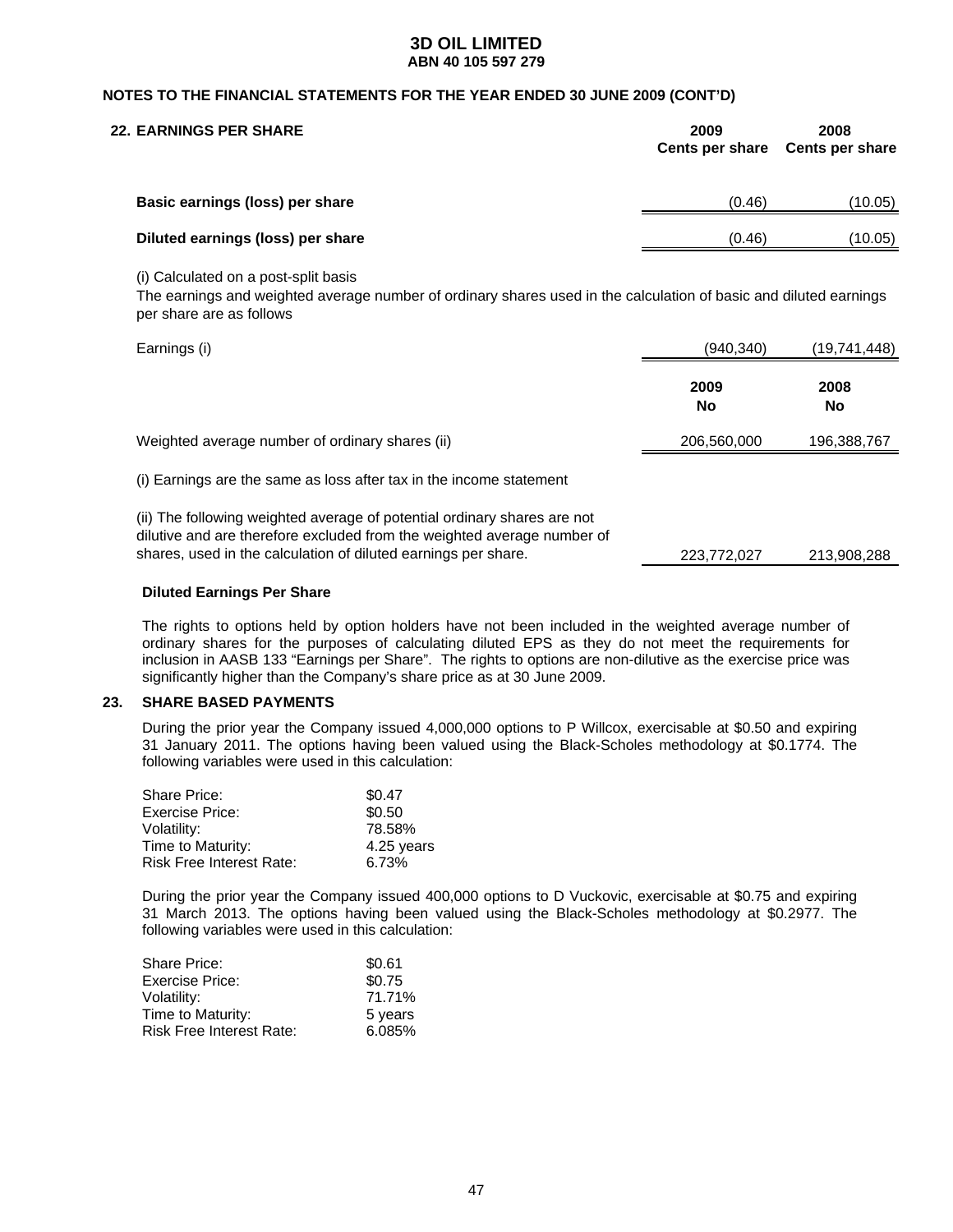### **NOTES TO THE FINANCIAL STATEMENTS FOR THE YEAR ENDED 30 JUNE 2009 (CONT'D)**

## **24. EVENTS AFTER THE BALANCE SHEET DATE**

 There has not been any matter or circumstance that has arisen since the end of the financial year, that has significantly affected, or may significantly affect, the operations of the Company, the results of those operations, or the state of affairs of the Company in future financial years, other than:

- The issue of 189,000 options to staff on 27 August 2009, exercisable at \$0.25 and expiring on 30 June 2014.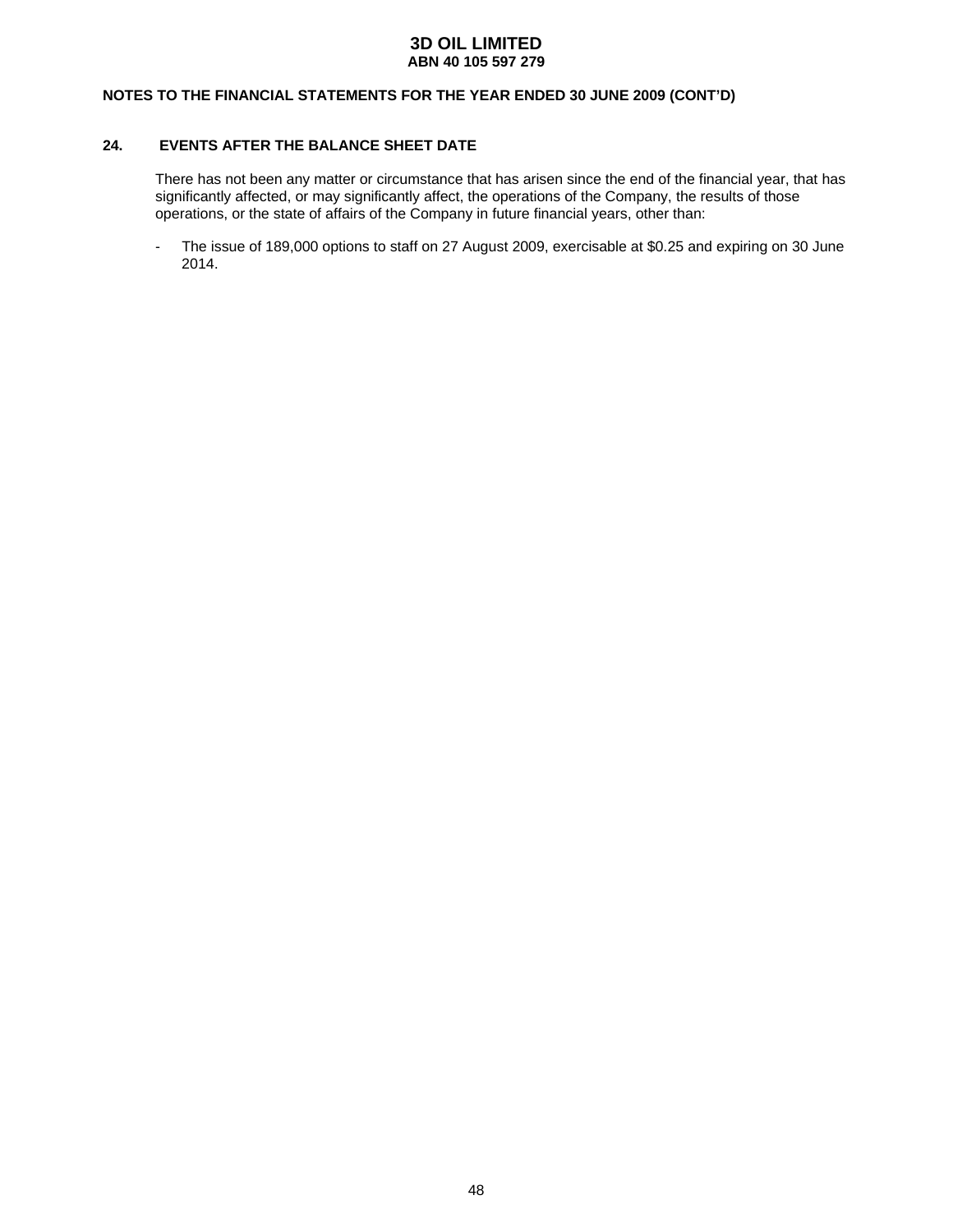### **ADDITIONAL SHAREHOLDER INFORMATION**

The shareholder information set out below was applicable as at 1 September 2009.

### **1. Distribution of Shareholders**

(a) Analysis of number of shareholders ordinary fully paid shares by size of holding.

|                     |                | Number of     |              |  |  |  |
|---------------------|----------------|---------------|--------------|--|--|--|
| Category of holding | <b>Holders</b> | <b>Shares</b> | % of Capital |  |  |  |
| $1 - 500$           | 9              | 627           | $0.00\%$     |  |  |  |
| $501 - 1,001$       | 19             | 17.930        | 0.01%        |  |  |  |
| $1,001 - 5,000$     | 142            | 461.939       | 0.22%        |  |  |  |
| $5,001 - 10,000$    | 183            | 1,593,368     | 0.77%        |  |  |  |
| 10.001 - 100.000    | 433            | 16,840,561    | 8.15%        |  |  |  |
| 100,001 and over    | 154            | 187,645,575   | 90.85%       |  |  |  |
| <b>Total</b>        | 940            | 206,560,000   | 100.00%      |  |  |  |

(b) There are nil shareholders with less than a marketable parcel of ordinary shares.

### **2. Twenty Largest Shareholders**

 The names of the twenty largest holders by account holding of ordinary shares (partly paid and fully paid) are listed below:

| <b>SHAREHOLDER</b>                                                            | <b>HOLDING</b> | %      |
|-------------------------------------------------------------------------------|----------------|--------|
| Noel Newell <newell a="" c="" family=""></newell>                             | 36,661,450     | 17.75% |
| GKI Resort Pty Limited <the a="" c="" gki="" resort=""></the>                 | 15,080,000     | 7.30%  |
| Bond Street Custodians Limited < Officium Emerging Res A/C>                   | 11,784,449     | 5.71%  |
| H Louey Pang & Co. Pty Ltd <demaria a="" c="" family=""></demaria>            | 9,956,612      | 4.82%  |
| Furgo Multi Client Services Pty Ltd                                           | 6,475,000      | 3.13%  |
| <b>Bill Hopper</b>                                                            | 6,475,000      | 3.13%  |
| Pand Jr Pty Ltd < John Demaria Family A/C>                                    | 4,580,529      | 2.22%  |
| J K Demaria Pty Ltd                                                           | 4,168,002      | 2.02%  |
| National Nominees Limited                                                     | 3,290,000      | 1.59%  |
| V Haidu & W Naidu                                                             | 3,237,500      | 1.57%  |
| <b>Andrew Paterson</b>                                                        | 3,237,500      | 1.57%  |
| Pengold Pty Ltd                                                               | 3,237,500      | 1.57%  |
| DMG & Partners Securities Pte Ltd < Clients A/C>                              | 3,118,000      | 1.51%  |
| <b>Noel Mainwaring</b>                                                        | 3,056,500      | 1.48%  |
| Clodene Pty Ltd                                                               | 2,620,100      | 1.27%  |
| <b>Bluestar Management Pty Ltd</b>                                            | 2,600,000      | 1.26%  |
| Mr R Barwick                                                                  | 2,500,000      | 1.21%  |
| Ellie Sunshine Pty Ltd <ellie a="" c="" fund="" sunshine="" super=""></ellie> | 2,500,000      | 1.21%  |
| Mad Fish Management Pty Ltd                                                   | 2,500,000      | 1.21%  |
| Ta Securities Holdings Berhad                                                 | 2,240,000      | 1.08%  |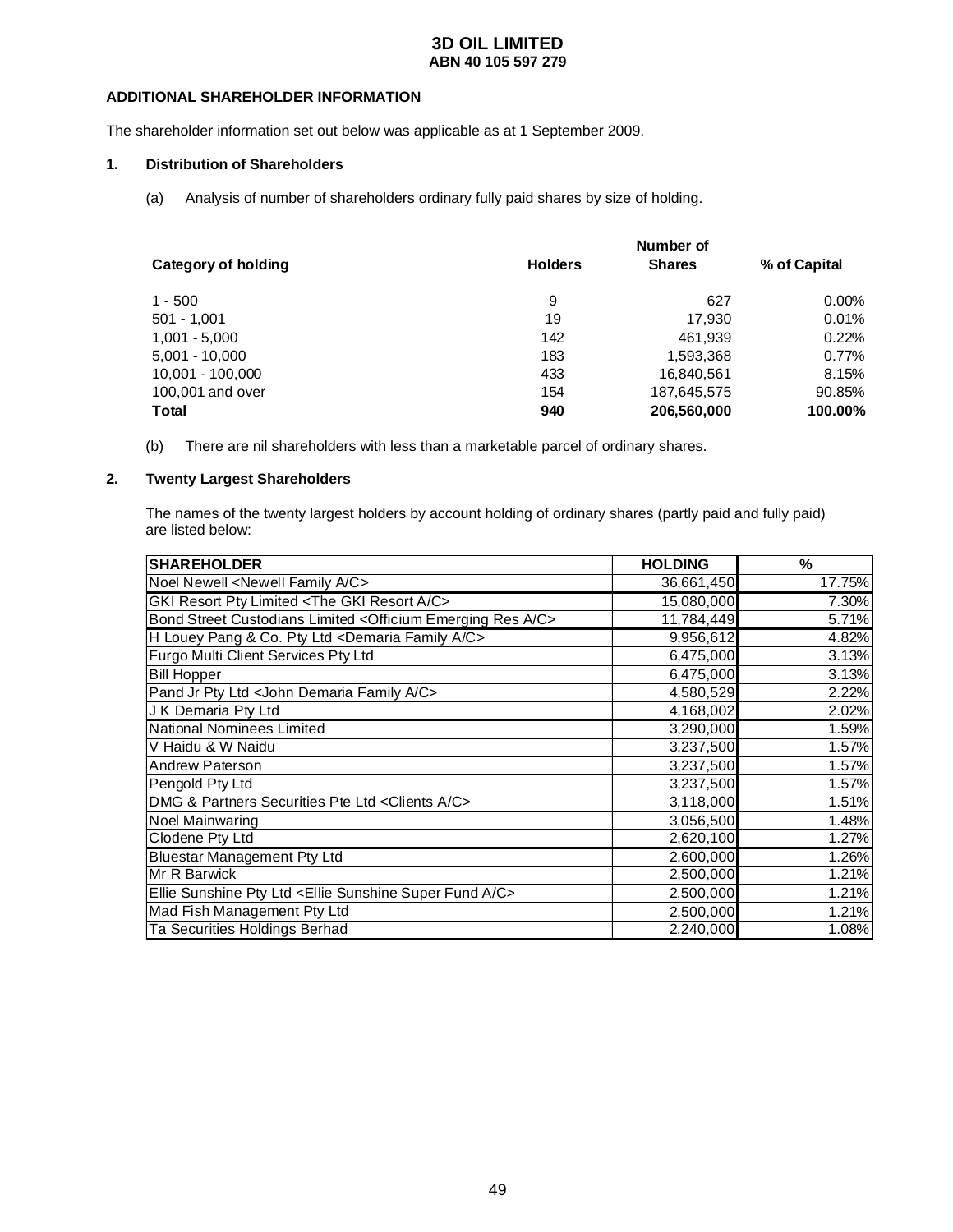### **ADDITIONAL SHAREHOLDER INFORMATION**

### **3. Restricted Securities**

As at 1 September 2009, the Company had no securities subject to escrow arrangement.

### **4. Substantial Shareholders**

As at 1 September 2009 the substantial shareholders were as follows:

| Name of Shareholder                                           | <b>No of Shares</b> | % of Issued Capital |
|---------------------------------------------------------------|---------------------|---------------------|
| Noel Newell <newell a="" c="" family=""></newell>             | 36.661.450          | 17.75%              |
| GKI Resort Pty Limited <the a="" c="" gki="" resort=""></the> | 15.080.000          | 7.30%               |
| <b>Bond Street Custodians Limited</b>                         |                     |                     |
| <officium a="" c="" emerging="" res=""></officium>            | 11.784.449          | 5.71%               |

### **5. Voting Rights**

At a general meeting of shareholders:

- (a) On a show of hands, each person who is a member or sole proxy has one vote.
- (b) On a poll, each shareholder is entitled to one vote for each fully paid share.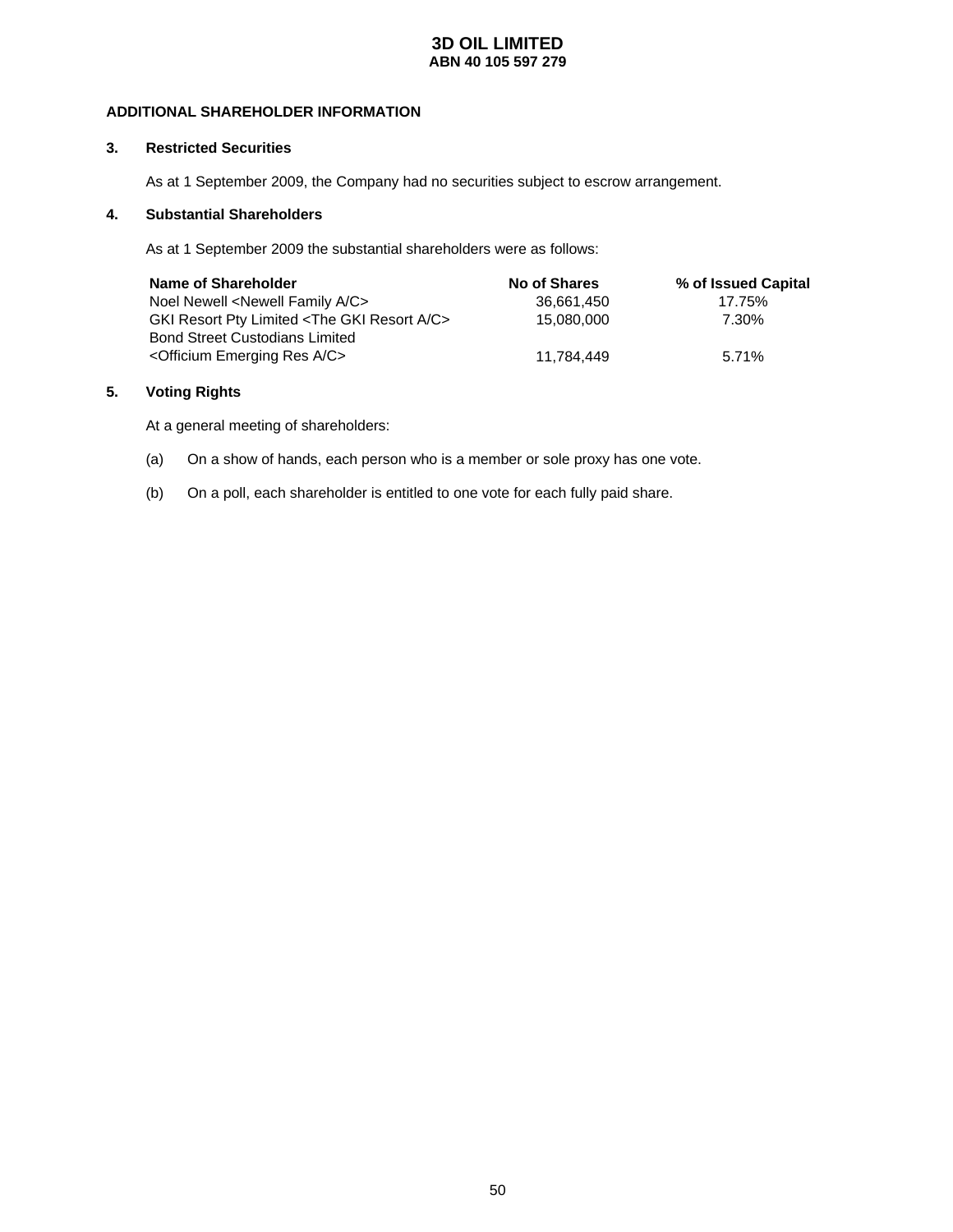### **CORPORATE GOVERNANCE STATEMENT**

The directors of 3D Oil Limited believe firmly that benefits will flow from the maintenance of the highest possible standards of corporate governance. A description of the company's main corporate governance practices is set out below. The Company has adopted the  $2<sup>nd</sup>$  Edition of the "Corporate Governance Principals and Recommendations of the ASX Corporate Governance Council" issued by the ASX Corporate Governance Council in August 2007.

| <b>Principal</b><br><b>No</b> | <b>Best Practice</b><br><b>Recommendation</b>                                                                                 | <b>Compliance</b>                                                                                                                                                                                                                                                                                                                    | <b>Reason for Non-compliance</b>                                                                                                                                                                                                                                                                       |
|-------------------------------|-------------------------------------------------------------------------------------------------------------------------------|--------------------------------------------------------------------------------------------------------------------------------------------------------------------------------------------------------------------------------------------------------------------------------------------------------------------------------------|--------------------------------------------------------------------------------------------------------------------------------------------------------------------------------------------------------------------------------------------------------------------------------------------------------|
| 1.1                           | Establish the functions reserved<br>to the board and those delegated<br>to senior executives and disclose<br>those functions. | The board has adopted a formal<br>charter setting out the<br>responsibilities of the Board. This<br>charter can be accessed at<br>www.3doil.com.au. Any functions<br>not reserved for the Board and not<br>expressly reserved for members by<br>the Corporations Act and ASX<br>Listing Rules are reserved for senior<br>executives. | Not applicable                                                                                                                                                                                                                                                                                         |
| 1.2                           | Disclose the process for<br>evaluating the performance of<br>senior executives.                                               | The Board meets annually to review<br>the performance of executives. The<br>senior executives' performance is<br>assessed against the performance<br>of the company as a whole.                                                                                                                                                      | Not applicable                                                                                                                                                                                                                                                                                         |
| 1.3                           | Provide the information indicated<br>in the Guide to reporting on<br>Principal 1.                                             | A performance evaluation has been<br>completed during the reporting<br>period in accordance with the<br>process detailed in 1.2 above.                                                                                                                                                                                               | Not applicable                                                                                                                                                                                                                                                                                         |
| 2.1                           | A majority of the Board should<br>be independent of directors.                                                                | Currently 3D Oil Limited has one<br>independent director and two non<br>independent directors.                                                                                                                                                                                                                                       | Due to the Company's size,<br>the Board considers that a<br>majority of independent<br>Directors is not currently<br>warranted. As the Company's<br>activities expand, the policy<br>will be reviewed, with a view to<br>aligning the Company's<br>policies to conformity with this<br>recommendation. |
| 2.2                           | The chair should be an<br>independent director.                                                                               | The Chairman, Mr Campbell<br>Horsfall, is independent.                                                                                                                                                                                                                                                                               | Not applicable                                                                                                                                                                                                                                                                                         |
| 2.3                           | The roles of chair and chief<br>executive officer should not be<br>exercised by the same individual                           | The Chairman is Mr Campbell<br>Horsfall and the Managing Director<br>is Mr Noel Newell.                                                                                                                                                                                                                                              | Not applicable                                                                                                                                                                                                                                                                                         |
| 2.4                           | The board should establish a<br>nomination committee.                                                                         | The board has a nomination<br>committee with the following<br>members:                                                                                                                                                                                                                                                               | Not applicable                                                                                                                                                                                                                                                                                         |
| 2.5                           | Disclose the process for<br>evaluating the performance of<br>the board, its committee and<br>individual directors.            | Mr Campbell Horsfall (Chairman)<br>Ms Melanie Leydin<br>The performance evaluation of<br>board members occurs by way of an<br>informal review by the full board (in<br>the absence of the relevant Board<br>member).                                                                                                                 | Not applicable.                                                                                                                                                                                                                                                                                        |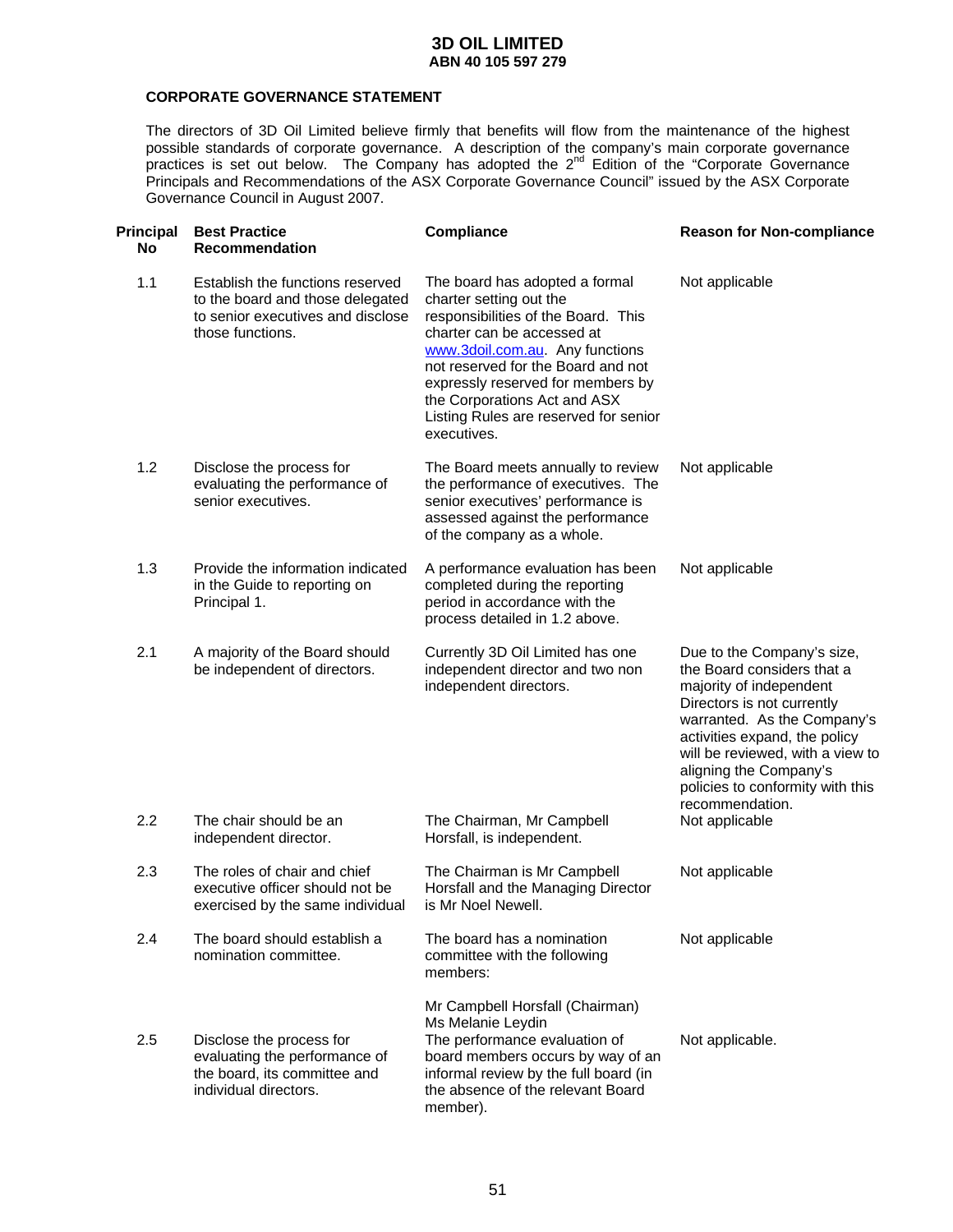### **CORPORATE GOVERNANCE STATEMENT**

| Principal<br><b>No</b> | <b>Best Practice</b><br><b>Recommendation</b>                                                                                                                                                                                                                                                                                                                                                                                                                               | Compliance                                                                                                                                                                                                                                                                                                                                                                                                                                                                                   | <b>Reason for Non-compliance</b>                                                                                                      |
|------------------------|-----------------------------------------------------------------------------------------------------------------------------------------------------------------------------------------------------------------------------------------------------------------------------------------------------------------------------------------------------------------------------------------------------------------------------------------------------------------------------|----------------------------------------------------------------------------------------------------------------------------------------------------------------------------------------------------------------------------------------------------------------------------------------------------------------------------------------------------------------------------------------------------------------------------------------------------------------------------------------------|---------------------------------------------------------------------------------------------------------------------------------------|
| 2.6                    | Provide the information indicated<br>in the Guide to reporting on<br>Principle 2.                                                                                                                                                                                                                                                                                                                                                                                           | The skills, experience and expertise<br>relevant to the position held by each<br>director is disclosed in the Directors'<br>Report which forms part of the<br>Annual Report.<br>The name of the Independent<br>Directors is disclosed above.<br>The directors are entitled to take<br>independent professional advice at<br>the expense of the company. The<br>period of office held by each director<br>is disclosed in the Directors' Report<br>which forms part of this Annual<br>Report. | Not applicable                                                                                                                        |
| 3.1                    | Establish a code of conduct and<br>disclose the code for a summary<br>of the code as to:<br>• the practice necessary to<br>maintain confidence in the<br>Company's integrity;<br>• the practices necessary to<br>take into account their<br>legal obligations and the<br>reasonable expectations of<br>their stakeholders;<br>the responsibility and<br>$\bullet$<br>accountability of individuals<br>for reporting and<br>investigating reports of<br>unethical practices. | The Company has adopted a Board<br>Code of Conduct and a Company<br>Code of Conduct, both of which can<br>be accessed at www.3doil.com.au                                                                                                                                                                                                                                                                                                                                                    | Not applicable                                                                                                                        |
| 3.2                    | Establish a policy concerning<br>trading in Company securities by<br>directors, senior executives and<br>employees, and disclose the<br>policy or a summary of that<br>policy.                                                                                                                                                                                                                                                                                              | The Company has adopted a<br>Trading Policy which can be<br>accessed at www.3doil.com.au.                                                                                                                                                                                                                                                                                                                                                                                                    | Not applicable.                                                                                                                       |
| 3.3                    | Provide the information indicated<br>in the Guide to reporting on<br>Principle 3.                                                                                                                                                                                                                                                                                                                                                                                           | The information has been disclosed<br>in the Annual Report.                                                                                                                                                                                                                                                                                                                                                                                                                                  | Not applicable.                                                                                                                       |
| 4.1                    | The board should establish an<br>audit committee.                                                                                                                                                                                                                                                                                                                                                                                                                           | The company has an established an<br>Audit Committee.                                                                                                                                                                                                                                                                                                                                                                                                                                        | Not applicable.                                                                                                                       |
| 4.2                    | The audit committee should be<br>structured so that it: consists<br>only of non-executive directors;<br>• consists of a majority of<br>independent directors;<br>is chaired by an<br>$\bullet$<br>independent chair, who is<br>not chair of the board;                                                                                                                                                                                                                      | The Audit Committee has two<br>members, consisting of Campbell<br>Horsfall and Melanie Leydin.<br>The Audit Committee is chaired by<br>Melanie Leydin.                                                                                                                                                                                                                                                                                                                                       | The audit committee has only<br>two members, which are the<br>two non-executive directors of<br>a Board of three members in<br>total. |

• has at lease three members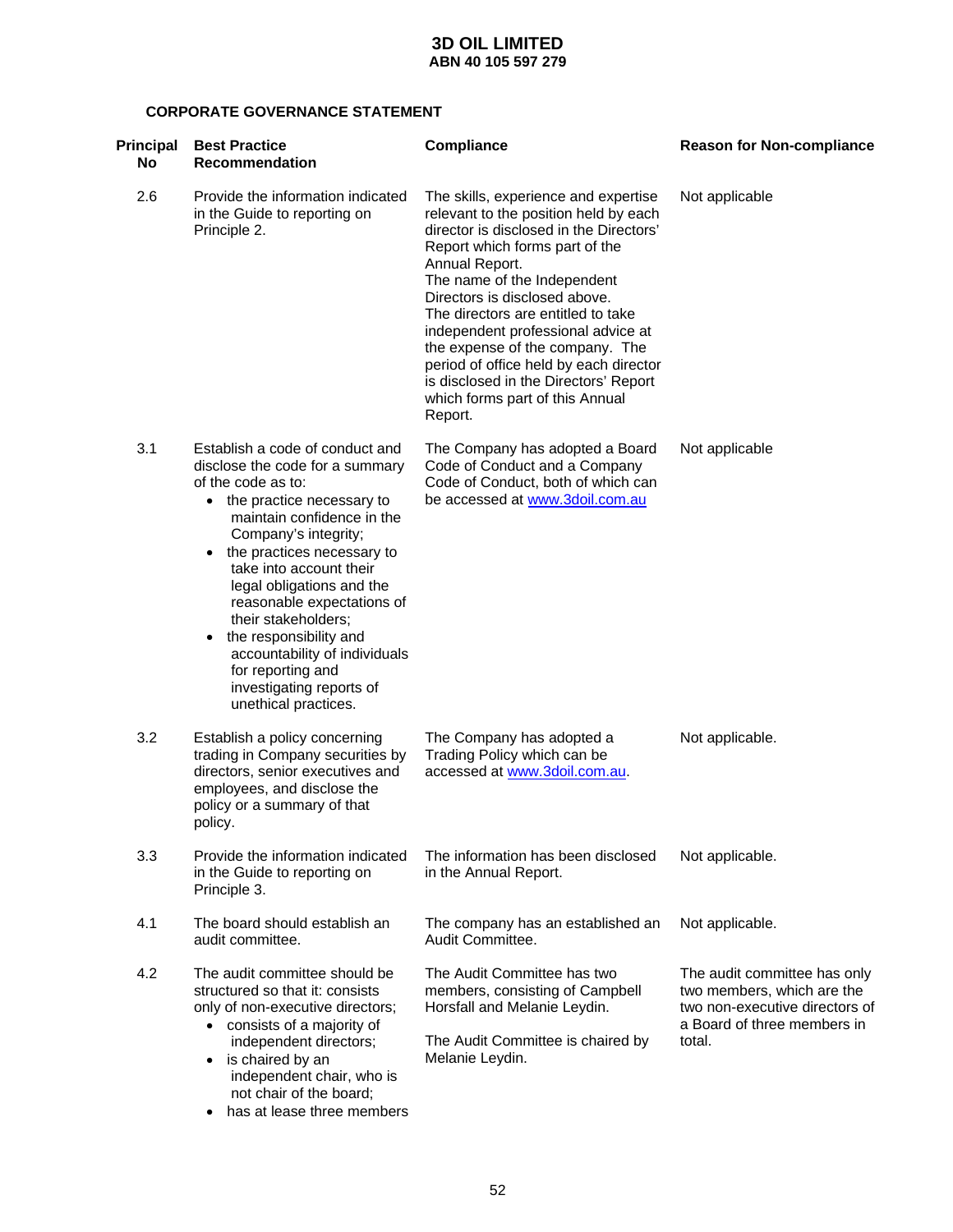### **CORPORATE GOVERNANCE STATEMENT**

| Principal<br><b>No</b> | <b>Best Practice</b><br><b>Recommendation</b>                                                                                                                                                                                                                                          | <b>Compliance</b>                                                                                                                                                                                                                                                                                                                                                                                                                                                                                                                       | <b>Reason for Non-compliance</b> |
|------------------------|----------------------------------------------------------------------------------------------------------------------------------------------------------------------------------------------------------------------------------------------------------------------------------------|-----------------------------------------------------------------------------------------------------------------------------------------------------------------------------------------------------------------------------------------------------------------------------------------------------------------------------------------------------------------------------------------------------------------------------------------------------------------------------------------------------------------------------------------|----------------------------------|
| 4.3                    | The audit committee should<br>have a formal charter.                                                                                                                                                                                                                                   | The formal charter can be accessed<br>at www.3doil.com.au.                                                                                                                                                                                                                                                                                                                                                                                                                                                                              | Not applicable.                  |
| 4.4                    | Provide the information in the<br>Guide to reporting on Principle 4.                                                                                                                                                                                                                   | The names of the members of the<br>Audit Committee are disclosed<br>above. The qualifications of the<br>members of the Audit Committee are<br>disclosed in the Directors' Report<br>which forms part of this Annual<br>Report. The audit committee will<br>meet twice in each year, before sign<br>off of the annual and half year<br>financial statements. The external<br>auditor, Grant Thornton, has a<br>rotation policy such that lead<br>partners are rotated every 5 years<br>and review partners are rotated<br>every 5 years. | Not applicable.                  |
| 5.1                    | Establish written policies and<br>procedures designed to ensure<br>compliance with ASX Listing<br>Rule disclosure requirements<br>and to ensure accountability at a<br>senior executive level for that<br>compliance and disclose those<br>policies or a summary of those<br>policies. | The Company has adopted a<br>Disclosure Policy which can be<br>accessed at www.3doil.com.au                                                                                                                                                                                                                                                                                                                                                                                                                                             | Not applicable.                  |
| 5.2                    | Provide the information indicated<br>in the Guide to reporting on<br>Principle 5.                                                                                                                                                                                                      | The information has been disclosed<br>in the Annual Report.                                                                                                                                                                                                                                                                                                                                                                                                                                                                             | Not applicable.                  |
| 6.1                    | Design a communications policy<br>for promoting effective<br>communication with<br>shareholders and encouraging<br>their participation at general<br>meetings and disclose that policy<br>or a summary of that policy                                                                  | The Company has adopted a<br><b>Shareholder Communications Policy</b><br>which can be accessed at<br>www.3doil.com.au.                                                                                                                                                                                                                                                                                                                                                                                                                  | Not applicable.                  |
| 6.2                    | Provide the information indicated<br>in the Guide to reporting on<br>Principle 6.                                                                                                                                                                                                      | The information has been disclosed<br>in the Annual Report                                                                                                                                                                                                                                                                                                                                                                                                                                                                              | Not applicable.                  |
| 7.1                    | Establish policies for the<br>oversight and management of<br>material business risk and<br>disclose a summary of those<br>policies.                                                                                                                                                    | The Company has adopted Risk<br>Management Policy which can be<br>accessed at www.3doil.com.au.This<br>policy outlines the material risks face<br>by the Company as identified by the<br>Board. Given the size and scale of<br>3D Oil Limited it does not have a<br>Risk sub-committee or Internal Audit<br>function.                                                                                                                                                                                                                   | Not applicable.                  |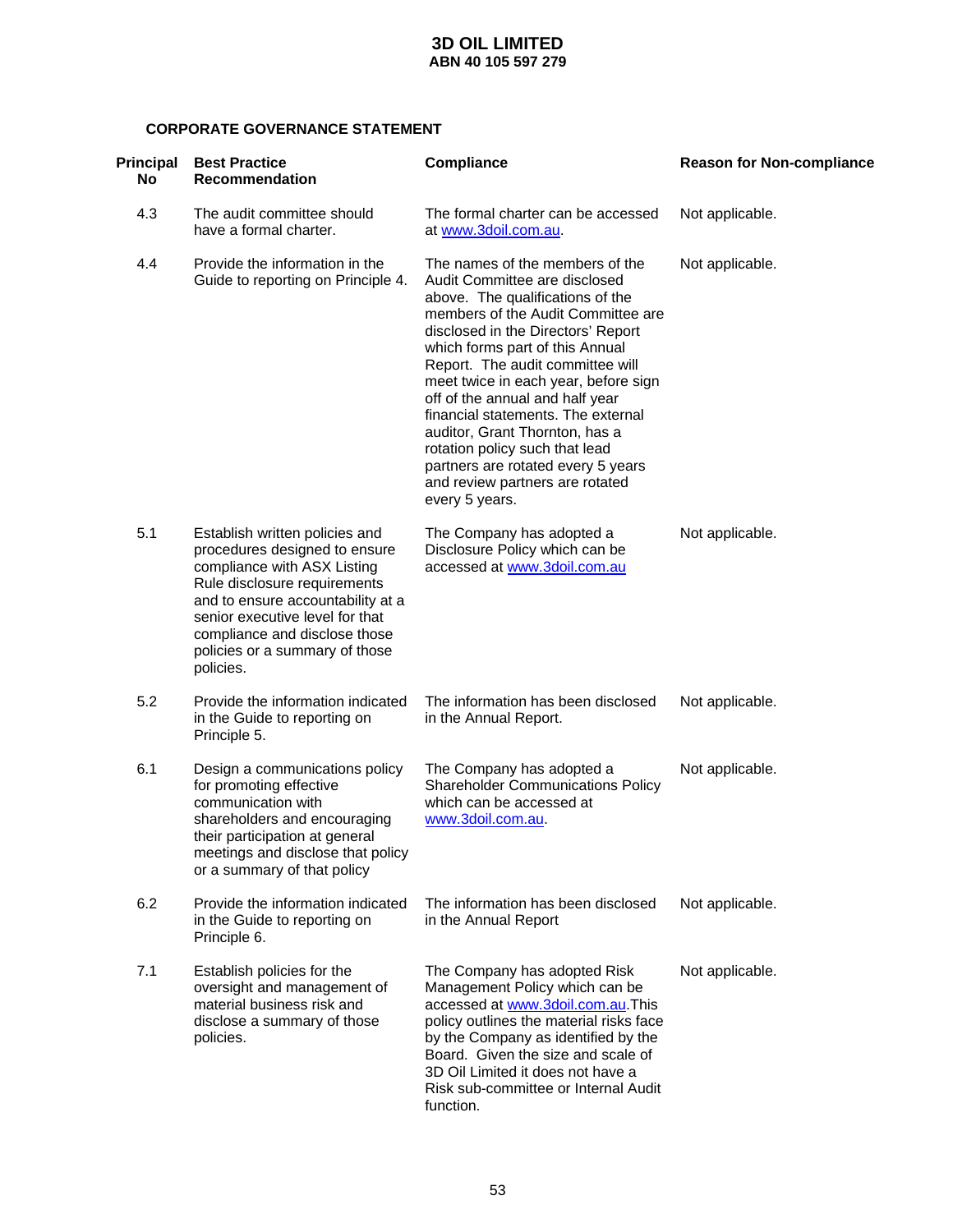### **CORPORATE GOVERNANCE STATEMENT**

| <b>Principal</b><br>No | <b>Best Practice</b><br><b>Recommendation</b>                                                                                                                                                                                                                                                                                                                                                                                                                                 | <b>Compliance</b>                                                                                                                                                                                                                                                                                                                                                                                                                                                                                                | <b>Reason for Non-compliance</b>                                                                                                                                                                                                                                                                                                                                                                                            |
|------------------------|-------------------------------------------------------------------------------------------------------------------------------------------------------------------------------------------------------------------------------------------------------------------------------------------------------------------------------------------------------------------------------------------------------------------------------------------------------------------------------|------------------------------------------------------------------------------------------------------------------------------------------------------------------------------------------------------------------------------------------------------------------------------------------------------------------------------------------------------------------------------------------------------------------------------------------------------------------------------------------------------------------|-----------------------------------------------------------------------------------------------------------------------------------------------------------------------------------------------------------------------------------------------------------------------------------------------------------------------------------------------------------------------------------------------------------------------------|
| 7.2                    | The board should require<br>management to design and<br>implement the risk management<br>and internal control system to<br>manage the Company's material<br>business risks and report to it on<br>whether those risks are being<br>managed effectively. The board<br>should disclose that<br>management has reported to it<br>as to the effectiveness of the<br>Company's management of its<br>material business risks.                                                       | The Board believes the risk<br>management and internal control<br>systems designed and implemented<br>by the Directors and the Financial<br>Officer are adequate given the size<br>and nature of the company's<br>activities. The board informally<br>reviews and requests management<br>to report on risk management and<br>internal control.                                                                                                                                                                   | Management has not formally<br>reported to the board as to the<br>effectiveness of the company's<br>management of its material<br>business risks. Given the<br>nature and size of the<br>Company and the Board's<br>ultimate responsibility to<br>manage the risks of the<br>Company this is not<br>considered critical. The<br>Company intends to develop<br>the risk reporting framework<br>into a detailed policy as its |
| 7.3                    | The board should disclose<br>whether it has received<br>assurance from the chief<br>executive officer (or equivalent)<br>and the chief financial office (or<br>equivalent) that the declaration<br>provided in accordance with<br>section 295A is the Corporations<br>Act is founded on a sound<br>system of risk management and<br>internal control and that the<br>system is operating effectively in<br>all material respects in relation to<br>financial reporting risks. | The Board receives assurance from<br>Mr Noel Newell (Managing Director)<br>and the chief financial officer in the<br>form of a declaration, prior to<br>approving financial statement.                                                                                                                                                                                                                                                                                                                           | operations continue to grow.<br>Not applicable.                                                                                                                                                                                                                                                                                                                                                                             |
| 7.4                    | Companies should provide the<br>information indicated in the<br>Guide to reporting on Principle 7.                                                                                                                                                                                                                                                                                                                                                                            | The information has been disclosed<br>in the Annual Report.                                                                                                                                                                                                                                                                                                                                                                                                                                                      | Not applicable.                                                                                                                                                                                                                                                                                                                                                                                                             |
| 8.1                    | The board should establish a<br>remuneration committee.                                                                                                                                                                                                                                                                                                                                                                                                                       | The Board has an established<br>Remuneration Committee. The<br>Remuneration Committee has two<br>members, consisting of the<br>Independent directors, Campbell<br>Horsfall and Melanie Leydin. There<br>was a single meeting of the<br>Remuneration Committee during the<br>reporting period which was attended<br>by all member of the Remuneration<br>Committee. The Remuneration<br>Committee is chaired by Campbell<br>Horsfall. The Remuneration<br>committee charter can be access at<br>www.3doil.com.au. | Not applicable                                                                                                                                                                                                                                                                                                                                                                                                              |
| 8.2                    | Companies should clearly<br>distinguish the structure of non-<br>executive directors'<br>remuneration from that of<br>executive directors and senior<br>executives.                                                                                                                                                                                                                                                                                                           | The structure of non-executive<br>directors' remuneration is clearly<br>distinguished from that of executive<br>directors and senior executives, as<br>described in the Directors' Report<br>which forms part of this Annual<br>Report.                                                                                                                                                                                                                                                                          | Not applicable.                                                                                                                                                                                                                                                                                                                                                                                                             |